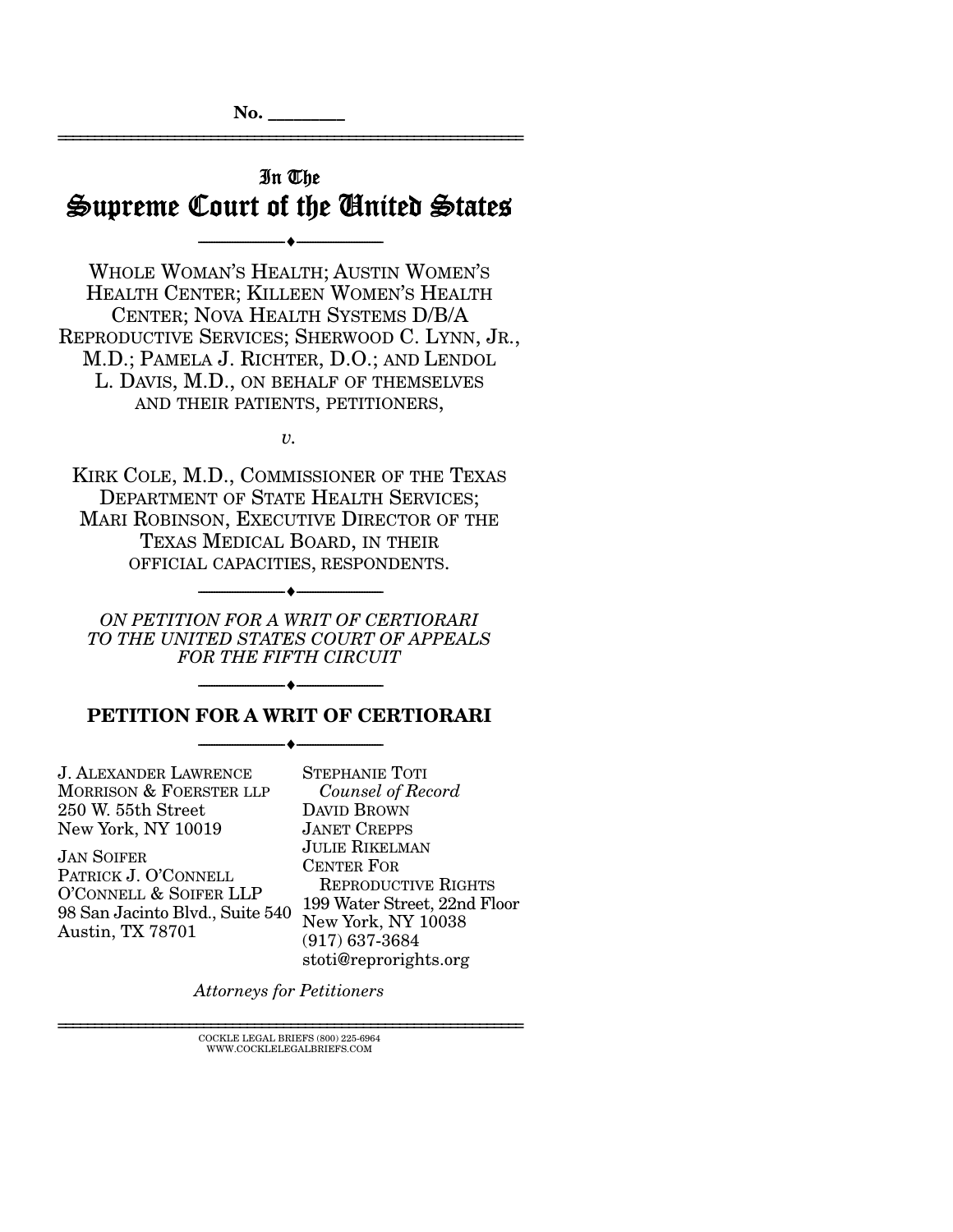#### **QUESTIONS PRESENTED**

### I.

 In *Planned Parenthood of Southeastern Pennsylvania v. Casey*, this Court reaffirmed that the decision to end a pregnancy prior to viability is a fundamental liberty protected by the Due Process Clause. 505 U.S. 833, 845-46 (1992). It held that a restriction on this liberty is impermissible if it amounts to an undue burden. *Id.* at 876-77. Under this standard, states may not enact "[u]nnecessary health regulations that have the purpose or effect of presenting a substantial obstacle to a woman seeking an abortion." *Id.* at 878.

The questions presented are:

- (a) When applying this standard, does a court err by refusing to consider whether and to what extent laws that restrict abortion for the stated purpose of promoting health actually serve the government's interest in promoting health?
- (b) Did the Fifth Circuit err in concluding that this standard permits Texas to enforce, in nearly all circumstances, laws that would cause a significant reduction in the availability of abortion services while failing to advance the State's interest in promoting health—or any other valid interest?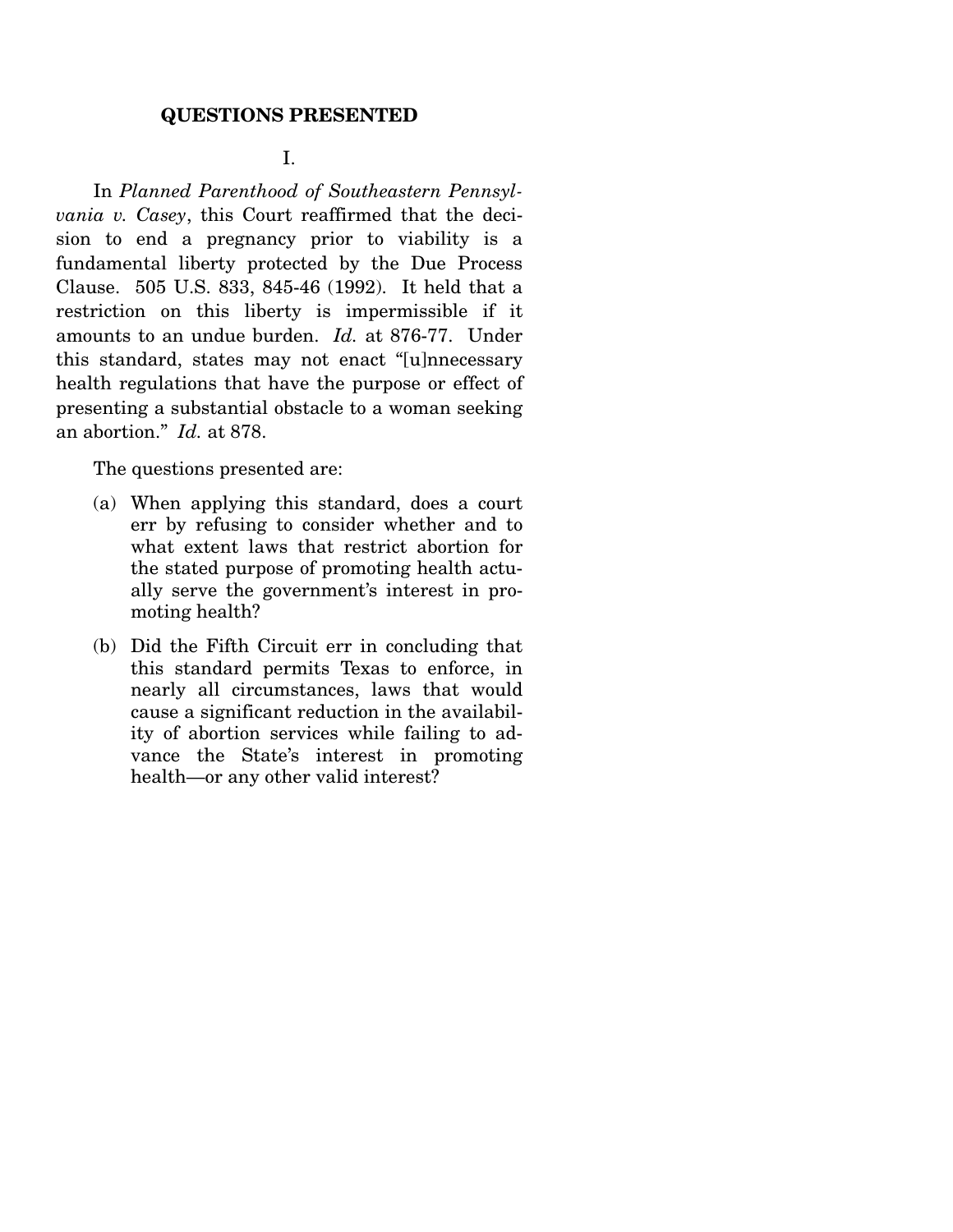# **QUESTIONS PRESENTED** – Continued

II.

 Did the Fifth Circuit err in holding that res judicata provides a basis for reversing the district court's judgment in part?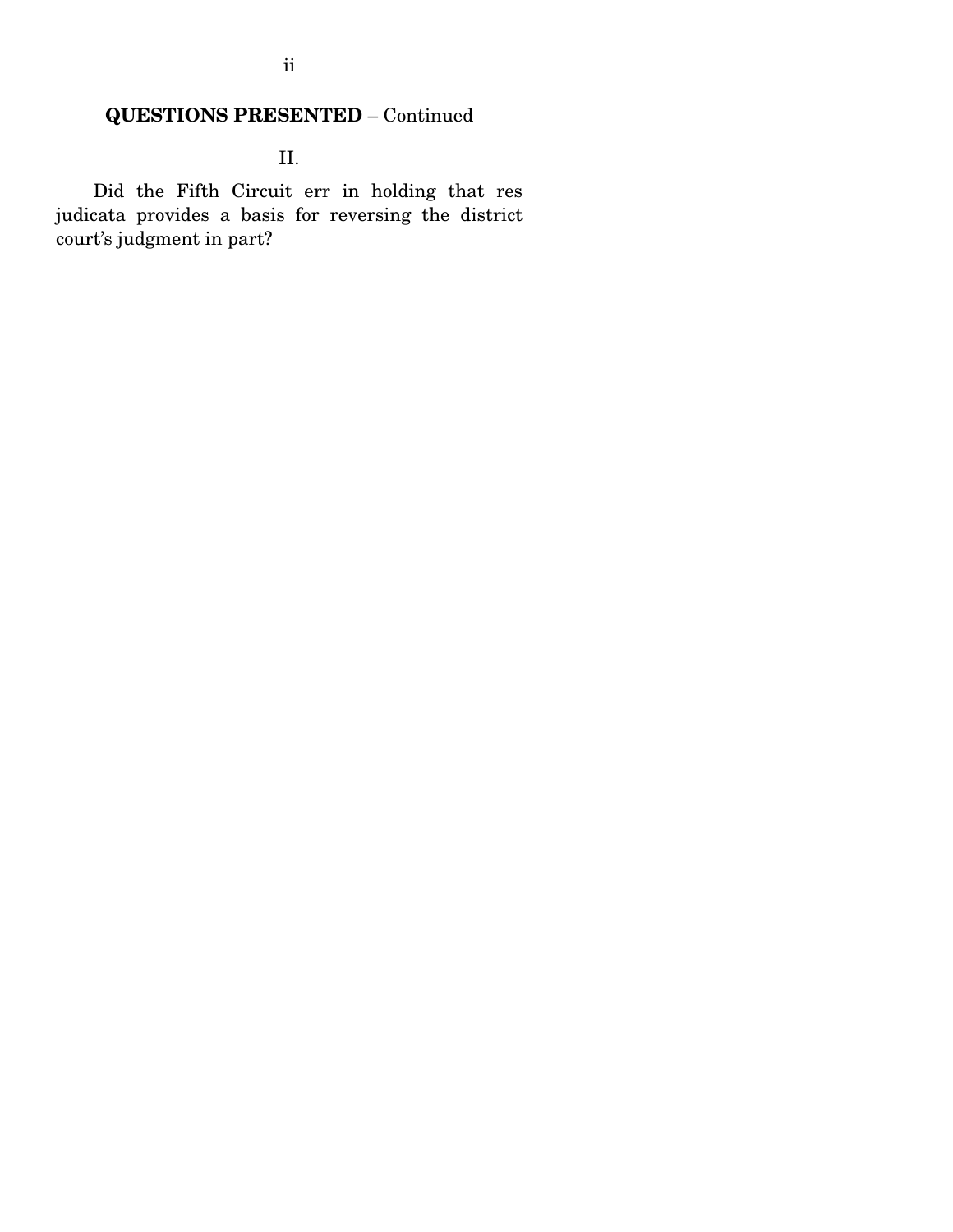### **PARTIES TO THE PROCEEDING AND RULE 29.6 STATEMENT**

 Petitioners are Whole Woman's Health; Austin Women's Health Center; Killeen Women's Health Center; Nova Health Systems d/b/a Reproductive Services; Sherwood C. Lynn, Jr., M.D.; Pamela J. Richter, D.O.; and Lendol L. Davis, M.D., plaintiffs below.

 None of the corporate Petitioners has a parent company, and no publicly held company owns 10 percent or more of any corporate Petitioner's stock.

 Respondents are Kirk Cole, M.D., in his official capacity as Commissioner of the Texas Department of State Health Services, and Mari Robinson, in her official capacity as Executive Director of the Texas Medical Board, defendants below.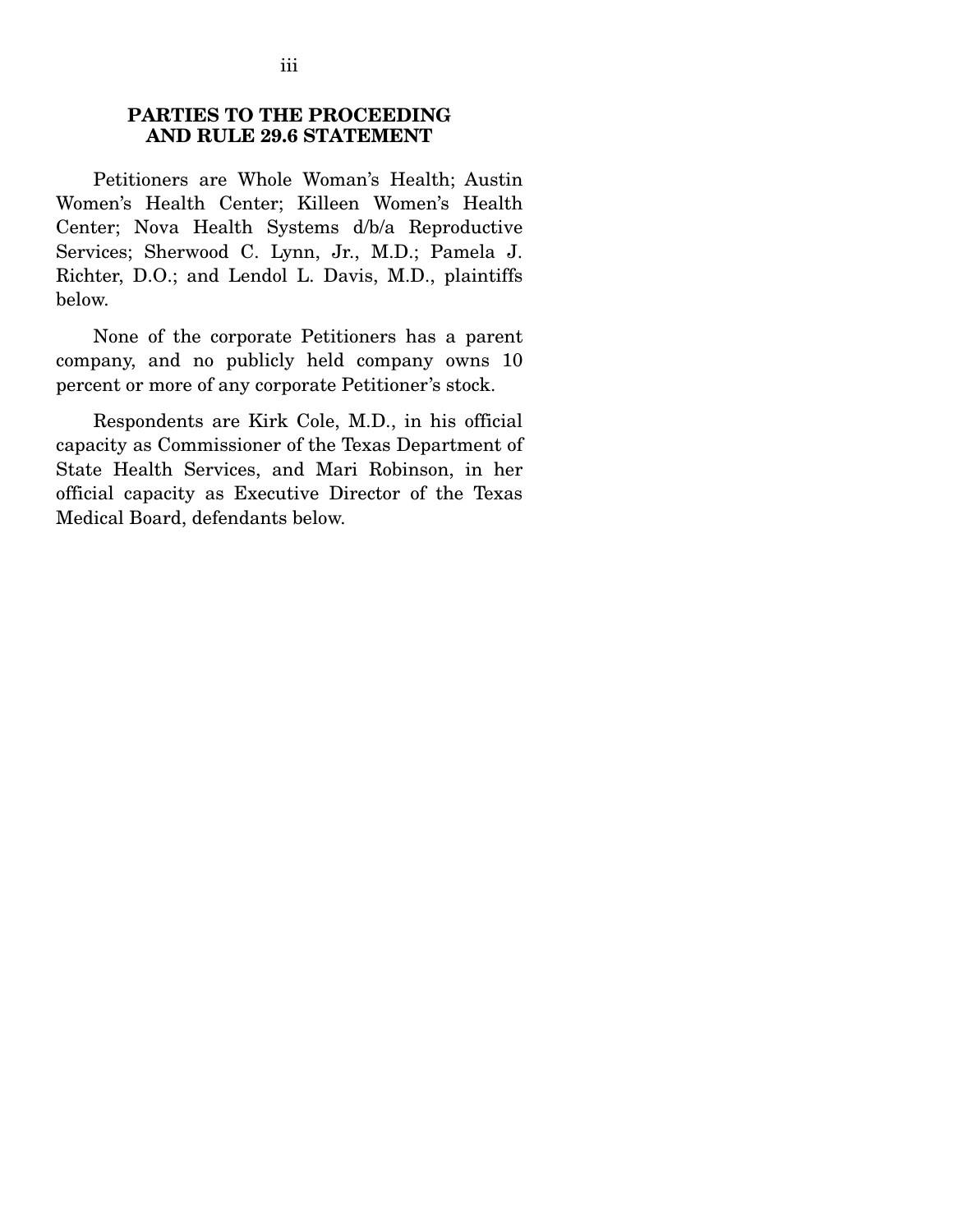# TABLE OF CONTENTS

|                                                                                                                                                                              | Page         |
|------------------------------------------------------------------------------------------------------------------------------------------------------------------------------|--------------|
|                                                                                                                                                                              | Ť            |
| PARTIES TO THE PROCEEDING AND RULE                                                                                                                                           | iii          |
|                                                                                                                                                                              | iv           |
|                                                                                                                                                                              | vii          |
|                                                                                                                                                                              | $\mathbf{1}$ |
|                                                                                                                                                                              | $\mathbf{1}$ |
| CONSTITUTIONAL, STATUTORY, AND REG-<br><b>ULATORY PROVISIONS INVOLVED</b>                                                                                                    | 1            |
|                                                                                                                                                                              | 1            |
|                                                                                                                                                                              | 4            |
| <b>Statutory And Regulatory Background</b><br>$\mathsf{A}$ .                                                                                                                 | 4            |
| <b>B.</b>                                                                                                                                                                    | 6            |
| District Court Proceedings<br>$C_{\cdot}$                                                                                                                                    | 8            |
| D.                                                                                                                                                                           | 11           |
| REASONS FOR GRANTING THE WRIT<br>15                                                                                                                                          |              |
| CERTIORARI IS WARRANTED ON THE<br>L.<br>CONSTITUTIONAL QUESTIONS                                                                                                             | 15           |
| The Fifth Circuit's decision is in direct<br>$\mathbf{a}$ .<br>and acknowledged conflict with deci-<br>sions of the Seventh and Ninth Circuits<br>and the Iowa Supreme Court | 15           |
| The Fifth Circuit's decision is in con-<br>$\mathbf{b}$ .<br>flict with <i>Casey</i> and other relevant                                                                      | 20           |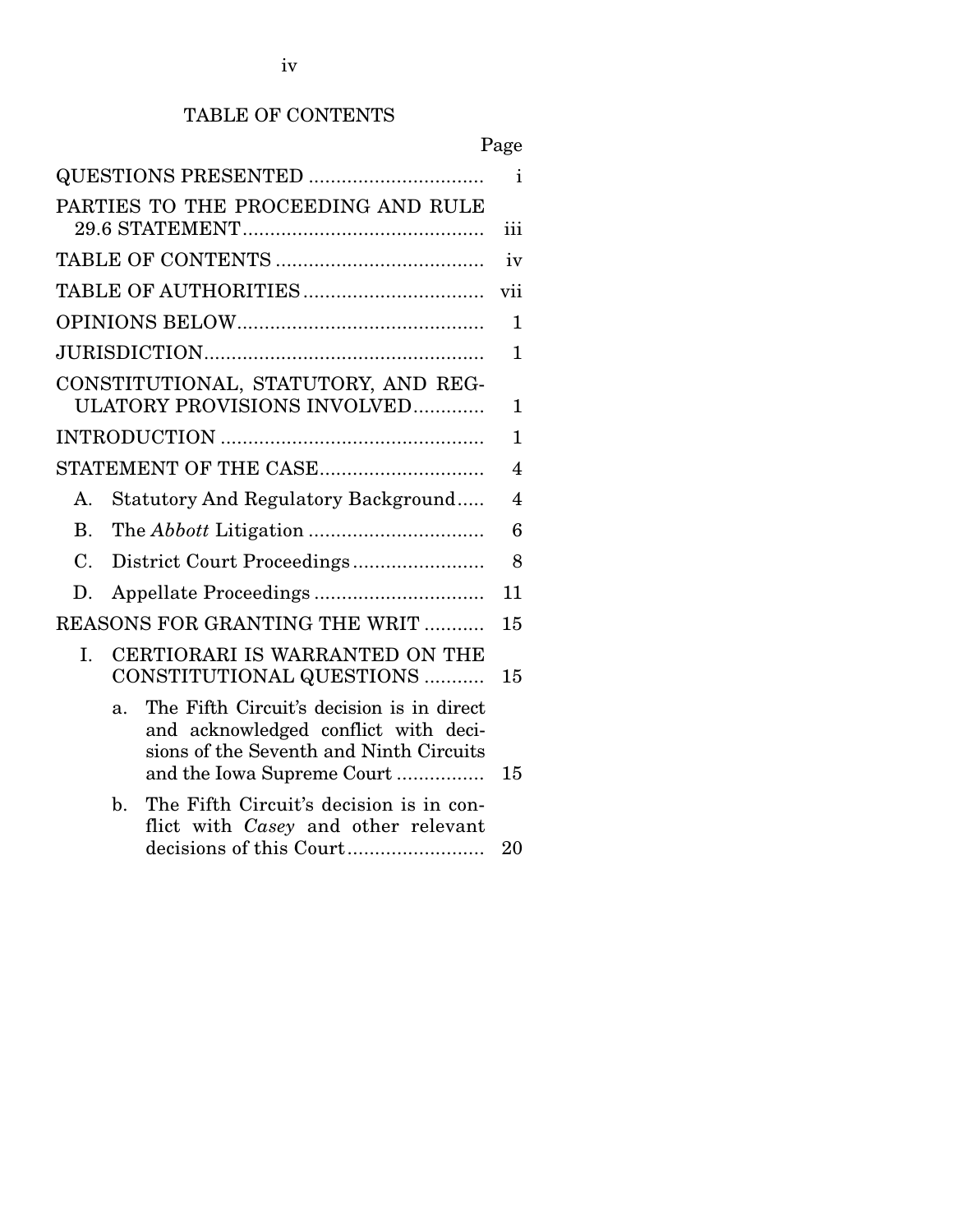# TABLE OF CONTENTS – Continued

|     |                                                                                                                                                                                     | Page |
|-----|-------------------------------------------------------------------------------------------------------------------------------------------------------------------------------------|------|
| II. | CERTIORARI IS WARRANTED ON THE<br>RES JUDICATA QUESTION                                                                                                                             | 25   |
|     | The Fifth Circuit's adherence to a<br>$\mathbf{a}$ .<br>rigid dichotomy between facial and<br>as-applied challenges is in conflict<br>with this Court's decision in <i>Citizens</i> | 25   |
|     | b. The Fifth Circuit's improper applica-<br>tion of res judicata to bar multiple<br>challenges to an omnibus statute<br>creates perverse incentives for future                      | 29   |
|     | III. CERTIORARI IS NEEDED TO AVOID A<br>DRASTIC REDUCTION IN ACCESS TO<br>SAFE ABORTION SERVICES IN THE<br>SECOND MOST POPULOUS STATE IN                                            | 32   |
|     |                                                                                                                                                                                     | 37   |

# APPENDIX

| APPENDIX A: Opinion, United States Court of<br>Appeals for the Fifth Circuit, filed June 9,  |  |
|----------------------------------------------------------------------------------------------|--|
| APPENDIX B: Order, United States Court of<br>Appeals for the Fifth Circuit, filed June 19,   |  |
| APPENDIX C: Order, United States Court of<br>Appeals for the Fifth Circuit, filed October 2, |  |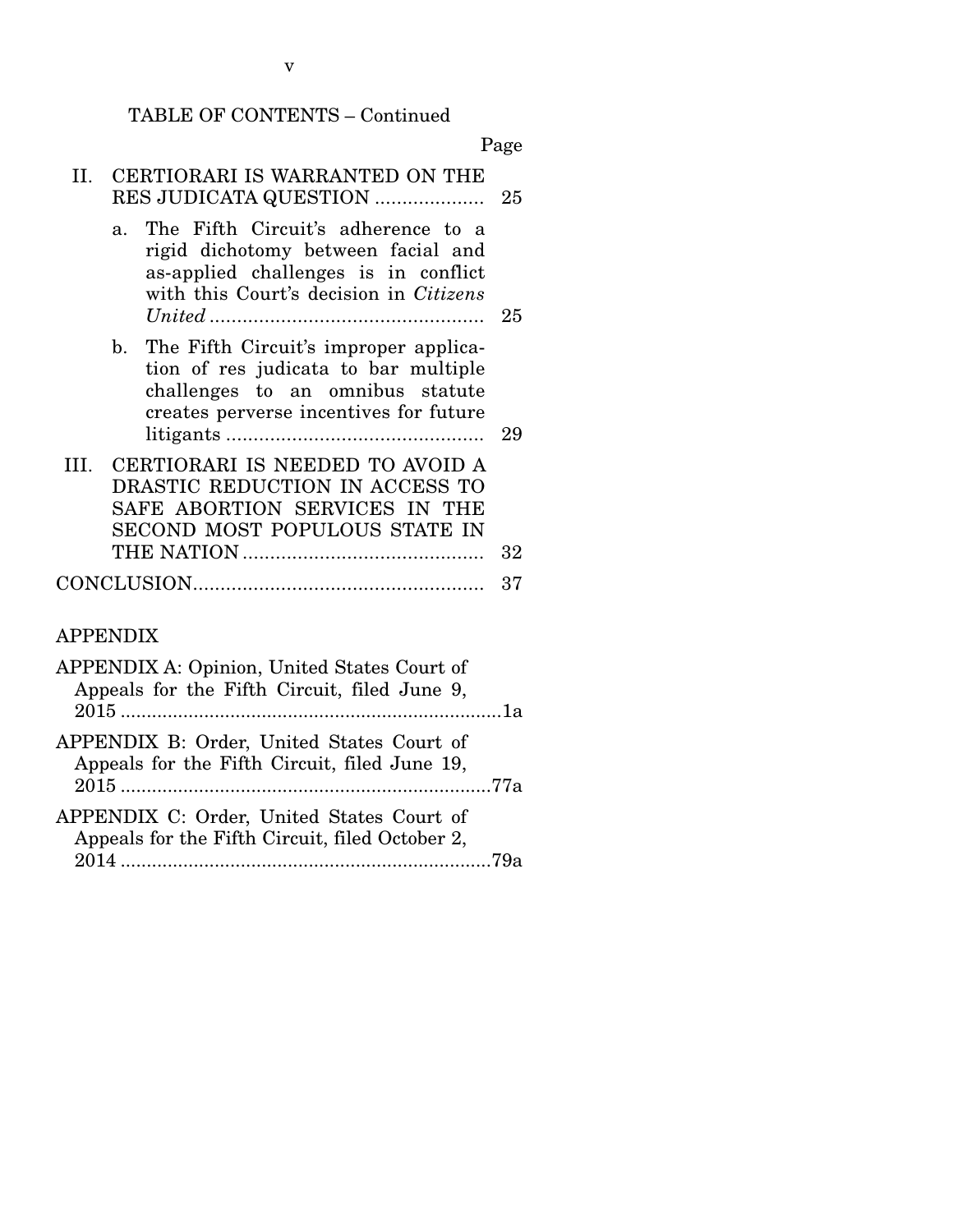# TABLE OF CONTENTS – Continued

# Page

| <b>APPENDIX D: Memorandum Opinion Incorpo-</b>     |
|----------------------------------------------------|
| rating Findings of Fact and Conclusions of         |
| Law, United States District Court for the          |
| Western District of Texas, Austin Division,        |
|                                                    |
| APPENDIX E: Final Judgment, United States          |
| District Court for the Western District of         |
| Texas, Austin Division, filed August 29, 2014 155a |
| APPENDIX F: Order, United States District          |
| Court for the Western District of Texas, Aus-      |
|                                                    |
| APPENDIX G: U.S. Const. amend. XIV, § 1180a        |
| APPENDIX H: House Bill 2, 83rd Leg., 2nd           |
|                                                    |
| APPENDIX I: 25 Tex. Admin. Code § 139.40 203a      |
| APPENDIX J: 25 Tex. Admin. Code § 139.53209a       |
| APPENDIX K: 25 Tex. Admin. Code § 139.56 215a      |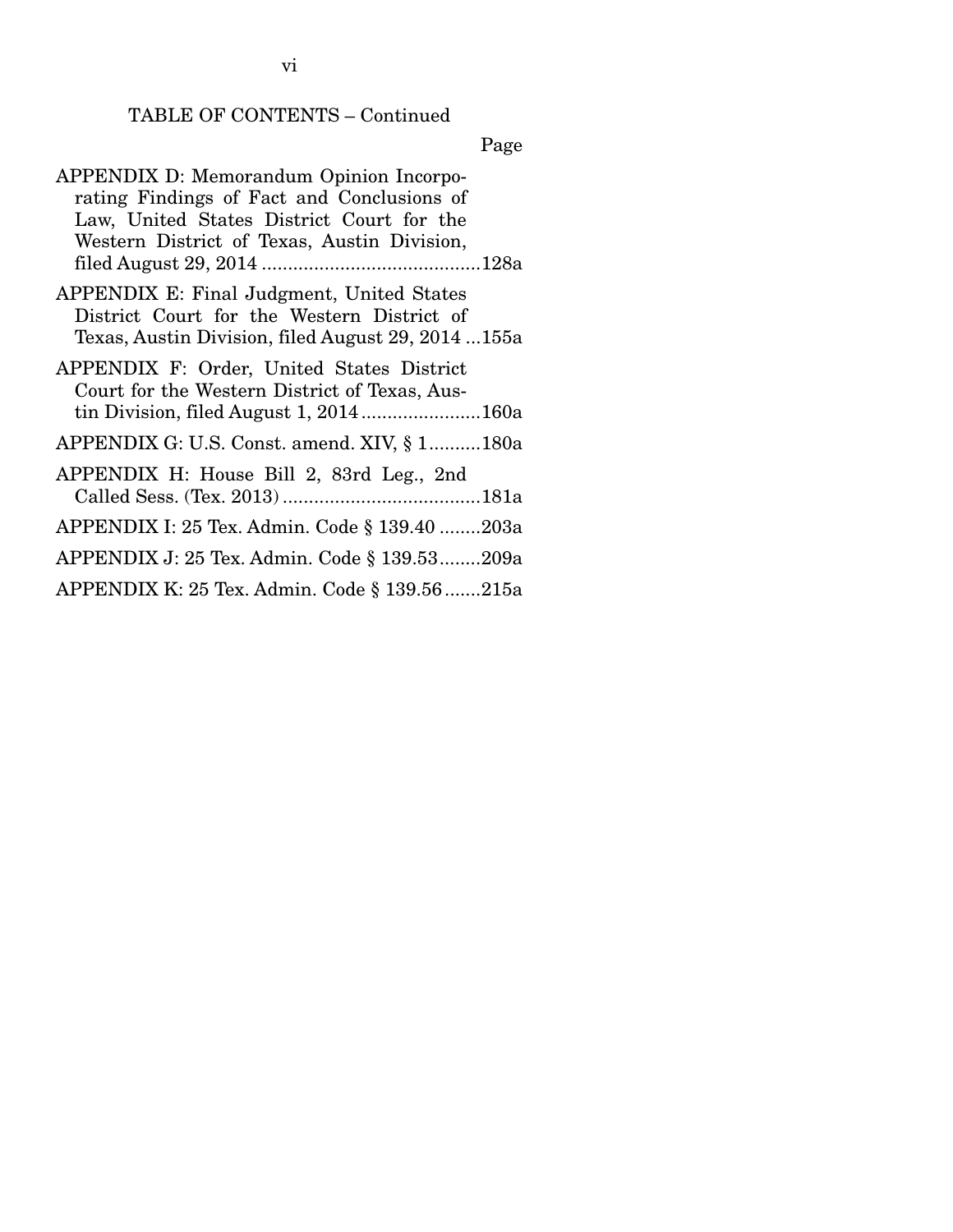TABLE OF AUTHORITIES

# Page

# CASES

| Church of the Lukumi Babalu Aye, Inc. v. City                                                |
|----------------------------------------------------------------------------------------------|
| Citizens United v. Fed. Election Comm'n, 558                                                 |
| City of Akron v. Akron Ctr. for Reprod. Health,                                              |
| City of Los Angeles v. Patel, 135 S.Ct. 2443                                                 |
|                                                                                              |
| Hillman v. State, 503 S.E.2d 610 (Ga. Ct. App.                                               |
|                                                                                              |
| Lawlor v. Nat'l Screen Serv. Corp., 349 U.S.                                                 |
| Lawrence v. Texas, 539 U.S. 558 (2003)16                                                     |
| Mazurek v. Armstrong, 520 U.S. 968 (1997)23                                                  |
| McCormack v. Hiedeman, 694 F.3d 1004 (9th                                                    |
| Obergefell v. Hodges, 135 S. Ct. 2584 (2015)33                                               |
| Planned Parenthood Ariz., Inc. v. Humble, 753<br>F.3d 905 (9th Cir. 2014), cert. denied, 135 |
| Planned Parenthood of Cent. Mo. v. Danforth,                                                 |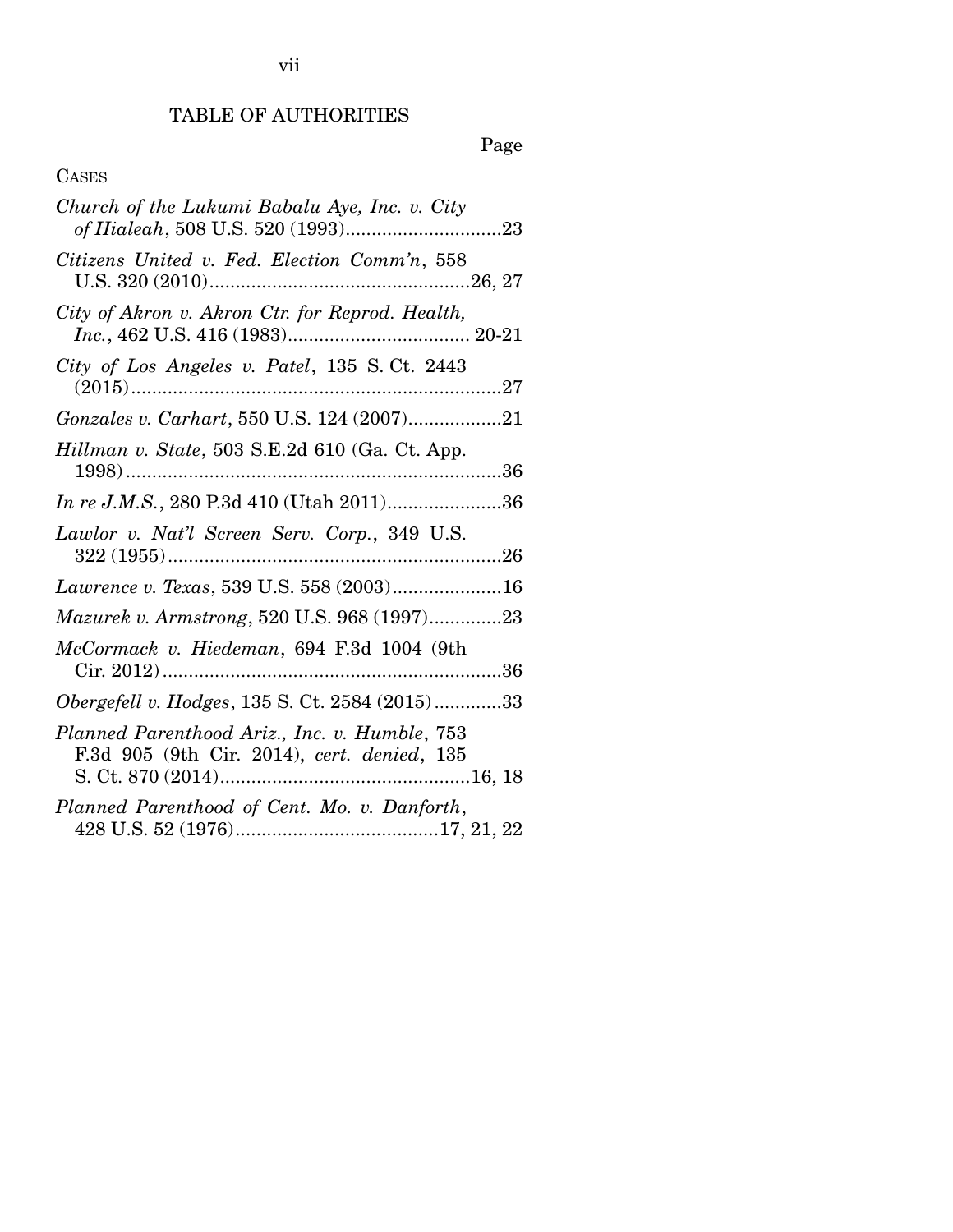viii

## TABLE OF AUTHORITIES – Continued

| Page                                                                                                                            |
|---------------------------------------------------------------------------------------------------------------------------------|
| Planned Parenthood of Greater Tex. Surgical<br>Health Servs. v. Abbott, 734 F.3d 406 (5th                                       |
| Planned Parenthood of Greater Tex. Surgical<br>Health Servs. v. Abbott, 748 F.3d 583 (5th                                       |
| Planned Parenthood of Greater Tex. Surgical<br>Health Servs. v. Abbott, 951 F. Supp. 2d 891                                     |
| Planned Parenthood of the Heartland, Inc. v.<br><i>Iowa Bd. of Med.</i> , 865 N.W.2d 252 (Iowa<br>$2015)$<br>.<br>16, 19        |
| Planned Parenthood of Ind. & Ky., Inc. v.<br>Comm'r, Ind. Dep't of Health, 64 F. Supp. 3d                                       |
| Planned Parenthood of Kan. & Mid-Mo., Inc. v.<br>Drummond, No. 07-4164-CV-C-ODS, 2007<br>WL 2811407 (W.D. Mo. Sept. 24, 2007)31 |
| Planned Parenthood of Se. Pa. v. Casey, 505                                                                                     |
| Planned Parenthood Sw. Ohio Region v. DeWine,<br>696 F.3d 490 (6th Cir. 2012) 15, 16                                            |
| Planned Parenthood of Wis., Inc. v. Van Hollen,<br>738 F.3d 786 (7th Cir. 2013), cert. denied, 134                              |
| Romer v. Evans, 517 U.S. 620 (1996)22, 23                                                                                       |
| Simopoulos v. Virginia, 462 U.S. 506 (1983)30                                                                                   |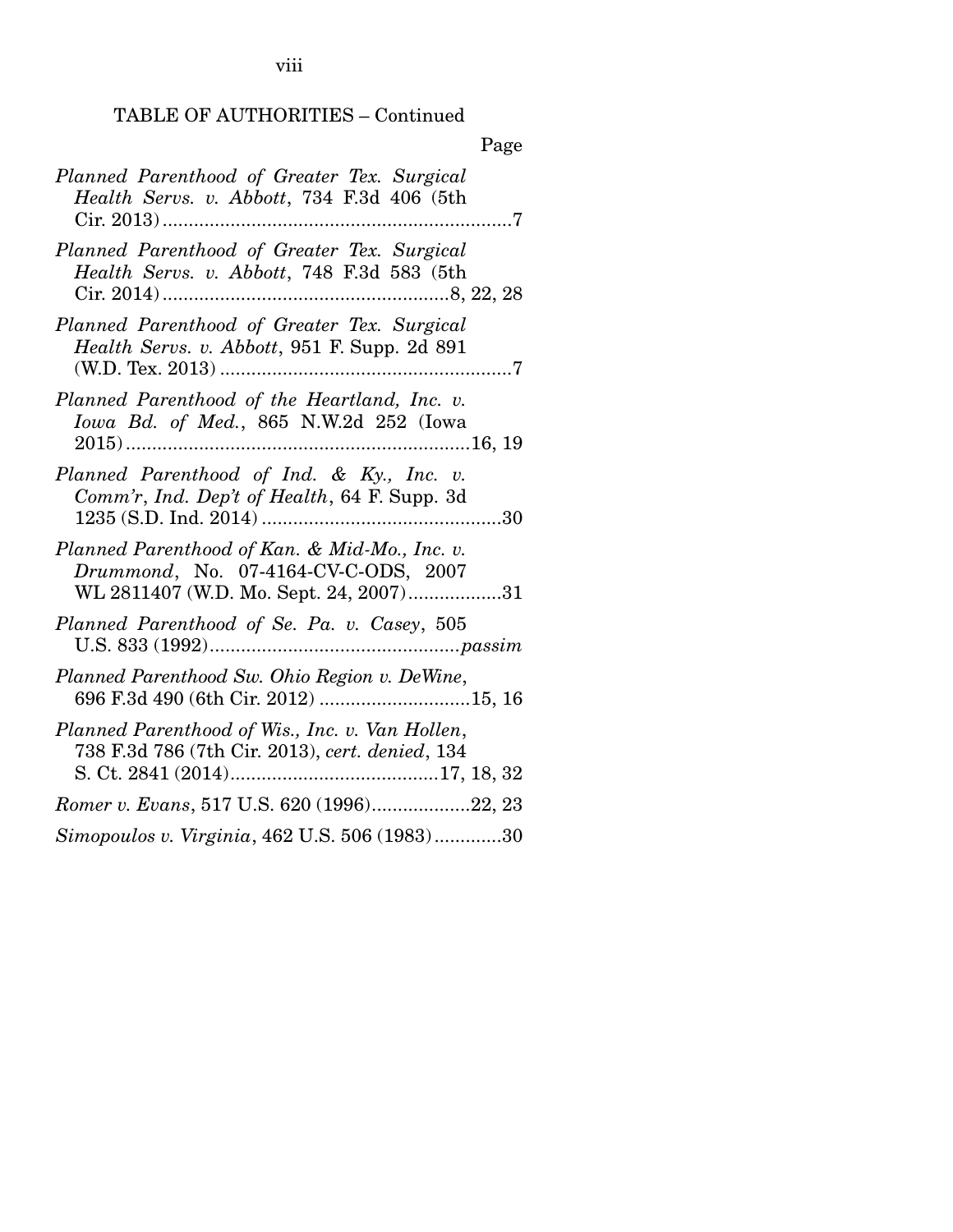## TABLE OF AUTHORITIES – Continued

| Page                                            |
|-------------------------------------------------|
| Sorrell v. IMS Health Inc., 131 S.Ct. 2653      |
| Taylor v. Sturgell, 553 U.S. 880 (2008)29       |
| United States v. Tohono O'Odham Nation, 131     |
| United States v. Windsor, 133 S.Ct. 2675        |
| Wash. State Grange v. Wash. State Republican    |
| Whole Woman's Health v. Cole, 135 S. Ct. 2923   |
| Whole Woman's Health v. Lakey, 135 S. Ct. 399   |
| <b>CONSTITUTIONAL PROVISIONS</b>                |
|                                                 |
| <b>STATUTES</b>                                 |
|                                                 |
| House Bill 2, 83rd Leg., 2nd Called Sess. (Tex. |
| Tex. Health & Safety Code Ann. § 171.0031 4-5   |

Tex. Health & Safety Code Ann. § 245.010...................5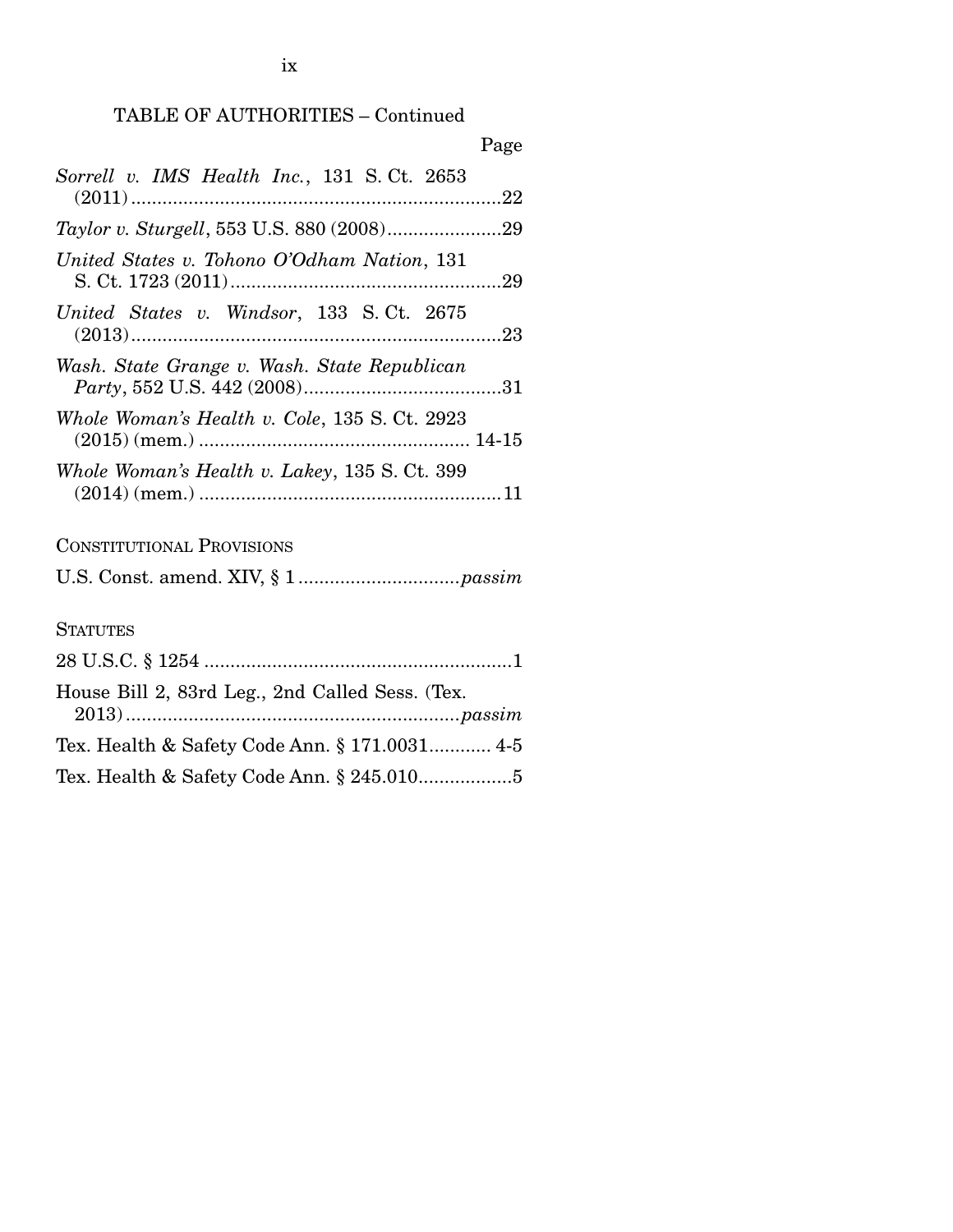## TABLE OF AUTHORITIES – Continued

# Page

OTHER AUTHORITIES

| Restatement (Second) of Judgments $\S 24$ (Am.                                            |  |
|-------------------------------------------------------------------------------------------|--|
| Richard H. Fallon, Jr., As-Applied and Facial<br>Challenges and Third-Party Standing, 113 |  |
|                                                                                           |  |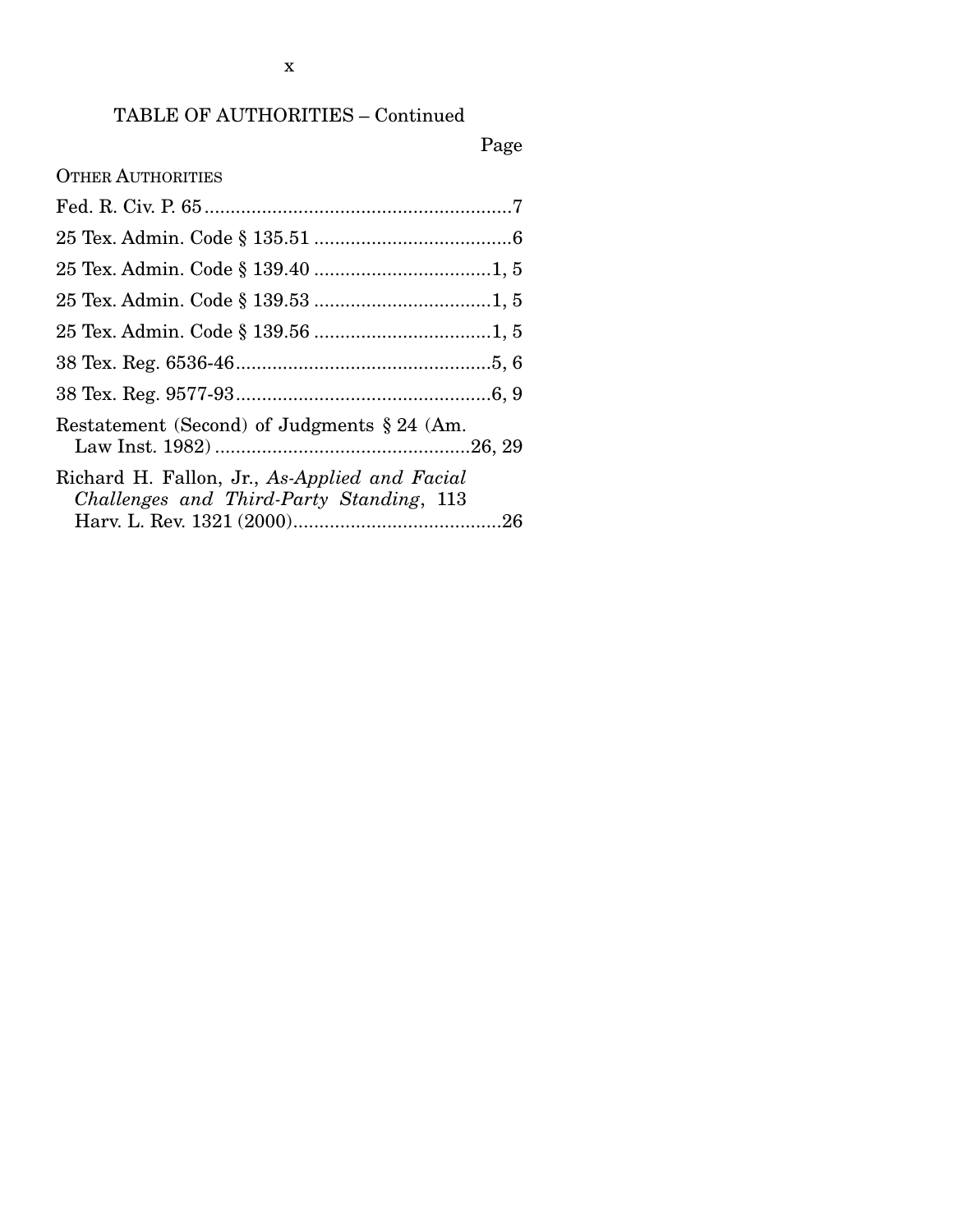#### **OPINIONS BELOW**

 The Fifth Circuit's opinion is reported at 790 F.3d 563 and reprinted in the Appendix to the Petition ("App.") at 1a-76a. The Fifth Circuit's order modifying this opinion and denying a stay of the mandate is reported at 790 F.3d 598 and reprinted at App. 77a-78a. The Fifth Circuit's earlier opinion staying the district court's judgment in part is reported at 769 F.3d 285 and reprinted at App. 79a-127a. The district court's opinion is reported at 46 F. Supp. 3d 673 and reprinted at App. 128a-159a. The district court's unpublished order granting in part and denying in part Respondents' motion to dismiss is reprinted at App. 160a-179a.

#### **JURISDICTION**

 The Fifth Circuit entered judgment on June 9, 2015. App. 1a. This Court has jurisdiction under 28 U.S.C. § 1254(1).

### **CONSTITUTIONAL, STATUTORY, AND REGULATORY PROVISIONS INVOLVED**

 This case involves U.S. Const. amend. XIV, § 1; House Bill 2 ("H.B. 2" or the "Act"), 83rd Leg., 2nd Called Sess. (Tex. 2013); and 25 Tex. Admin. Code §§ 139.40, 139.53, and 139.56, which are reproduced at App. 180a; 181a-202a; 203a-208a; 209a-214a; and 215a-216a.

#### **INTRODUCTION**

 This case will determine whether Texas can force more than 75 percent of the State's abortion clinics to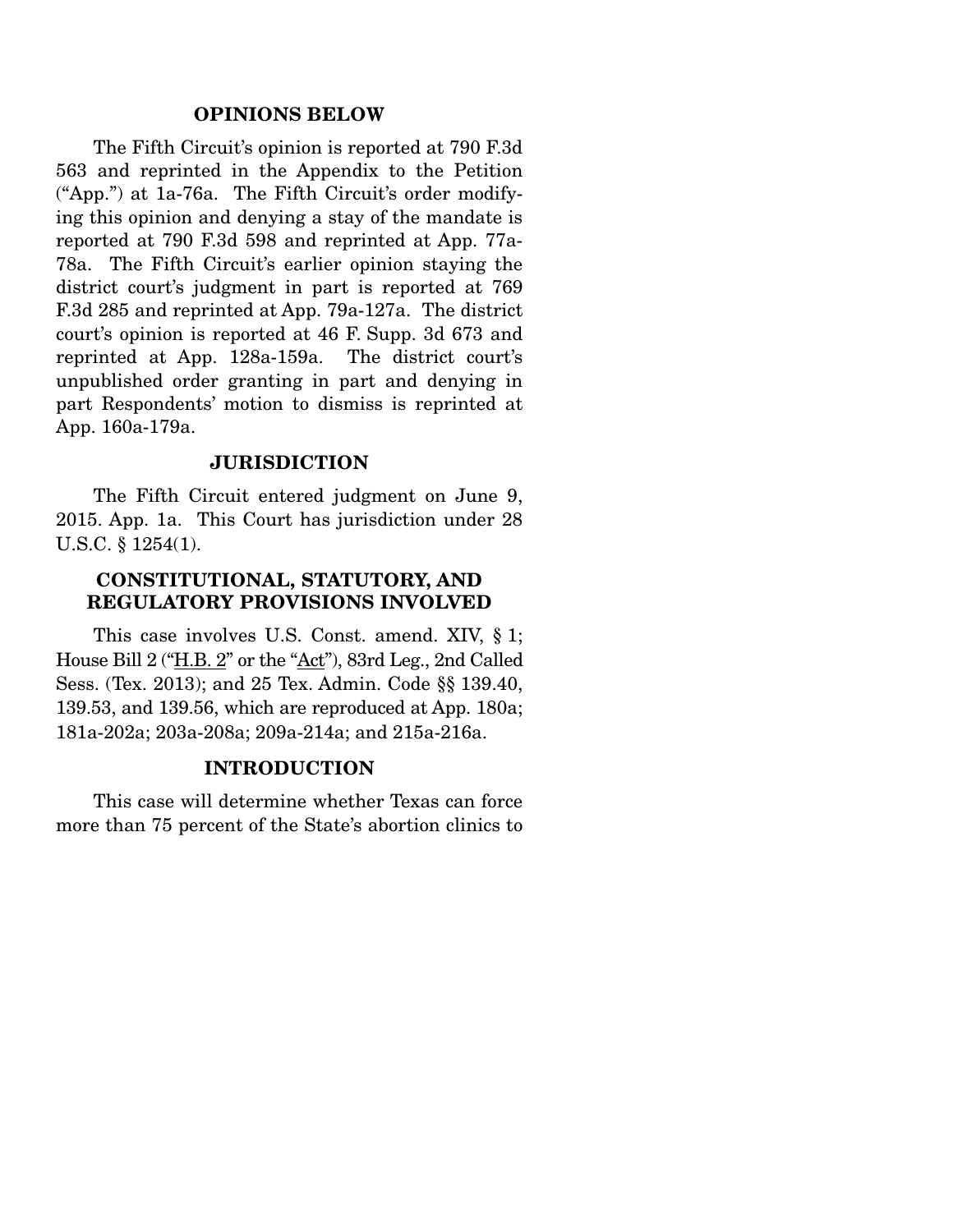close by enforcing a pair of statutory requirements that serve no valid state interest. The Fifth Circuit upheld the requirements despite findings by the district court that they will not advance the State's asserted interest in promoting women's health but will instead jeopardize women's health by drastically reducing access to safe and legal abortion services throughout the State. The Fifth Circuit's ruling rests on its determination that the undue burden standard does not require—or even permit—inquiry into the extent to which an abortion restriction furthers a valid state interest. It stands in direct conflict with decisions of the Seventh and Ninth Circuits and the Iowa Supreme Court, which hold that courts must examine the extent to which laws regulating abortion actually further a valid state interest in assessing whether the burdens they impose on abortion access are undue.

 In rejecting the inquiry mandated by its sister circuits and the Iowa Supreme Court, the Fifth Circuit departs radically from this Court's precedents, permitting states to restrict abortion based on the mere articulation of rational legislative objectives, regardless of whether the restrictions are reasonably designed to further those objectives. Further, the Fifth Circuit's conclusion that the challenged requirements do not have the purpose or effect of creating substantial obstacles to abortion access, even though they would cause a massive reduction in the number and geographic distribution of abortion providers in Texas, cannot be reconciled with this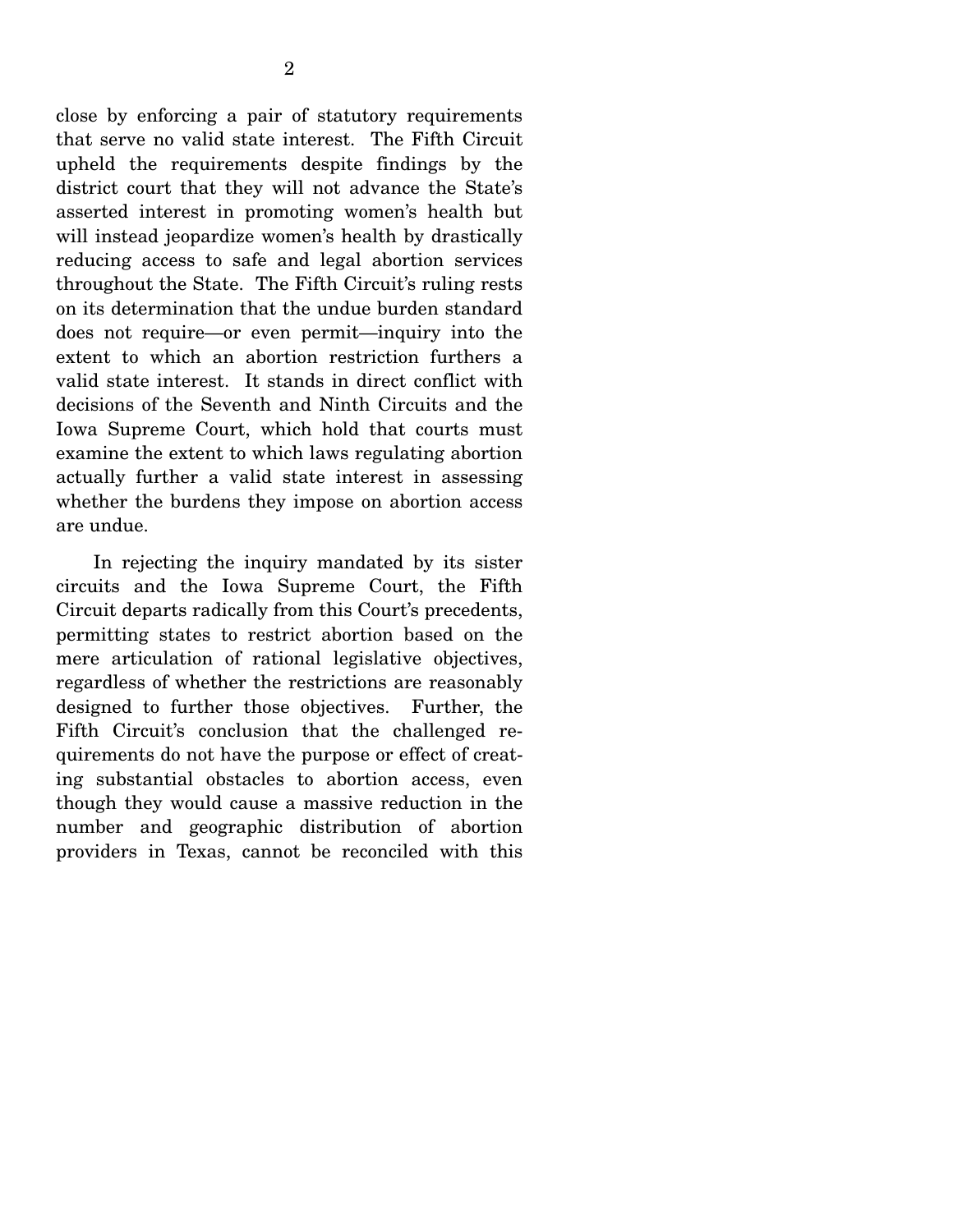Court's decisions. Overall, the Fifth Circuit renders the undue burden standard a toothless protection for the fundamental liberty recognized in *Casey*, which has facilitated the "ability of women to participate equally in the economic and social life of the Nation" for more than four decades. *Casey*, 505 U.S. at 856.

 If allowed to take effect, the Fifth Circuit's decision would cause profound and irreparable harm to the rights, health, and dignity of women throughout Texas, the second most populous state in the nation. This Court has described the decision to have an abortion as one of "the most intimate and personal choices a person may make in a lifetime[,] . . . central to personal dignity and autonomy." *Id*. at 851. But the challenged requirements "would operate for a significant number of women in Texas just as drastically as a complete ban on abortion." App. 141a. They would delay or prevent thousands of women from obtaining abortions and lead some to resort to unsafe or illegal methods of ending an unwanted pregnancy. To prevent such irreparable harm from occurring on a large scale, this Court has intervened in the case twice already—first after the Fifth Circuit stayed the district court's judgment and again after the Fifth Circuit issued its ruling on the merits. It should now grant review.

 This case also presents a res judicata question. The Fifth Circuit's application of res judicata is so obviously and egregiously improper that it begs review by this Court. The court of appeals held that Petitioners' undue burden claims were *not precluded*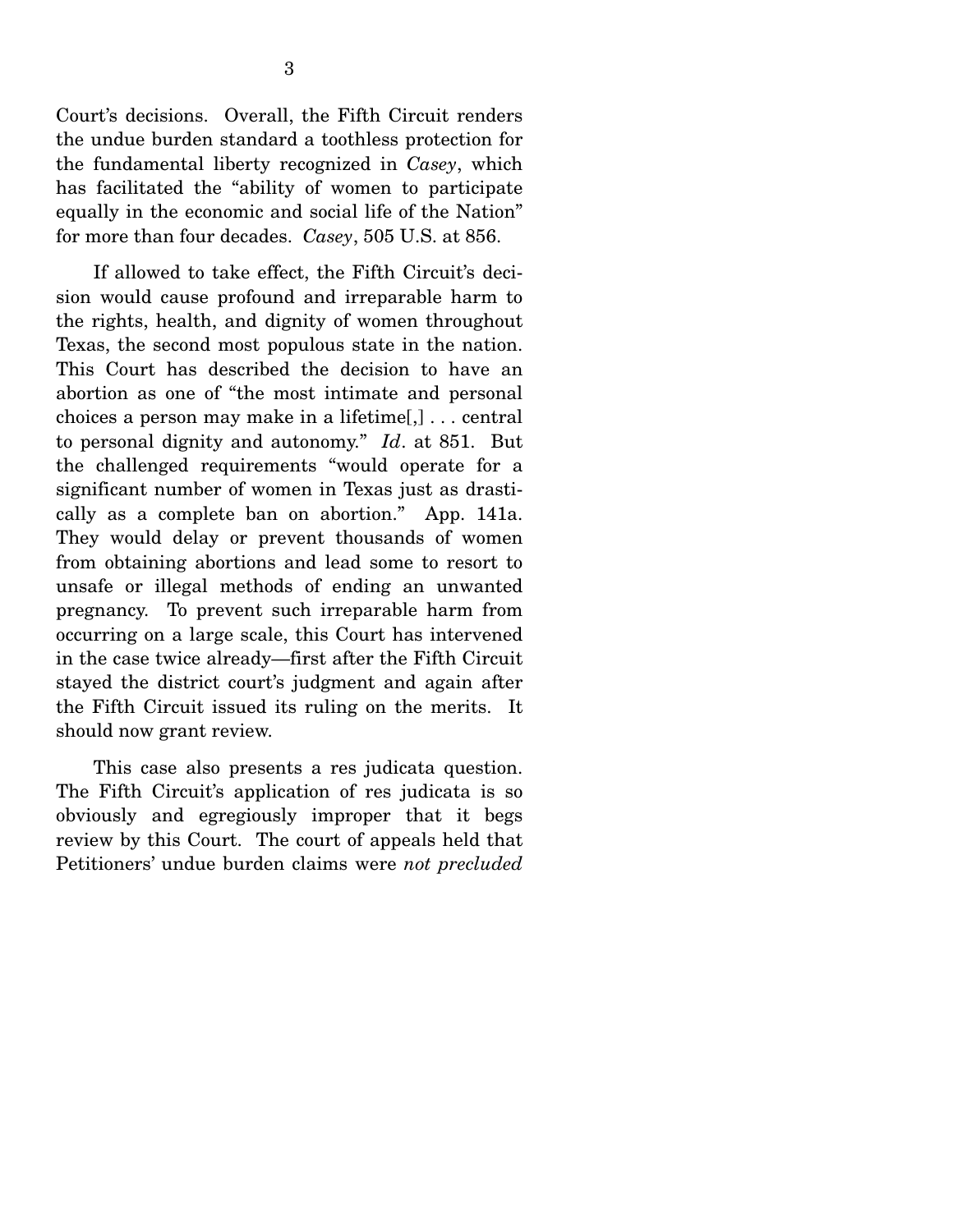to the extent they sought as-applied relief from the challenged requirements, but were precluded to the extent they sought facial relief. This conclusion is baffling. Res judicata bars claims, not remedies. The doctrine cannot be used to limit the scope of relief that a court may grant following the adjudication of an otherwise valid claim. Equally baffling is the Fifth Circuit's ruling that res judicata requires litigants to challenge all provisions of an omnibus statute at the same time—even those provisions awaiting the adoption of implementing regulations. If allowed to stand, this ruling would create perverse incentives for future litigants in a wide variety of cases, encouraging the filing of premature claims that speculate about a law's impact. Although the Court need not reverse the Fifth Circuit's res judicata holding to reach the constitutional issues, given that the holding did not extend to what the Fifth Circuit characterized

as Petitioners' "as-applied" claims, the Court should nevertheless grant review on the res judicata question to correct the Fifth Circuit's egregious errors and ensure that Petitioners are able to obtain complete relief from the challenged requirements.

### **STATEMENT OF THE CASE**

## **A. Statutory And Regulatory Background**

 On July 18, 2013, Texas enacted H.B. 2, an omnibus statute that imposes a variety of requirements on abortion providers. The Act's provisions include an "admitting-privileges requirement," Act § 2 (codified at Tex. Health & Safety Code Ann.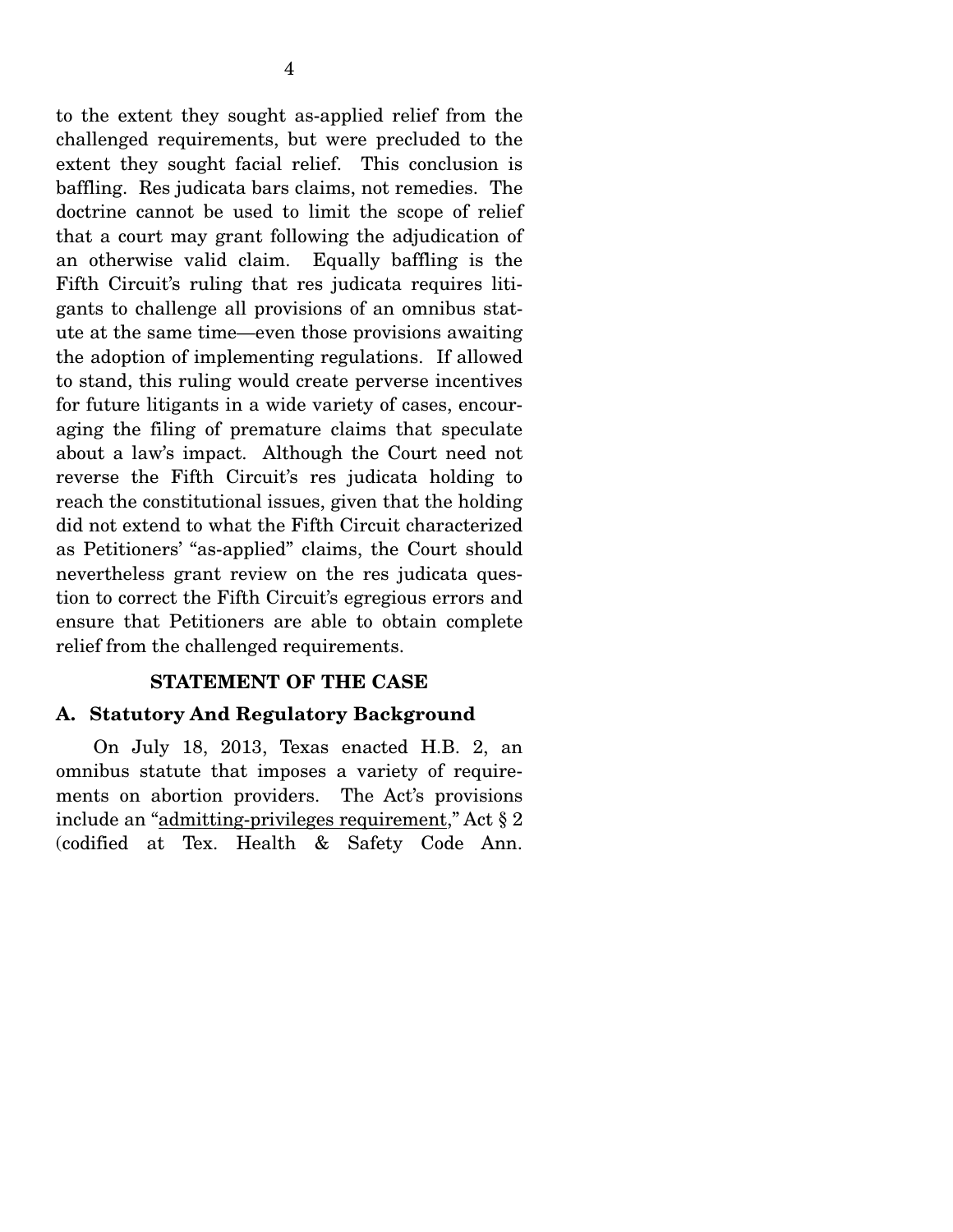$\S 171.0031(a)(1)(A))$ ; 25 Tex. Admin. Code  $\S 139.53(c)(1)$ , 139.56(a)(1), and an "ASC requirement," Act  $\S 4$ (codified at Tex. Health & Safety Code Ann. § 245.010(a)); 25 Tex. Admin. Code § 139.40.

 The admitting-privileges requirement provides that "[a] physician performing or inducing an abortion must, on the date the abortion is performed or induced, have active admitting privileges at a hospital that is located not further than 30 miles from the location at which the abortion is performed or induced." Tex. Health & Safety Code Ann.  $§ 171.0031(a)(1)(A)$ . It was scheduled to take effect on October 29, 2013. Act § 12.

 The ASC requirement amends the existing framework for licensing abortion providers under Texas law to provide that, "the minimum standards for an abortion facility [codified in Chapter 139 of Title 25 of the Texas Administrative Code] must be equivalent to the minimum standards . . . for ambulatory surgical centers [codified in Chapter 135 of the same Title]." Tex. Health & Safety Code Ann. § 245.010(a). The Act directed the Texas Department of State Health Services ("DSHS") to adopt implementing regulations by January 1, 2014, and provided that facilities must be in compliance with those regulations by September 1, 2014. Act § 11.

 DSHS proposed regulations to implement the ASC requirement on September 27, 2013, 38 Tex. Reg. 6536-46 (Sept. 27, 2013), and adopted them on December 27, 2013, following a three-month-long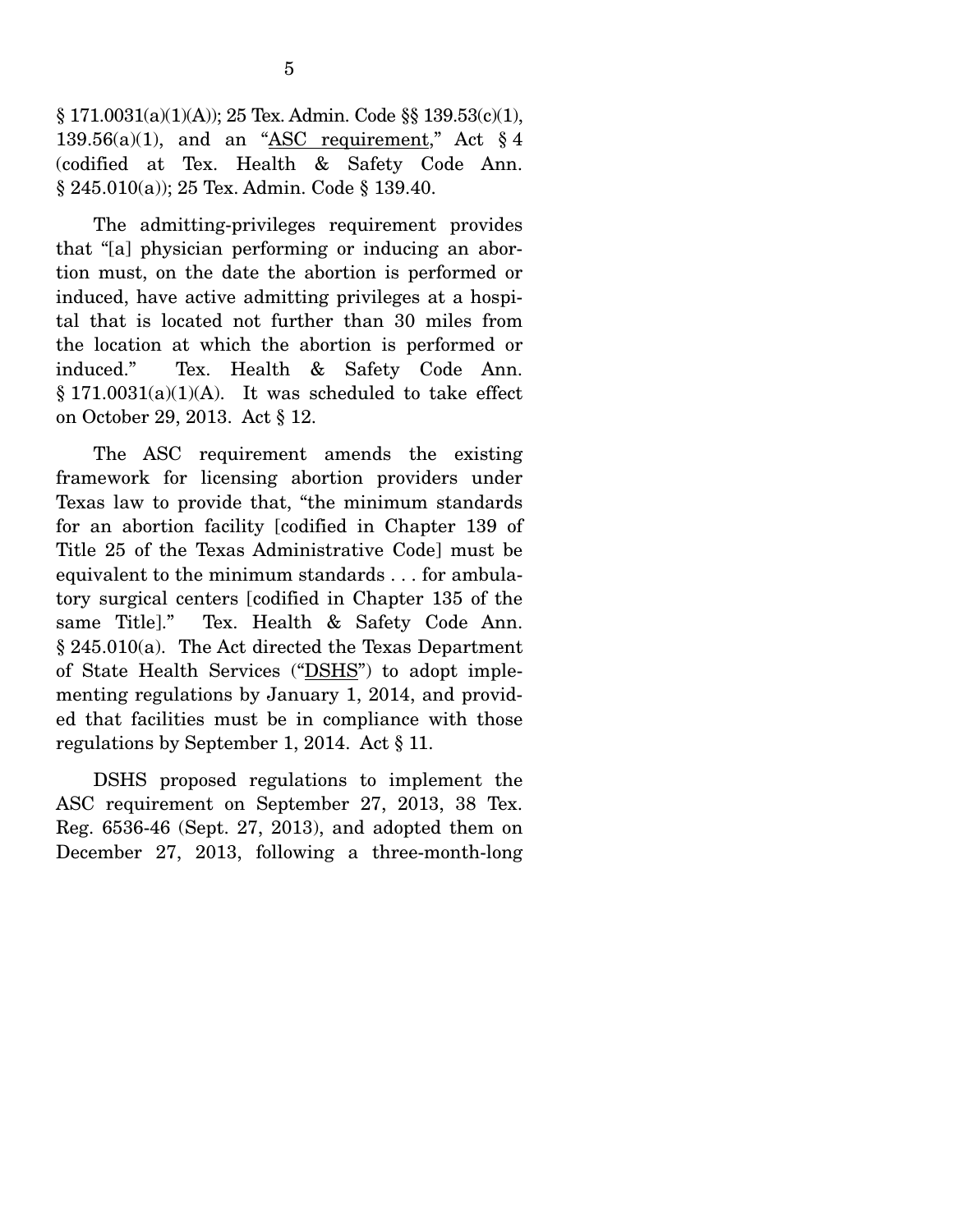6

comments were submitted, 38 Tex. Reg. 9577-93 (Dec. 27, 2013). These implementing regulations amended the existing abortion facility regulations to incorporate by reference some of the regulations governing ASCs. *See* 38 Tex. Reg. 6537. But DSHS opted not to incorporate regulations governing ASCs "in instances where [the existing abortion facility regulations] prescribe[ ] more stringent qualifications or safety requirements." *Id.* Further, DSHS decided not to incorporate the ASC regulations providing for grandfathering and waivers from construction requirements. *See* 38 Tex. Reg. 6537, 6540 (declining to incorporate 25 Tex. Admin. Code § 135.51(a)). Consequently, while ASCs are generally eligible for grandfathering and waivers that will not adversely impact patient health or safety, abortion facilities operating under the ASC requirement are not. As a result of these choices made by DSHS, the standards for abortion facilities overall are not "equivalent" to the standards for ASCs; they are far more burdensome than the standards for ASCs.

## **B. The** *Abbott* **Litigation**

 On September 27, 2013, a group of Texas abortion providers filed a case captioned *Planned Parenthood of Greater Texas Surgical Health Services v. Abbott*, challenging two provisions of H.B. 2 that were scheduled to take effect on October 29, 2013: the admitting-privileges requirement and a provision regulating medical abortions (*i.e.*, abortions performed using medication rather than surgery). The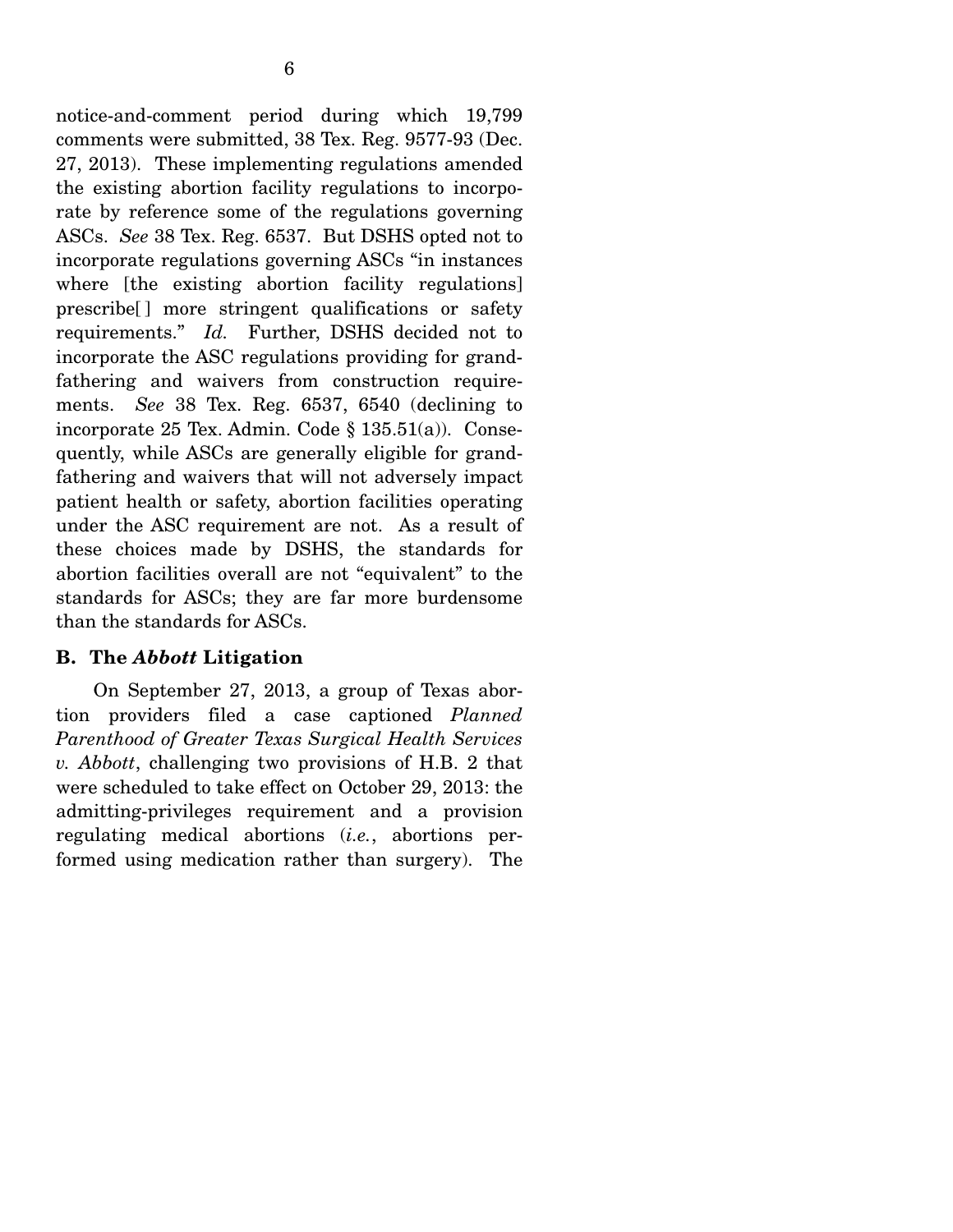challengers asserted that the two provisions violated the Due Process Clause of the Fourteenth Amendment and requested declaratory and injunctive relief.

 Simultaneously with filing the case, the plaintiffs moved for a preliminary injunction. Pursuant to Federal Rule of Civil Procedure 65(a)(2), the district court (Yeakel, J.) consolidated the hearing on that motion with the trial on the merits. *Planned*  Parenthood of Greater Tex. Surgical Health Servs. v. *Abbott*, 951 F. Supp. 2d 891, 896 (W.D. Tex. 2013). The trial commenced on October 21, 2013, less than one month after the case was filed. Given the expedited nature of the proceedings, there was no opportunity for pre-trial discovery. Further, the defendants were permitted, over the plaintiffs' objection, to submit all testimonial evidence by declaration. As a result, the plaintiffs had no opportunity to depose any of the defendants' witnesses or to cross-examine them at trial.

 On October 28, 2013, the district court issued an opinion and judgment holding the admittingprivileges requirement unconstitutional in all of its applications and the medical-abortion provision unconstitutional in discrete applications. *Id*. at 901, 907-08. The Fifth Circuit stayed the district court's judgment in large part on October 31, 2013 permitting the admitting-privileges requirement to take effect on that day, *see Planned Parenthood of Greater Tex. Surgical Health Servs. v. Abbott*, 734 F.3d 406, 416, 419 (5th Cir. 2013)—and reversed that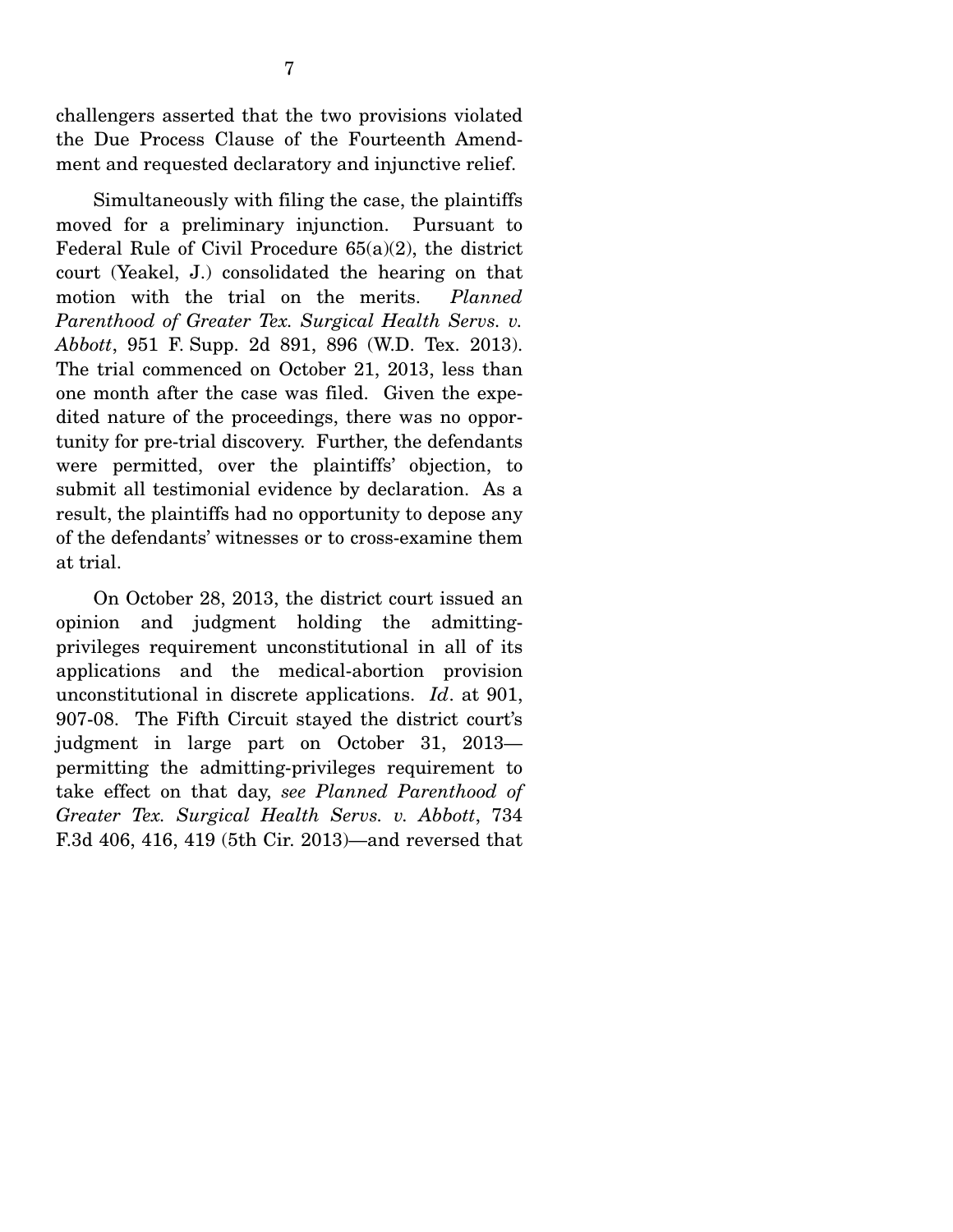judgment in large part on March  $27, 2014$ ,<sup>1</sup> see Ab*bott*, 748 F.3d at 587.

 With respect to the admitting-privileges requirement, the Fifth Circuit's analysis was highly fact-dependent, as the district court's analysis had been. Based on the pre-enforcement, trial court record,<sup>2</sup> the Fifth Circuit held that the plaintiffs had failed to meet their burden of proving that the admitting-privileges requirement imposed an undue burden on abortion access because "[a]ll of the major Texas cities, including Austin, Corpus Christi, Dallas, El Paso, Houston, and San Antonio, continue to have multiple clinics where many physicians will have or obtain hospital admitting privileges." *Id*. at 598. In addition, the court concluded that the evidence available at the time failed to show "that abortion practitioners will likely be unable to comply with the privileges requirement." *Id*.

### **C. District Court Proceedings**

 After the Fifth Circuit permitted the admittingprivileges requirement to take effect on October 31,

<sup>&</sup>lt;sup>1</sup> The Fifth Circuit upheld the admitting-privileges requirement generally but held that it "may not be enforced against abortion providers who timely applied for admitting privileges under the statute but are awaiting a response from the hospital." *Planned Parenthood of Greater Tex. Surgical Health Servs. v. Abbott*, 748 F.3d 583, 605 (5th Cir. 2014).

<sup>&</sup>lt;sup>2</sup> The Fifth Circuit declined to consider developments that occurred after the admitting-privileges requirement took effect on October 31, 2013. *See Abbott*, 748 F.3d at 599 n.14.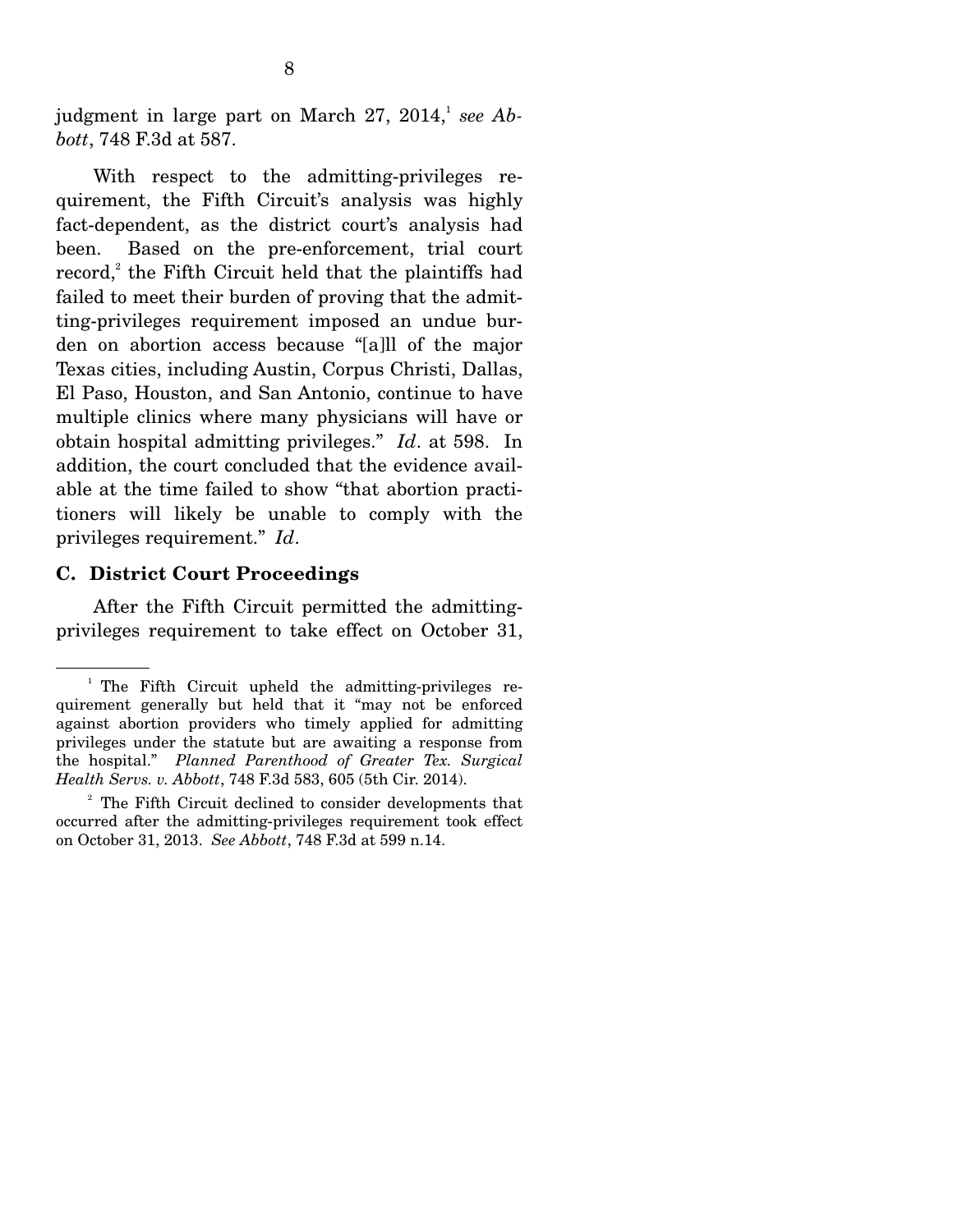2013, numerous abortion clinics throughout Texas were forced to close. In addition, on December 27, 2013, DSHS adopted final rules to implement the ASC requirement. *See* 38 Tex. Reg. 9577-93 (Dec. 27, 2013). As adopted, those rules would have forced the vast majority of remaining abortion clinics to close, eliminating all abortion clinics located south and west of San Antonio (including in Corpus Christi and El Paso) and leaving fewer than ten clinics to serve the second largest state in the United States by both population and area.<sup>3</sup>

 In light of these factual developments, Petitioners filed this case on April 2, 2014, to challenge the admitting-privileges and ASC requirements on Fourteenth Amendment grounds. Petitioners requested specific declaratory and injunctive relief from the challenged requirements, as well as "such other and further relief as the Court may deem just, proper, and equitable." Fifth Circuit Record on Appeal  $(\mathbf{C}\otimes\mathbf{A})$  at 72.

 Respondents moved to dismiss Petitioners' complaint, asserting that Petitioners' claims were barred by res judicata and also failed on the merits as a matter of law. The district court (Yeakel, J.) rejected Respondents' res judicata defense because facts

<sup>3</sup> United States Census Bureau, *U.S. and World Population Clock* (2014), http://www.census.gov/popclock/; United States Census Bureau, *State Area Measurements and Internal Point Coordinates* (2010), http://www.census.gov/geo/reference/statearea.html.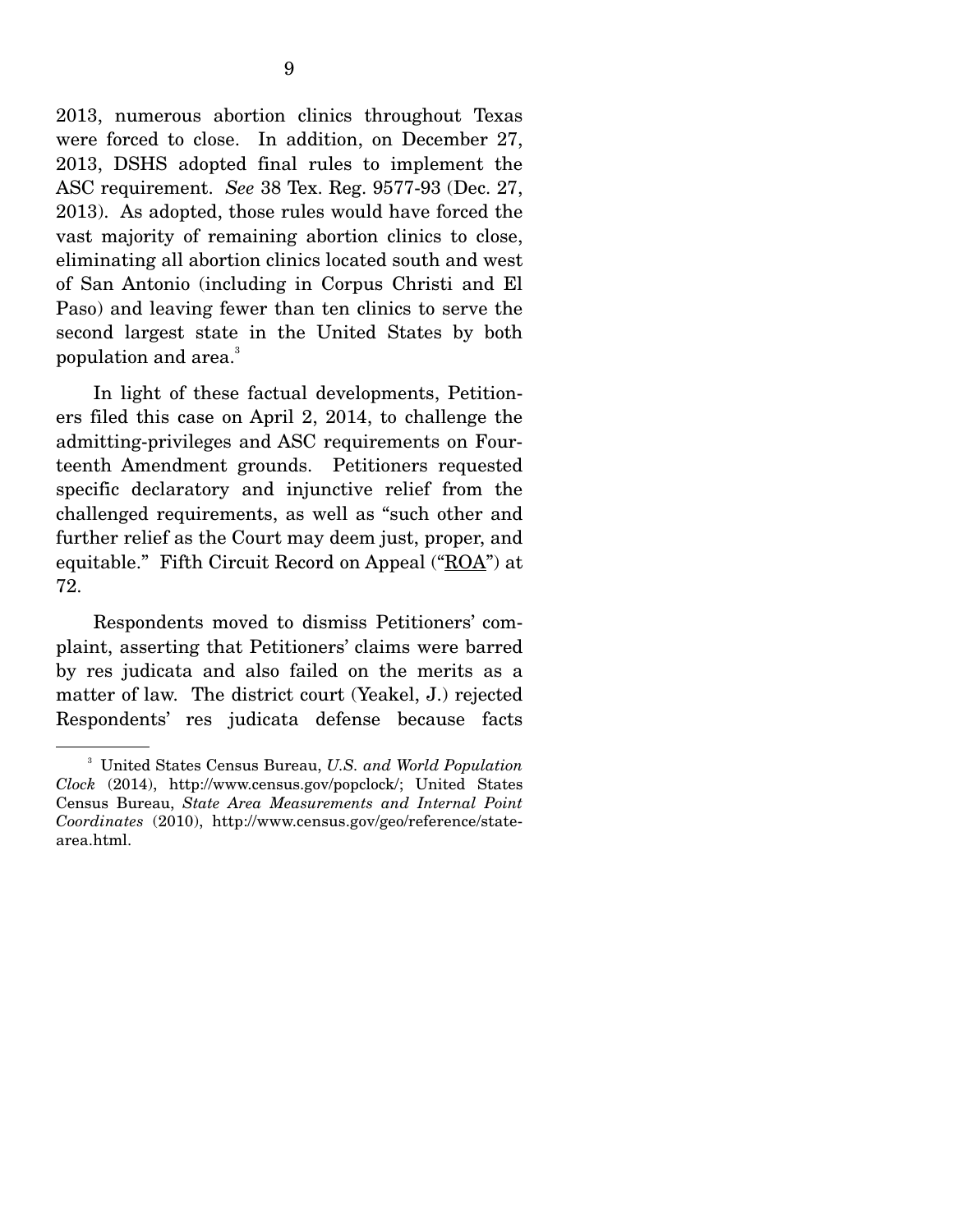material to Petitioners' claims had occurred after judgment had been entered in *Abbott*. *See* App. 168a-170a. On the merits, the district court held that some of Petitioners' claims failed as a matter of law, but it sustained Petitioners' claims that the admittingprivileges and ASC requirements violated the Due Process Clause by imposing an undue burden on access to abortion. App. 178a.

 The court held a bench trial on those claims commencing on August 4, 2014. On August 29, 2014, based on the evidence presented, which included the testimony of nineteen live witnesses, the court found, *inter alia*, that abortion in Texas is extremely safe, *see* App. 145a-146a; the challenged requirements will not enhance the safety of abortion procedures but rather will expose women to greater health risks by severely restricting the availability of legal abortion services, *see* App. 146a-147a; and the challenged requirements had and would force dozens of abortion clinics throughout Texas to close, drastically reducing the number and geographic distribution of licensed abortion providers in the State, *see* App. 138a-139a.

 The district court concluded that the challenged requirements, "independently and when viewed as they operate together, have the ultimate effect of erecting a substantial obstacle for women in Texas who seek to obtain a previability abortion." App. 147a. It further concluded that "the severity of the burden imposed by both requirements is not balanced by the weight of the interests underlying them." App. 145a. As a result, the district court held that the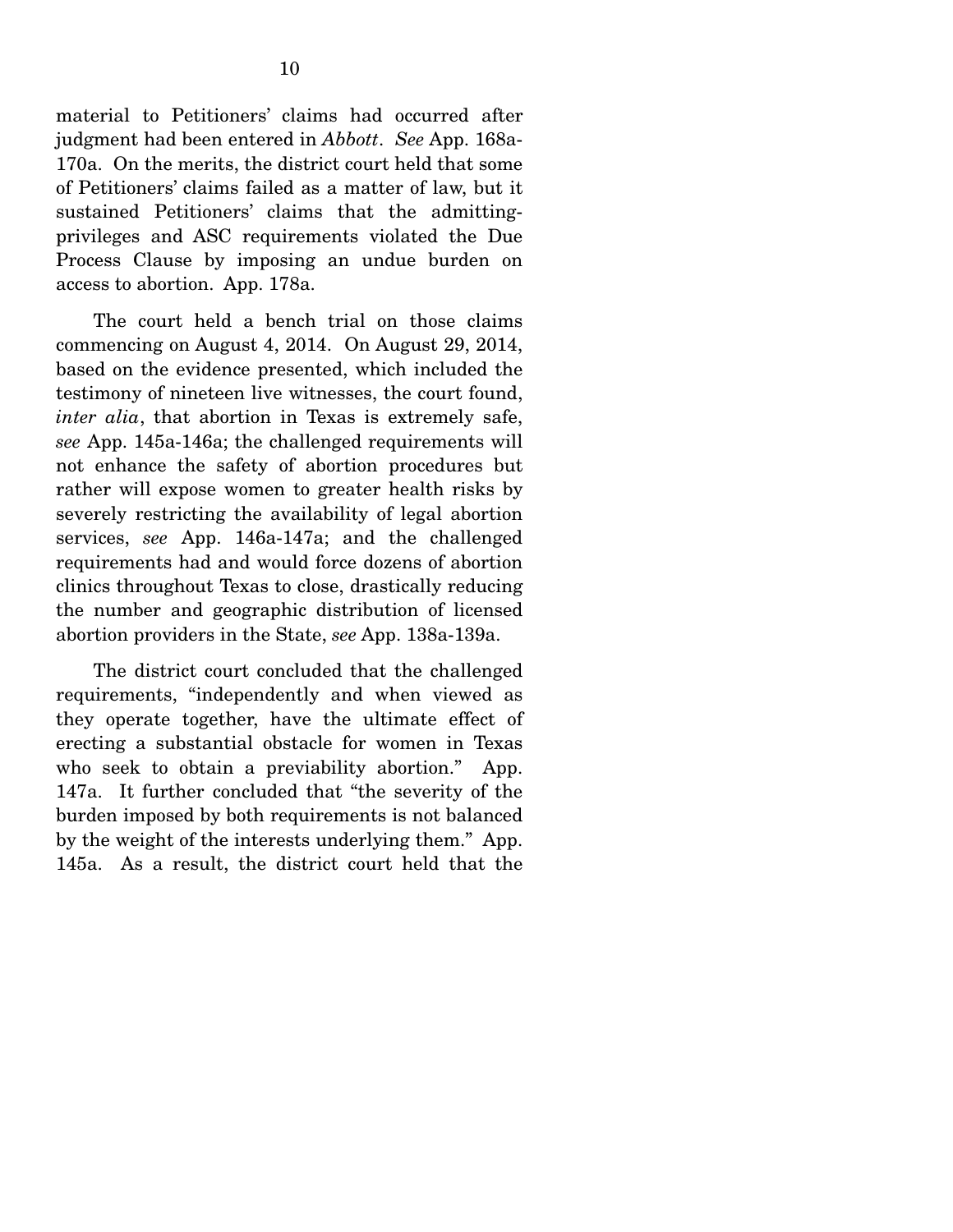challenged requirements impose an undue burden on abortion access. App. 148a. Its judgment set forth a series of declarations concerning the requirements' constitutional deficiencies, the broadest of which declared both requirements unconstitutional "as applied to all women seeking a previability abortion," and permanently enjoined their enforcement to the extent they had been declared unconstitutional. App. 158a.

### **D. Appellate Proceedings**

 Respondents moved for an emergency stay of the district court's judgment pending appeal. A divided panel of the Fifth Circuit granted the motion in nearly all respects on October 2, 2014, forcing over a dozen of Texas' remaining abortion clinics to close immediately. App. 97a-98a; 119a. On October 14, 2014, this Court vacated the stay in substantial part, sustaining the district court's injunction against enforcement of the ASC requirement statewide and sustaining the district court's injunction against enforcement of the admitting-privileges requirement with respect to Petitioners' clinics in McAllen and El Paso. *Whole Woman's Health v. Lakey*, 135 S. Ct. 399 (2014) (mem.). As a result, the clinics that had closed following imposition of the stay were able to reopen.

 On June 9, 2015, the Fifth Circuit issued a ruling on the merits. App. 1a-76a. The *per curiam* opinion held that the ASC requirement does not amount to an undue burden on abortion access, except to the extent it imposes physical-plant requirements on the McAllen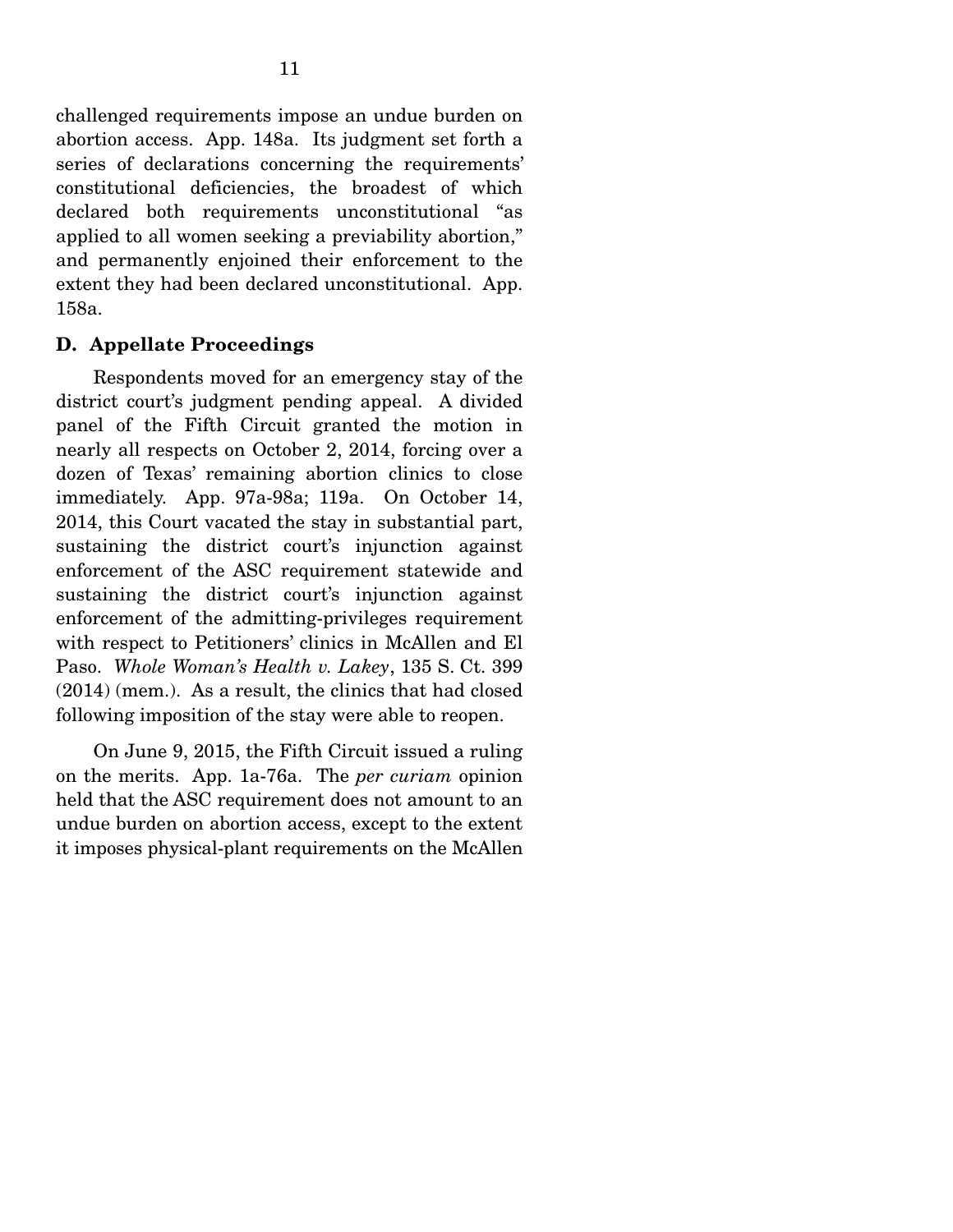clinic. App. 70a. It similarly held that the admittingprivileges requirement does not amount to an undue burden, except as applied to one of the physicians affiliated with the McAllen clinic, Dr. Lynn. App. 71a. The Fifth Circuit vacated most of the district court's injunction but affirmed it in part and modified it in part as follows:

(1) The State of Texas is enjoined from enforcing [certain parts of the ASC requirement related to construction and fire prevention] against the Whole Woman's Health abortion facility located at 802 South Main Street, McAllen, Texas, when that facility is used to provide abortions to women residing in the Rio Grande Valley (as defined above [to consist of Starr, Hidalgo, Willacy, and Cameron Counties]), until such time as another licensed abortion facility becomes available to provide abortions at a location nearer to the Rio Grande Valley than San Antonio; (2) The State of Texas is enjoined from enforcing the admitting privileges requirement against Dr. Lynn when he provides abortions at the Whole Woman's Health abortion facility located at 802 South Main Street, McAllen, Texas, to women residing in the Rio Grande Valley.

*Id*. The Fifth Circuit subsequently modified its judgment to provide that "the district court's injunction of the ASC requirement (as defined in the June 9 opinion) as applied to the McAllen facility shall remain in effect until October 29, 2015, at which time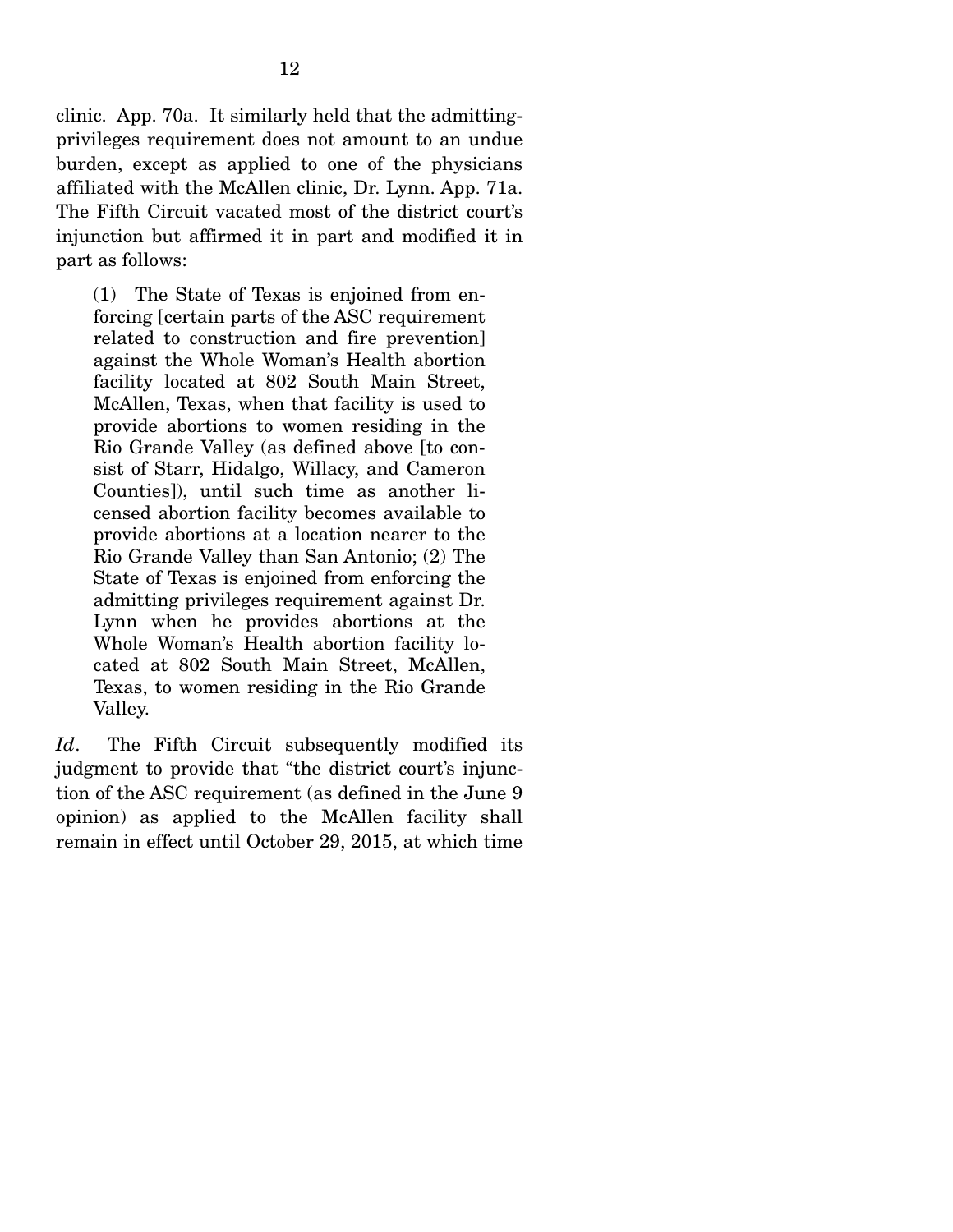the injunction shall be vacated in part, as delineated and explained in our June 9 opinion*.*"App. 78a.

 The Fifth Circuit's ruling hinged on its determination that the undue burden standard does not require—or even permit—inquiry into the extent to which an abortion restriction furthers a valid state interest. App. 48a-49a. ("[T]he district court concluded that H.B. 2 would not further the State's interests in maternal health and increased quality of care. In defense of this approach, [Petitioners] argue that the two requirements at issue are unconstitutional unless they are shown to actually further the State's legitimate interests. We disagree with the [Petitioners] and the district court's approach.") (footnote omitted). The court of appeals explained that its prior decision in *Abbott* had "disavowed the inquiry employed by the district court," and instead required an abortion restriction to be sustained if "any conceivable rationale exists" for its enactment. App. 49a-50a. Respondents satisfied this standard, the court concluded, by asserting a health rationale for the challenged requirements, even though the district court had found that:

- "[Petitioners] ... demonstrated that women will not obtain better care or experience more frequent positive outcomes at an ambulatory surgical center as compared to a previously licensed facility," App. 146a;
- "Many of the building standards mandated by the act and its implementing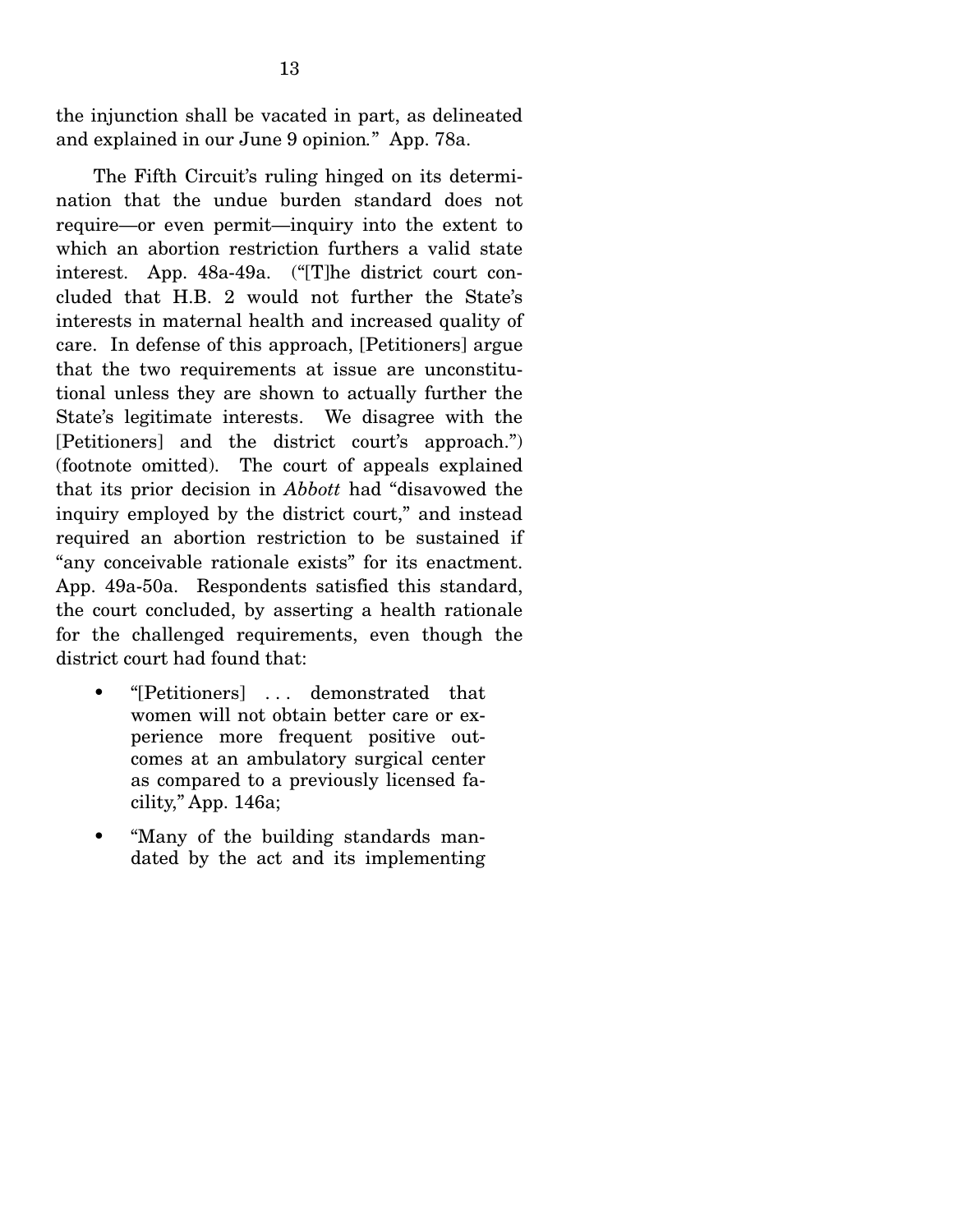rules have such a tangential relationship to patient safety in the context of abortion as to be nearly arbitrary," *Id.*;

- "[O]bjectives proffered for the [admitting-privileges] requirement . . . are not credible due, in part, to evidence that doctors in Texas have been denied privileges for reasons not related to clinical competency," App. 147a; and
- "Higher health risks associated with increased delays in seeking early abortion care, risks associated with longer distance automotive travel on traffic-laden highways, and the act's possible connection to observed increases in self-induced abortions almost certainly cancel out any potential health benefit," App. 146a.

 With respect to Respondents' res judicata defense, the Fifth Circuit held that Petitioners' undue burden claims were not barred by res judicata insofar as Petitioners sought partial invalidation as a remedy, because material facts had developed after entry of judgment in *Abbott*. App. 60a-63a. But it held that res judicata barred the same undue burden claims insofar as Petitioners sought facial invalidation as a remedy, App. 35a-36a; 59a, even though the newly developed facts concerned the statewide impact of the challenged requirements, App. 60a.

 On June 29, 2015, this Court stayed the Fifth Circuit's mandate pending the timely filing and disposition of a petition for a writ of certiorari. *Whole*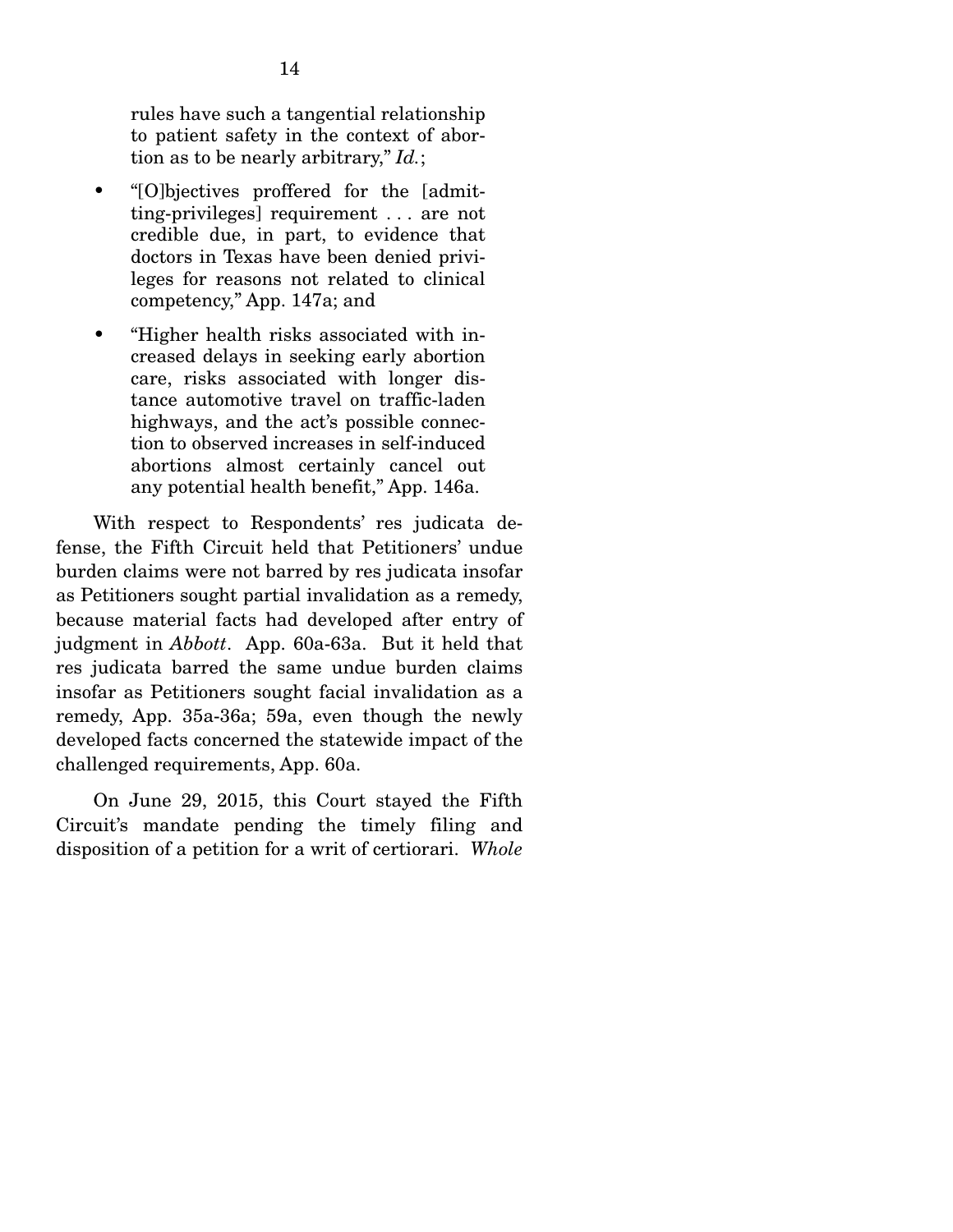*Woman's Health v. Cole*, 135 S. Ct. 2923 (2015) (mem.).

### **REASONS FOR GRANTING THE WRIT**

### **I. CERTIORARI IS WARRANTED ON THE CONSTITUTIONAL QUESTIONS.**

*a. The Fifth Circuit's decision is in direct and acknowledged conflict with decisions of the Seventh and Ninth Circuits and the Iowa Supreme Court.* 

 The courts of appeals are divided on the important question of whether, when reviewing a law that regulates abortion on the basis of women's health, a court must examine the extent to which the law actually promotes women's health in determining whether the burdens it imposes on abortion access are undue. The Seventh and Ninth Circuits answer this question affirmatively, as this Court's precedents require. The Fifth Circuit, in contrast, proscribes such an inquiry, maintaining that a law regulating abortion access must be sustained if "any conceivable rationale" exists for its enactment, App. 50a, a position that cannot be reconciled with this Court's decisions. The Iowa Supreme Court recently recognized this conflict, and it joined the Seventh and Ninth Circuits in repudiating the Fifth Circuit's approach.<sup>4</sup>

<sup>4</sup> In discussing the circuit split on this issue, the Ninth Circuit and Iowa Supreme Court both interpret the Sixth Circuit's opinion in *Planned Parenthood Southwest Ohio Region v. DeWine*, 696 F.3d 490 (6th Cir. 2012), as implicitly adopting (Continued on following page)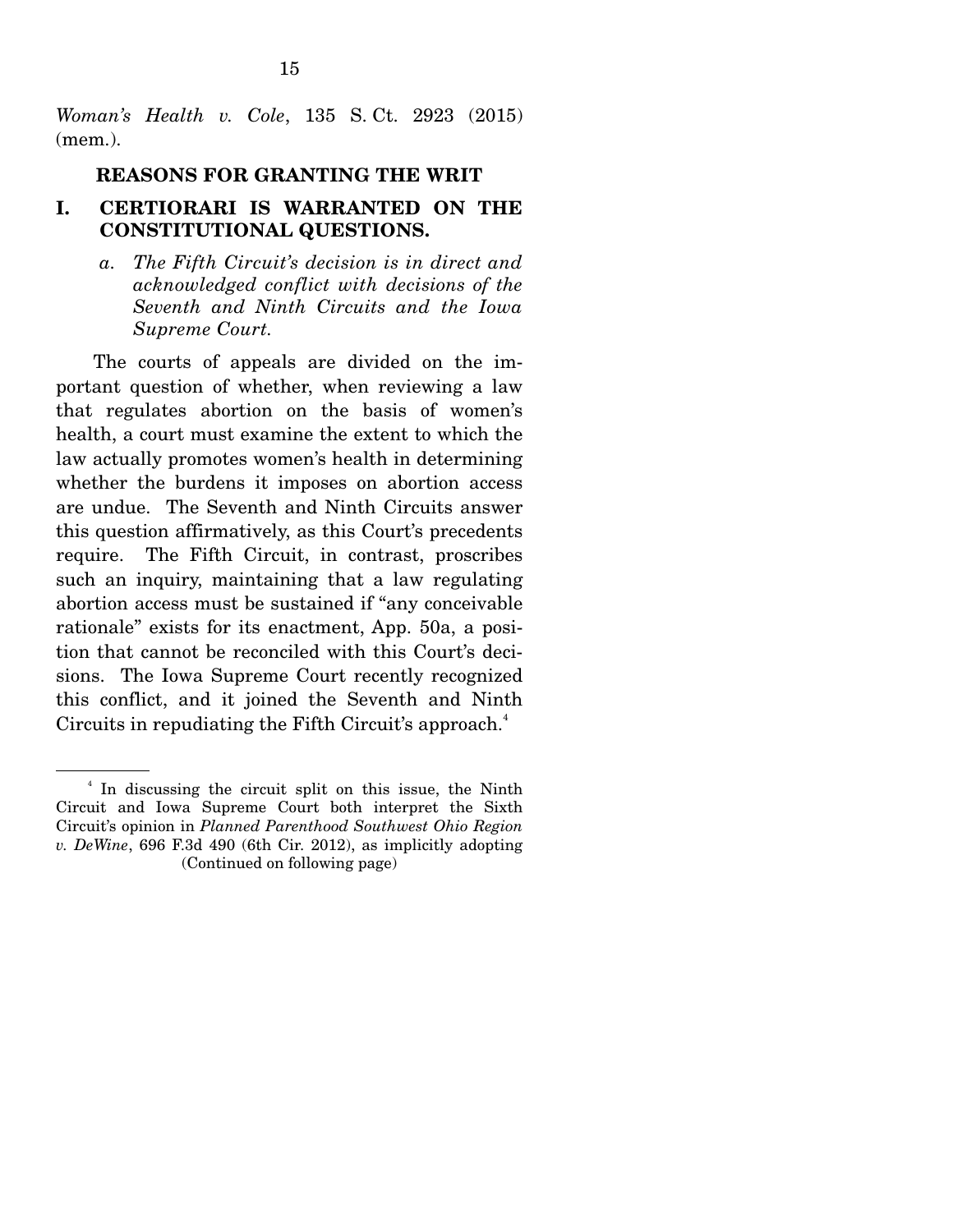In *Casey*, this Court reaffirmed that the decision to end a pregnancy prior to viability is a fundamental liberty protected by the Due Process Clause. 505 U.S. at 845-46. The Court held, however, that the trimester framework employed in earlier cases was too rigid to permit a proper balancing of that liberty with a state's interest in protecting fetal life. The Court replaced the trimester framework with the undue burden standard to afford greater weight to a state's interest in fetal life from the outset of pregnancy. *See id.* at 876-77. The Court explained that: "A finding of an undue burden is a shorthand for the conclusion that a state regulation has the purpose or effect of placing a substantial obstacle in the path of a woman seeking an abortion of a nonviable fetus."5 *Id*. at 877.

the same position as the Fifth Circuit. *See Planned Parenthood Ariz., Inc. v. Humble*, 753 F.3d 905, 914 (9th Cir. 2014), *cert. denied*, 135 S. Ct. 870 (2014) (citing *DeWine*, 696 F.3d at 513-18); *Planned Parenthood of the Heartland, Inc. v. Iowa Bd. of Med*., 865 N.W.2d 252, 264 (Iowa 2015) (citing same). Although that would signify an even deeper split in authority, Petitioners confine the discussion here to cases that explicitly address the issue on which this Court's review is sought.

<sup>&</sup>lt;sup>5</sup> The undue burden standard emerged from a long line of cases addressing the protections afforded to individual liberties, and it is an essential component of the continued development of that jurisprudence. Those cases make clear that states may not restrict a fundamental liberty based on the mere articulation of rational legislative objectives; to the contrary, burdens on individual liberty are permissible only to the extent they yield an important public benefit. *See, e.g.*, *Lawrence v. Texas*, 539 U.S. 558, 578 (2003) ("The Texas statute furthers no legitimate state interest which can justify its intrusion into the personal and private life of the individual.").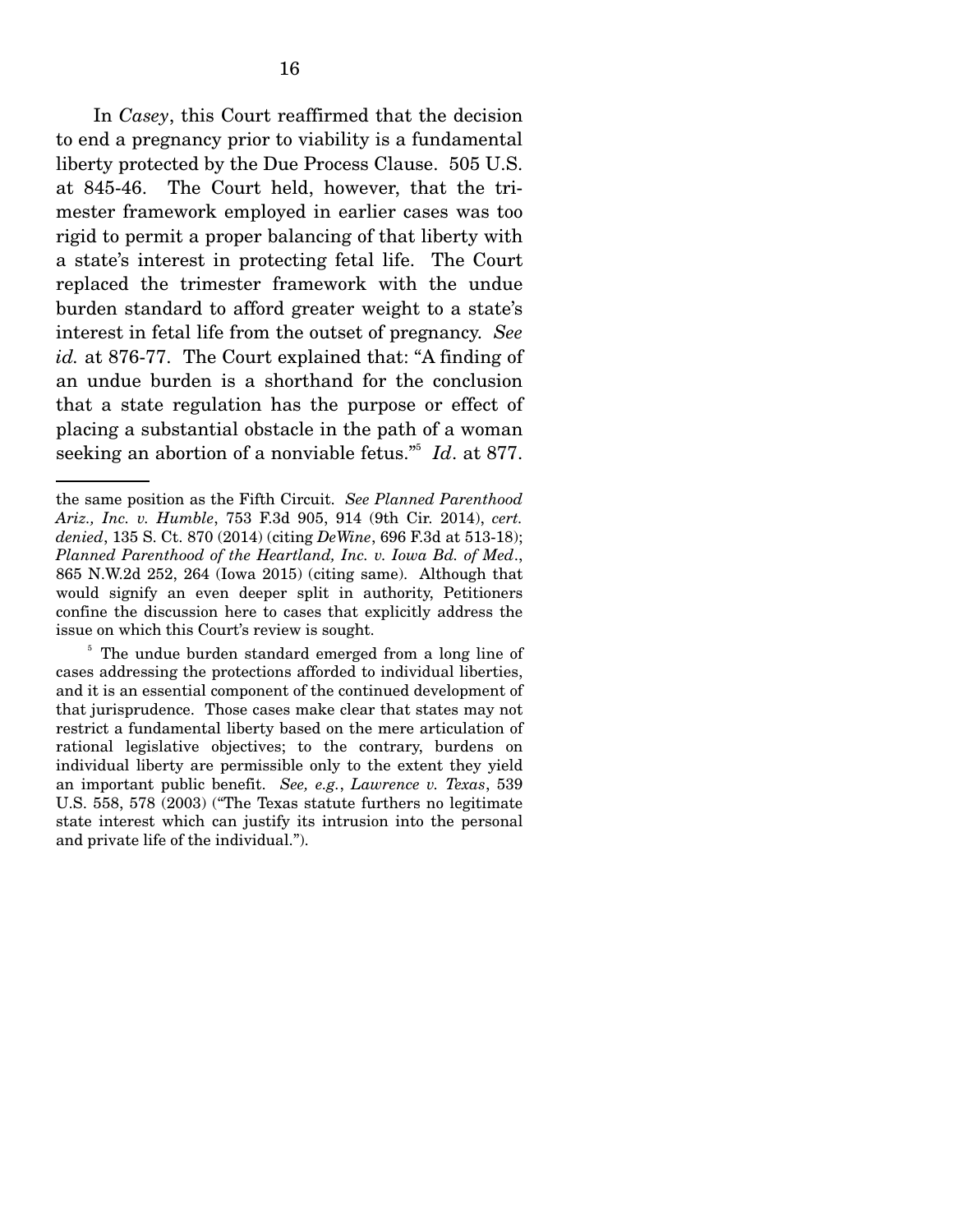"A statute with this purpose is invalid because the means chosen by the State to further the interest in potential life must be calculated to inform the woman's free choice, not hinder it." *Id.* "And a statute which, while furthering the interest in potential life or some other valid state interest, has the effect of placing a substantial obstacle in the path of a woman's choice cannot be considered a permissible means of serving its legitimate ends." *Id.*

 With respect to laws aimed at promoting the state's interest in women's health, this Court explained that, although "the State may enact regulations to further the health or safety of a woman seeking an abortion, $], \ldots$  [u]nnecessary health regulations that have the purpose or effect of presenting a substantial obstacle to a woman seeking an abortion impose an undue burden on the right." *Id*. at 878. Applying this standard, the Court upheld challenged recordkeeping and reporting requirements only after concluding that they were " 'reasonably directed to the preservation of maternal health'" and the burdens they imposed were slight. *Id.* at 900-01 (quoting *Planned Parenthood of Cent. Mo. v. Danforth*, 428 U.S. 52, 80 (1976)).

 Consistent with *Casey*, the Seventh Circuit requires meaningful scrutiny of laws that restrict abortion access in the interest of promoting women's health to ensure that the restrictions actually serve that interest. *See Planned Parenthood of Wis., Inc. v. Van Hollen*, 738 F.3d 786, 798 (7th Cir. 2013), *cert. denied*, 134 S. Ct. 2841 (2014). In *Van Hollen*, the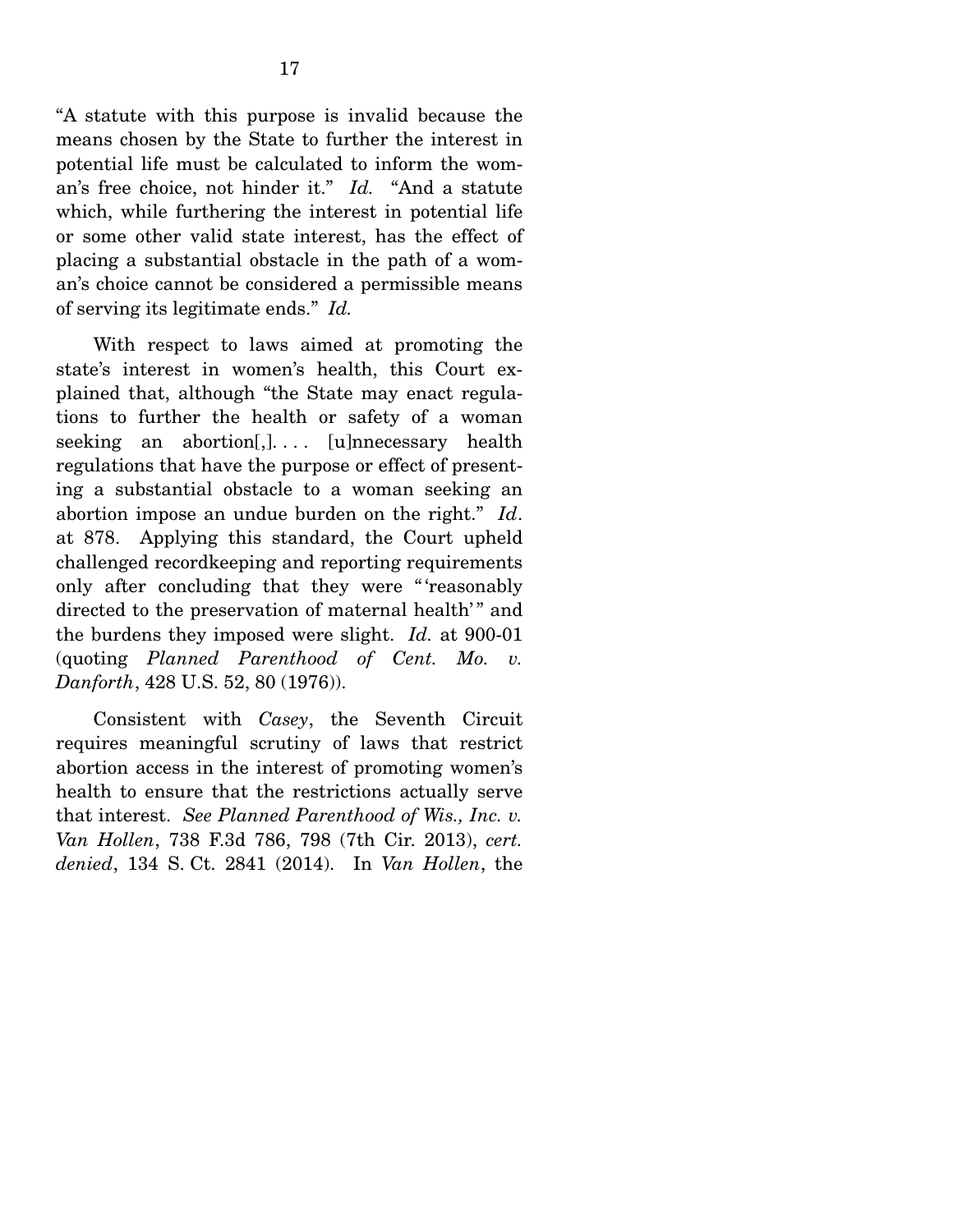court affirmed entry of a preliminary injunction against enforcement of a Wisconsin admittingprivileges law after concluding that the evidence in the record failed to establish that the law would provide any health benefit. *Id.* The court explained: "The cases that deal with abortion-related statutes sought to be justified on medical grounds require not only evidence (here lacking as we have seen) that the medical grounds are legitimate but also that the statute not impose an 'undue burden' on women seeking abortions." *Id.* The court further held that "[t]he feebler the medical grounds, the likelier the burden, even if slight, to be 'undue' in the sense of disproportionate or gratuitous." *Id.*

 The Ninth Circuit has adopted a similar approach. In *Humble*, it held that the district court had abused its discretion by failing to preliminarily enjoin enforcement of an Arizona law restricting medical abortion, because the record contained "no evidence whatsoever that the law furthers any interest in women's health." *Humble*, 753 F.3d at 914. The court explained that whether a law is an "[u]nnecessary health regulation[ ]" as that term is used in *Casey* "depends on whether and how well it serves the state's interest." *Id.* at 913. The Ninth Circuit acknowledged the Fifth Circuit's contrary conclusion and rejected it. *Id.* at 914.

 Recently, the Iowa Supreme Court joined these courts of appeals in holding that *Casey* requires meaningful judicial scrutiny of laws burdening abortion to ensure that such laws serve a valid state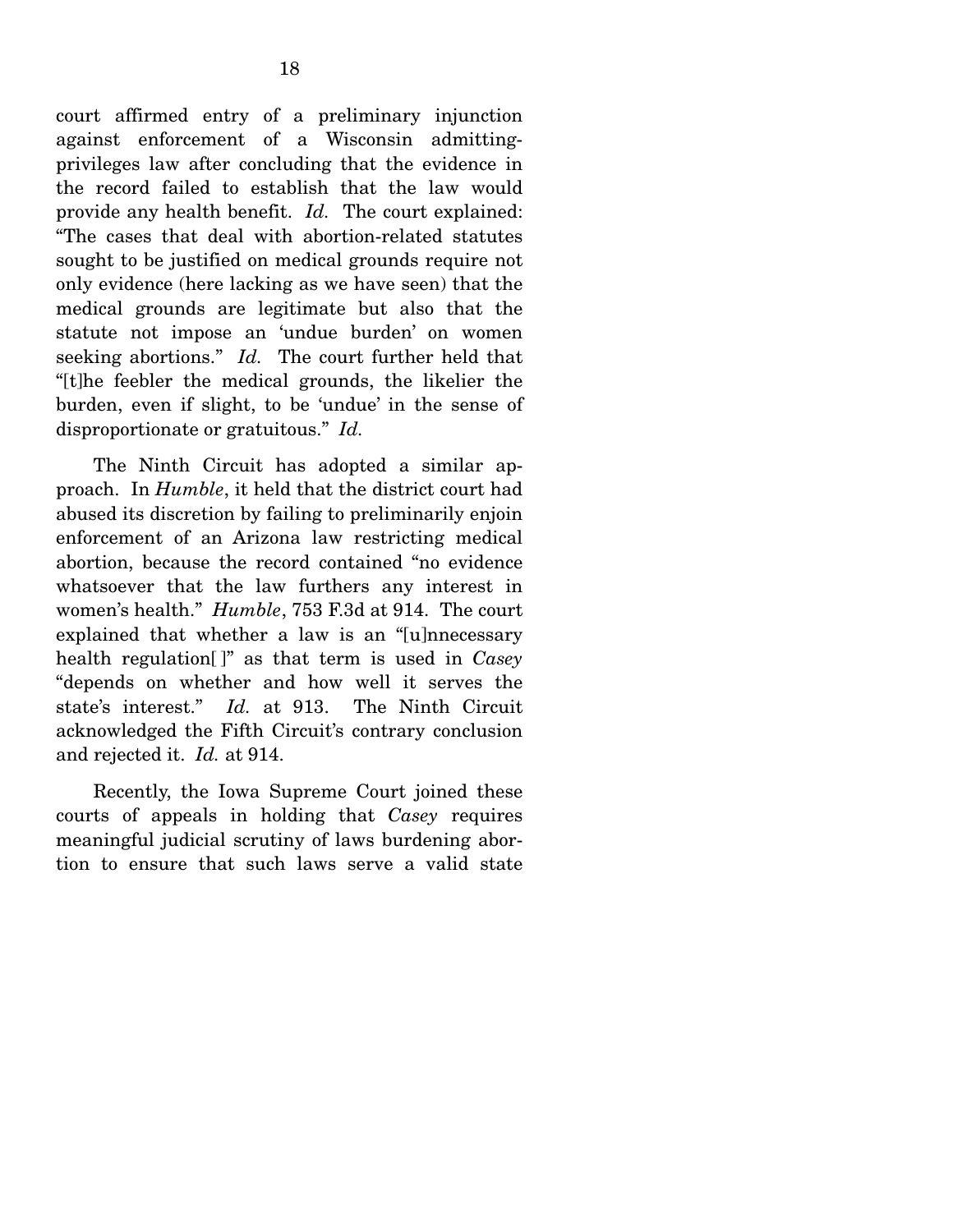interest to an extent sufficient to justify the burdens they impose. *Planned Parenthood of the Heartland*, 865 N.W.2d at 264. The court declared: "Like the Seventh and Ninth Circuits, we believe the 'unnecessary health regulations' language used in *Casey* requires us to weigh the strength of the state's justification for a statute against the burden placed on a woman seeking to terminate her pregnancy when the stated purpose of a statute limiting a woman's right to terminate a pregnancy is to promote the health of the woman." *Id.* It, too, expressly rejected the approach taken by the Fifth Circuit. *Id.*

 The Fifth Circuit's decision in this case thus stands in direct and acknowledged conflict with the decisions of these other courts. Indeed, it specifically rejected the approach to the undue burden standard adopted in *Van Hollen*, declaring that, "[i]n our circuit, we do not balance the wisdom or effectiveness of a law against the burdens the law imposes." App. 51a. Had the Fifth Circuit been faithful to *Casey* and adopted the view of the undue burden standard employed by the other courts, the outcome of this case would have been different, because the district court concluded that "the severity of the burden imposed by both requirements is not balanced by the weight of the interests underlying them," App. 145a, and indeed, that the challenged requirements fail to promote women's health at all, App. 146a-147a.

 Accordingly, this Court's review is warranted to resolve the split in authority caused by the Fifth Circuit's erroneous interpretation of the undue burden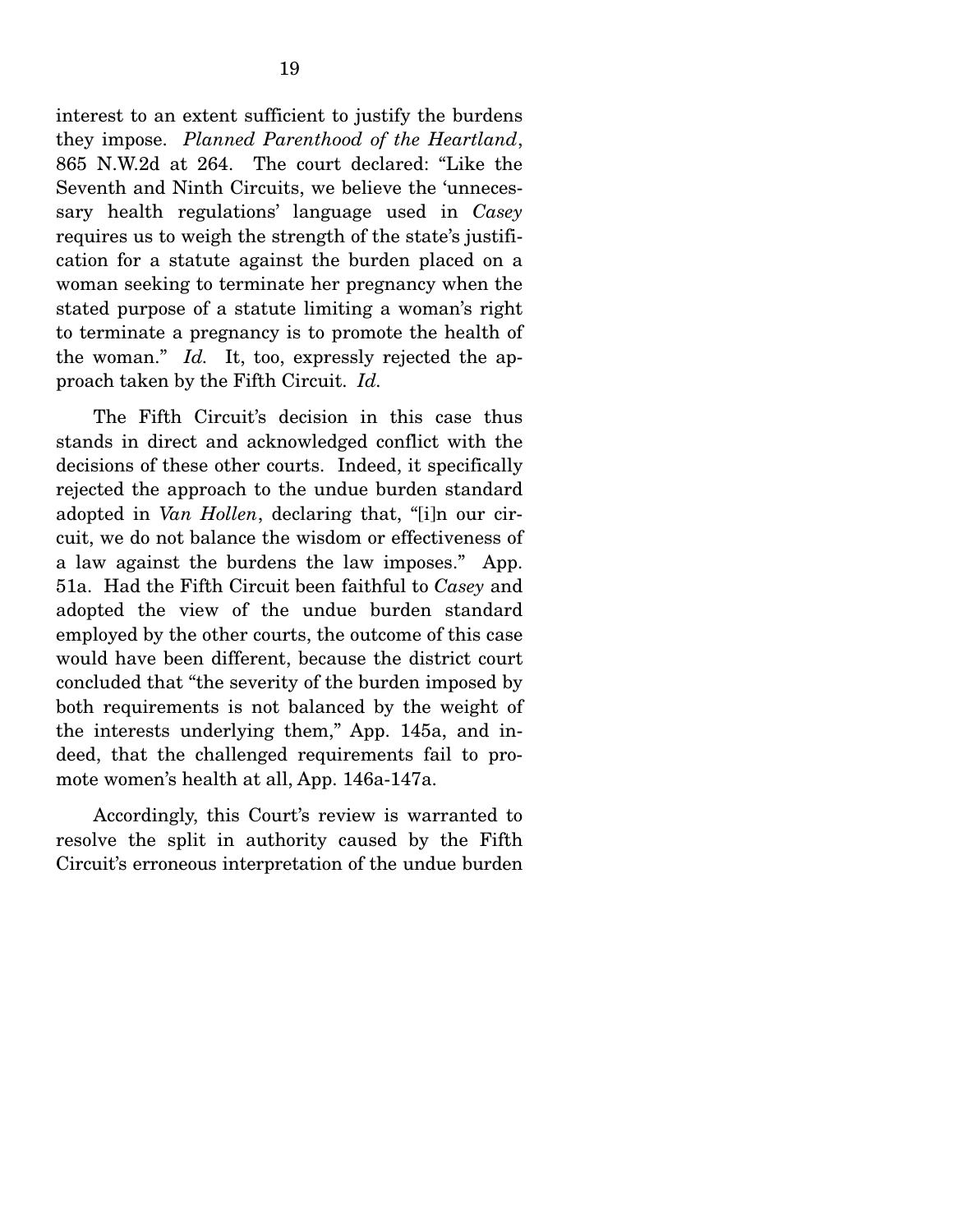standard and restore uniformity to the application of the Fourteenth Amendment's Due Process Clause.

*b. The Fifth Circuit's decision is in conflict with* Casey *and other relevant decisions of this Court.* 

 The Fifth Circuit departed radically from this Court's precedents both in refusing to conduct the meaningful review required by the undue burden standard and in concluding—based on its overly deferential review—that the admitting-privileges and ASC requirements do not have the purpose or effect of creating substantial obstacles to abortion access in Texas. By upholding laws that would cause a significant reduction in the availability of abortion services while failing to actively and effectively further any valid state interest, the Fifth Circuit renders the undue burden standard a hollow protection for the liberty protected by *Casey*.

 The Fifth Circuit flouted longstanding precedent in holding—contrary to the Seventh and Ninth Circuits and the Iowa Supreme Court—that the undue burden standard does not require—or even permit courts to evaluate the extent to which abortion restrictions further a valid state interest. This Court has long maintained that, when reviewing an abortion restriction: "The existence of a compelling state interest in health . . . is only the beginning of the inquiry. The State's regulation may be upheld only if it is reasonably designed to further that state interest." *City of Akron v. Akron Ctr. for Reprod. Health,*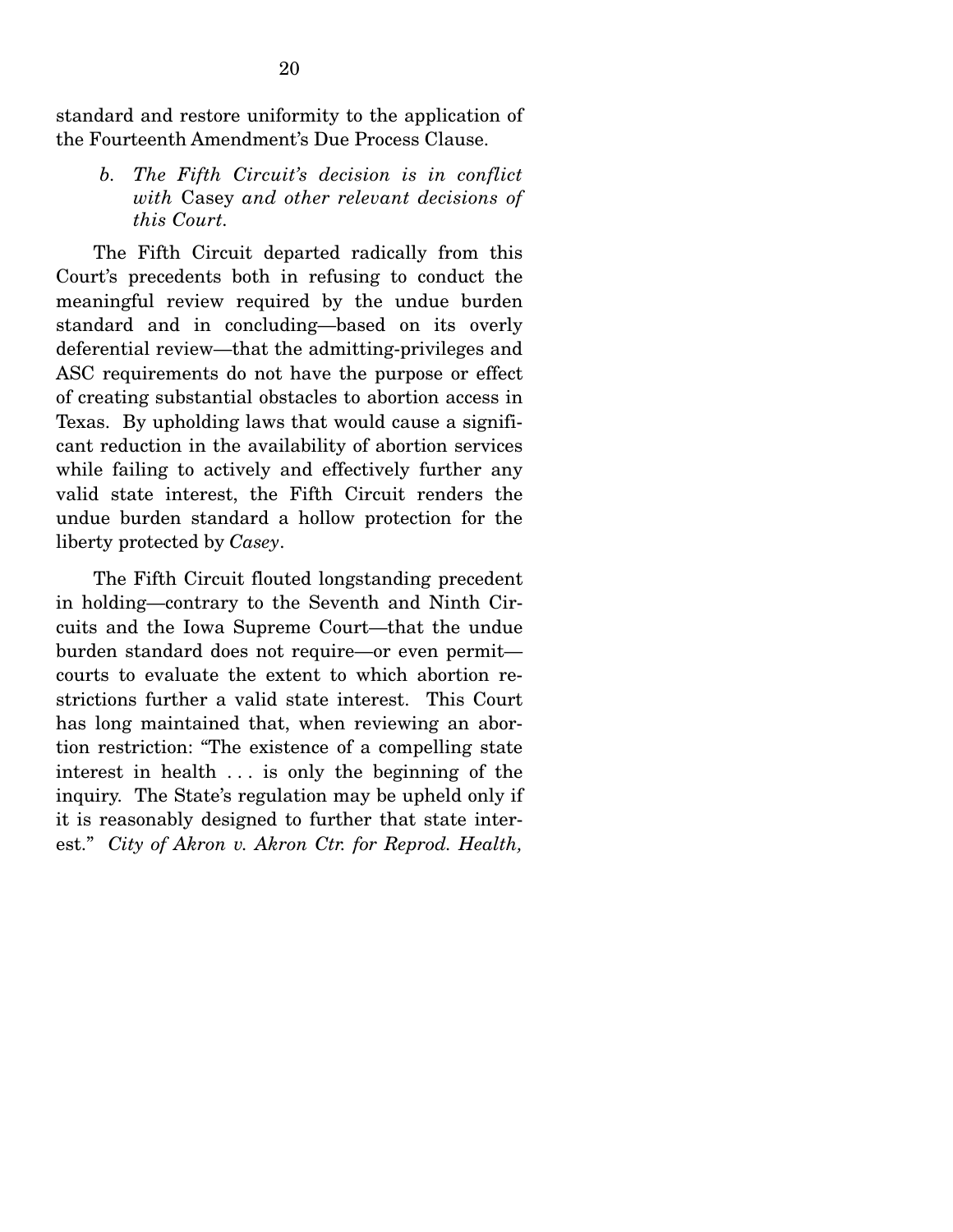*Inc.*, 462 U.S. 416, 434 (1983), *overruled in part on other grounds by Casey*, 505 U.S. at 870, 882-87; *accord Danforth*, 428 U.S. at 65-67, 75-79, 80-81. As explained in the prior section, *Casey* merged that inquiry into the undue burden standard.6 *See* 505 U.S. at 900 (quoting *Danforth*, 428 U.S. at 80).

 This Court's subsequent decision in *Gonzales* confirmed the need for courts to ensure that abortion restrictions actively and effectively serve a valid state interest. *See Gonzales v. Carhart*, 550 U.S. 124, 160 (2007) (examining the manner in which the challenged law furthered the government's interest in respect for life). This Court emphasized that courts should not blindly defer to legislative findings; rather, they "retain[ ] an independent constitutional duty to review [such] findings where constitutional rights are at stake." *Id.* at 165.

 The Fifth Circuit acknowledged that this Court's precedents require "a law regulating previability abortion" to be "reasonably related to (or designed to further) a legitimate state interest." App. 15a (citing *Casey*, 505 U.S. at 878). Nevertheless, the Fifth

<sup>6</sup> Further, *Casey*'s inclusion of a purpose prong in the undue burden standard demonstrates that laws restricting abortion may not be sustained based on the mere articulation of rational legislative objectives. Rather, courts must examine whether such laws are reasonably designed to serve the state's asserted interests. A court could not adequately assess whether a law is pretextual if, as the Fifth Circuit held, examination of the fit between its means and ends were forbidden.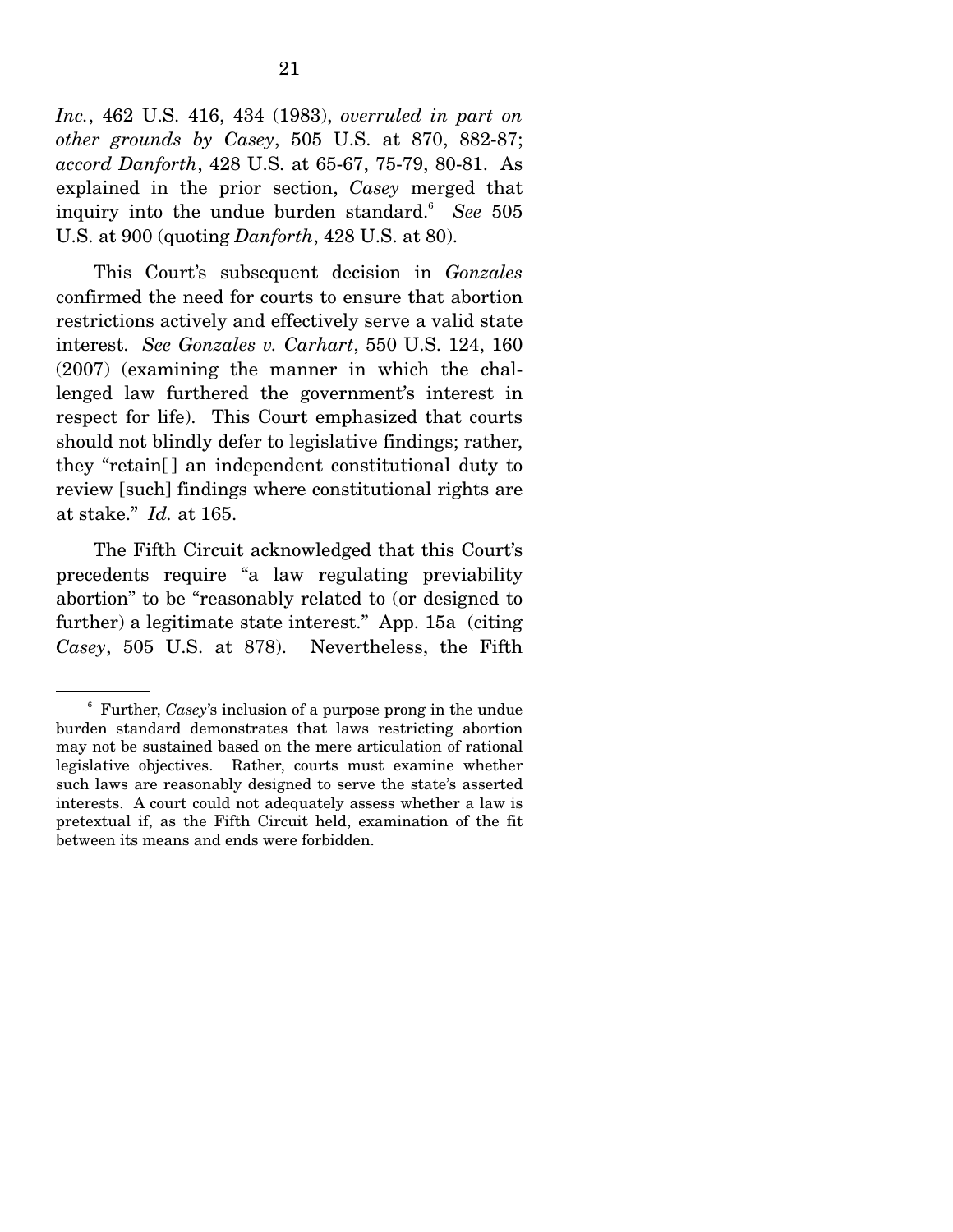Circuit held that its own decision in *Abbott* "disavowed" the need for an inquiry into the extent to which an abortion restriction furthers the state's asserted interest. App. 49a-50a (citing *Abbott*, 748 F.3d at 594). Such blatant defiance of this Court's precedents calls for review.

 The Fifth Circuit's analysis of the purpose of the challenged requirements also conflicts with this Court's decisions. For example, the Fifth Circuit erroneously held that the failure of the challenged requirements to benefit women's health does not constitute evidence of their purpose. This Court, however, routinely considers a law's failure to serve its stated goals as evidence of an improper purpose. *See, e.g.*, *Sorrell v. IMS Health Inc.*, 131 S. Ct. 2653, 2669 (2011); *Romer v. Evans*, 517 U.S. 620, 632 (1996). Notably, in *Danforth*, this Court held that the lack of fit between Missouri's ban on saline amniocentesis as a method of second-trimester abortion, and the State's asserted interest in promoting women's health suggested that the real aim of the law was to restrict the availability of second-trimester abortion services. *See* 428 U.S. at 78-79 ("[T]he outright legislative proscription of saline fails as a reasonable regulation for the protection of maternal health. It comes into focus, instead, as an unreasonable or arbitrary regulation designed to inhibit, and having the effect of inhibiting, the vast majority of abortions after the first 12 weeks.").

 Similarly, the Fifth Circuit improperly held that the effect of the challenged requirements cannot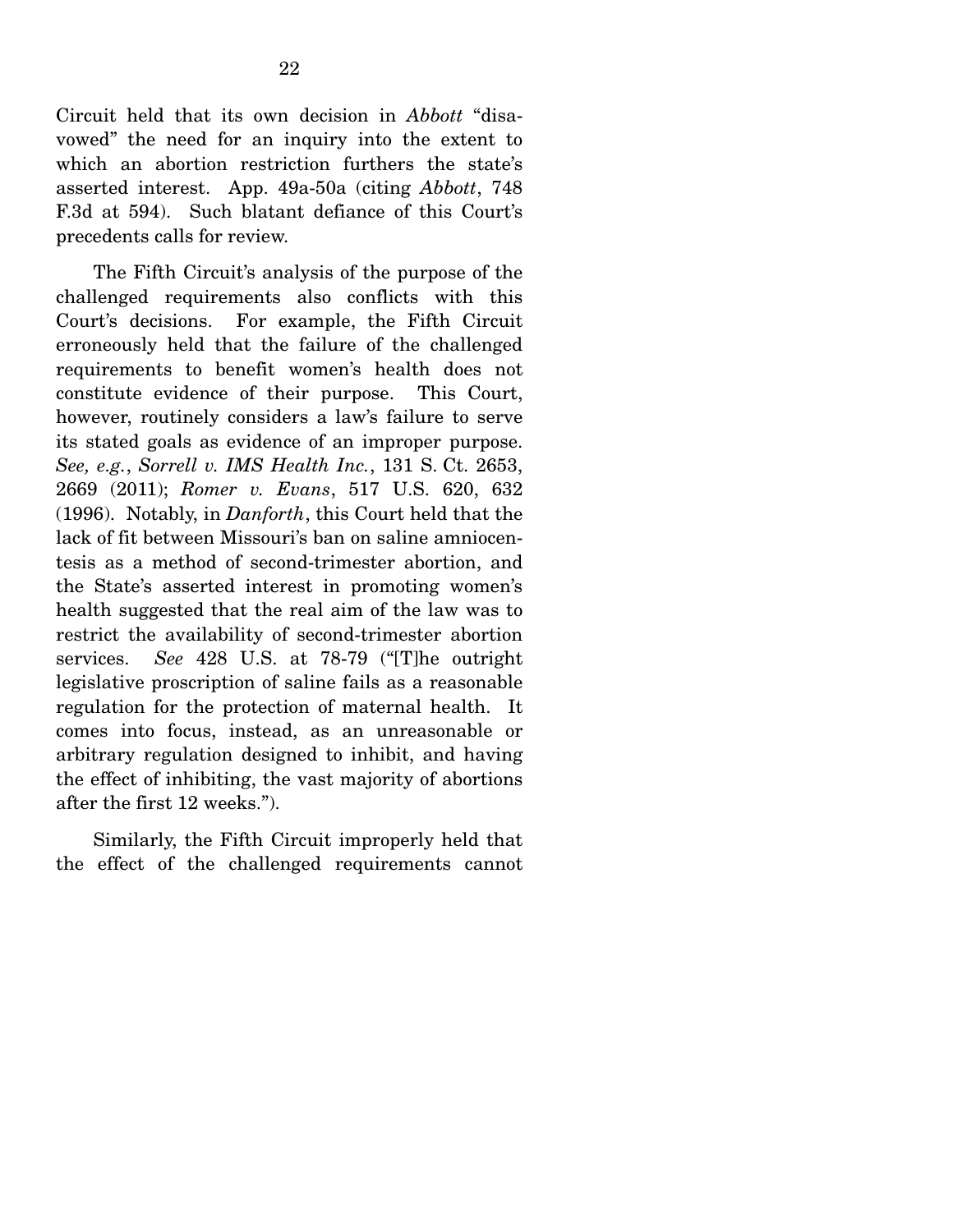constitute evidence of their purpose. App. 46a. This Court has long recognized that "the effect of a law in its real operation is strong evidence of its object."<sup>7</sup> *Church of the Lukumi Babalu Aye, Inc. v. City of Hialeah*, 508 U.S. 520, 535 (1993); *accord United States v. Windsor*, 133 S. Ct. 2675, 2694 (2013) (holding that a challenged statute's "operation in practice confirms [its] purpose"). The Fifth Circuit also rejected the disparate treatment of abortion providers as evidence of an improper purpose despite the many decisions of this Court recognizing that laws targeting a particular group for disfavored treatment are more likely to have an improper purpose than those that are neutral and generally applicable. *See, e.g.*, *Windsor*, 133 S. Ct. at 2693-94; *Romer*, 517 U.S. at 633; *Church of the Lukumi*, 508 U.S. at 524.

 Finally, the Fifth Circuit's analysis of the effects of the challenged requirements cannot be reconciled with this Court's decisions, which require courts to conduct a contextualized analysis of a law's impact on women's ability to access abortion services. In *Casey*, for example, the Court held that a spousalnotification requirement created a substantial obstacle to abortion access, because married women

<sup>7</sup> The Fifth Circuit's reliance on *Mazurek v. Armstrong*, 520 U.S. 968 (1997), for a contrary conclusion is misplaced. App. 46a. Far from holding that purpose and effect are independent inquiries, *Mazurek* held it erroneous to conclude that a law had the purpose of imposing a substantial obstacle to abortion access when it could not possibly have had that effect. *See* 520 U.S. at 973-74.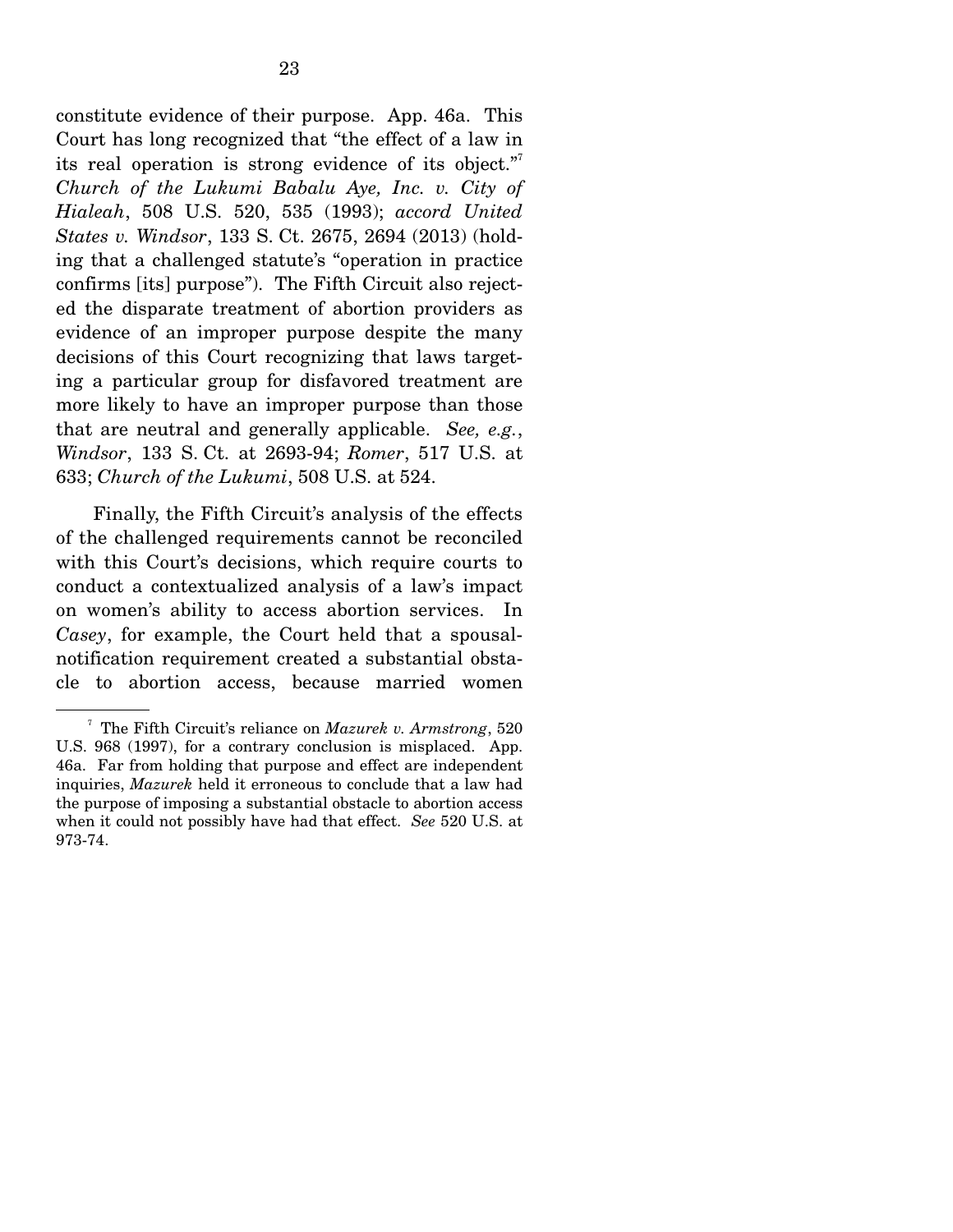affected by domestic violence were "likely to be deterred from procuring an abortion as surely as if the Commonwealth had outlawed abortion in all cases." 505 U.S. at 894. In reaching this conclusion, the Court drew inferences based on demographic data, the incidence of women affected by domestic violence, and qualitative testimony concerning the expected impact of the spousal-notification requirement on such women, explaining that "[w]e must not blind ourselves to the fact[s]" of women's lives. *Id.* at 888-94. The Fifth Circuit, however, rebuked the district court for conducting the same kind of analysis, holding it was wrong to conclude that the admittingprivileges and ASC requirements created substantial obstacles to abortion access based on its finding that:

[T]ravel distances [resulting from widespread clinic closures] combine[ ] with the following practical concerns to create a *de facto* barrier to abortion for some women: "lack of availability of child care, unreliability of transportation, unavailability of appointments at abortion facilities, unavailability of time off from work, immigration status and inability to pass border checkpoints, poverty level, the time and expense involved in traveling long distances, and other, inarticulable psychological obstacles."

App. 55a. The Fifth Circuit's refusal to permit the district court to examine the increased obstacles that women would face in accessing abortion services as a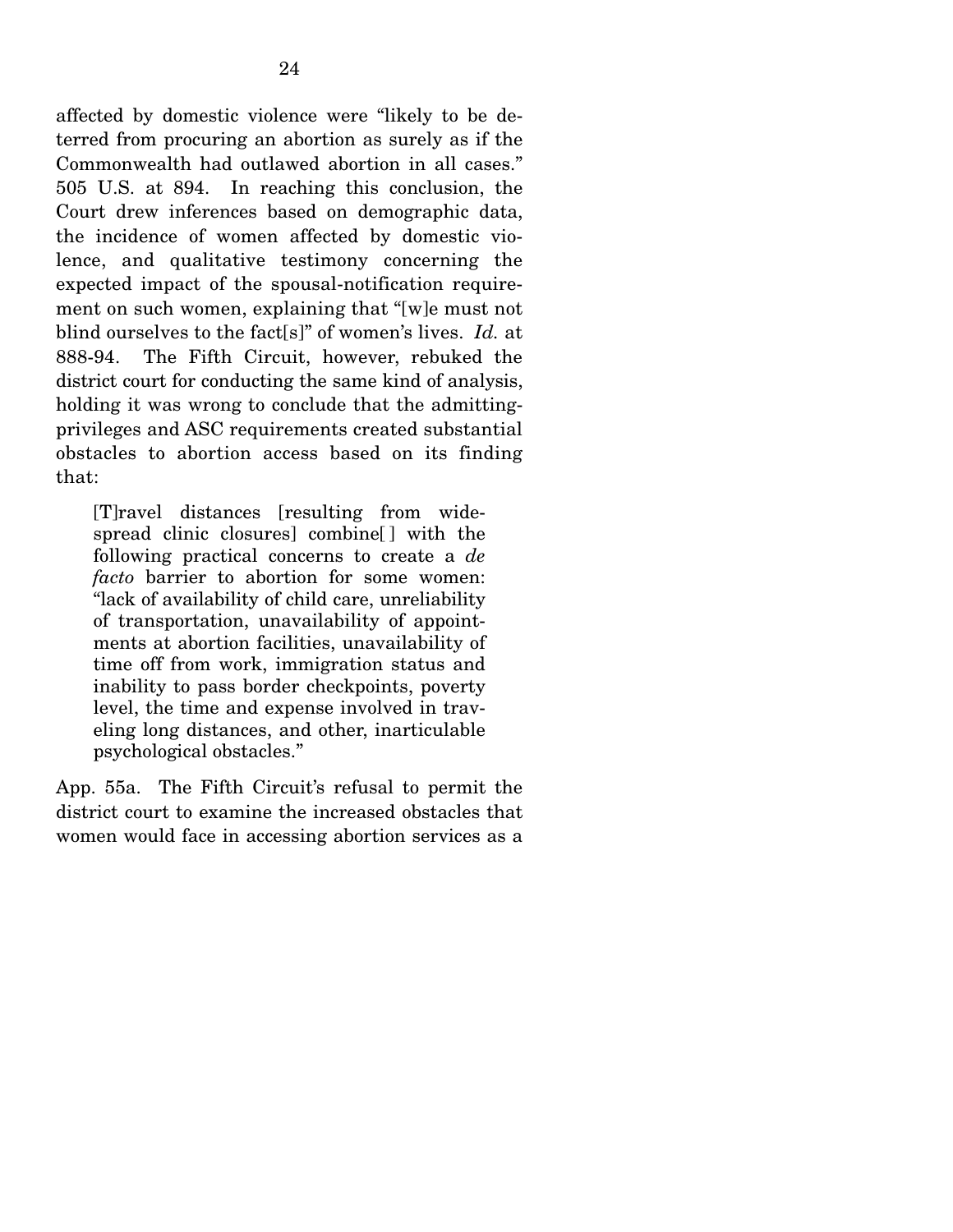result of the challenged requirements cannot be reconciled with *Casey*.

 Further, the Fifth Circuit's failure to find that the abrupt closure of more than 75 percent of Texas abortion clinics would create substantial obstacles to abortion access makes a mockery of the standard articulated in *Casey*. Such a steep decline in the number of abortion providers—without any change in the demand for abortion services—"does not merely make abortions a little more difficult or expensive to obtain." *Casey*, 505 U.S. at 893. Instead, as the district court found, it would "undeniably reduce meaningful access to abortion care for women throughout  $Texas[,]$ ... operat[ing] for a significant number of women . . . just as drastically as a complete ban on abortion." App. 141a. Under this Court's precedents, such effects are constitutionally impermissible.

 In sum, certiorari is warranted because the Fifth Circuit's decision is in direct conflict with relevant decisions of this Court.

## **II. CERTIORARI IS WARRANTED ON THE RES JUDICATA QUESTION.**

*a. The Fifth Circuit's adherence to a rigid dichotomy between facial and as-applied challenges is in conflict with this Court's decision in* Citizens United.

 After concluding that Petitioners' "as-applied" undue burden claims were not barred by res judicata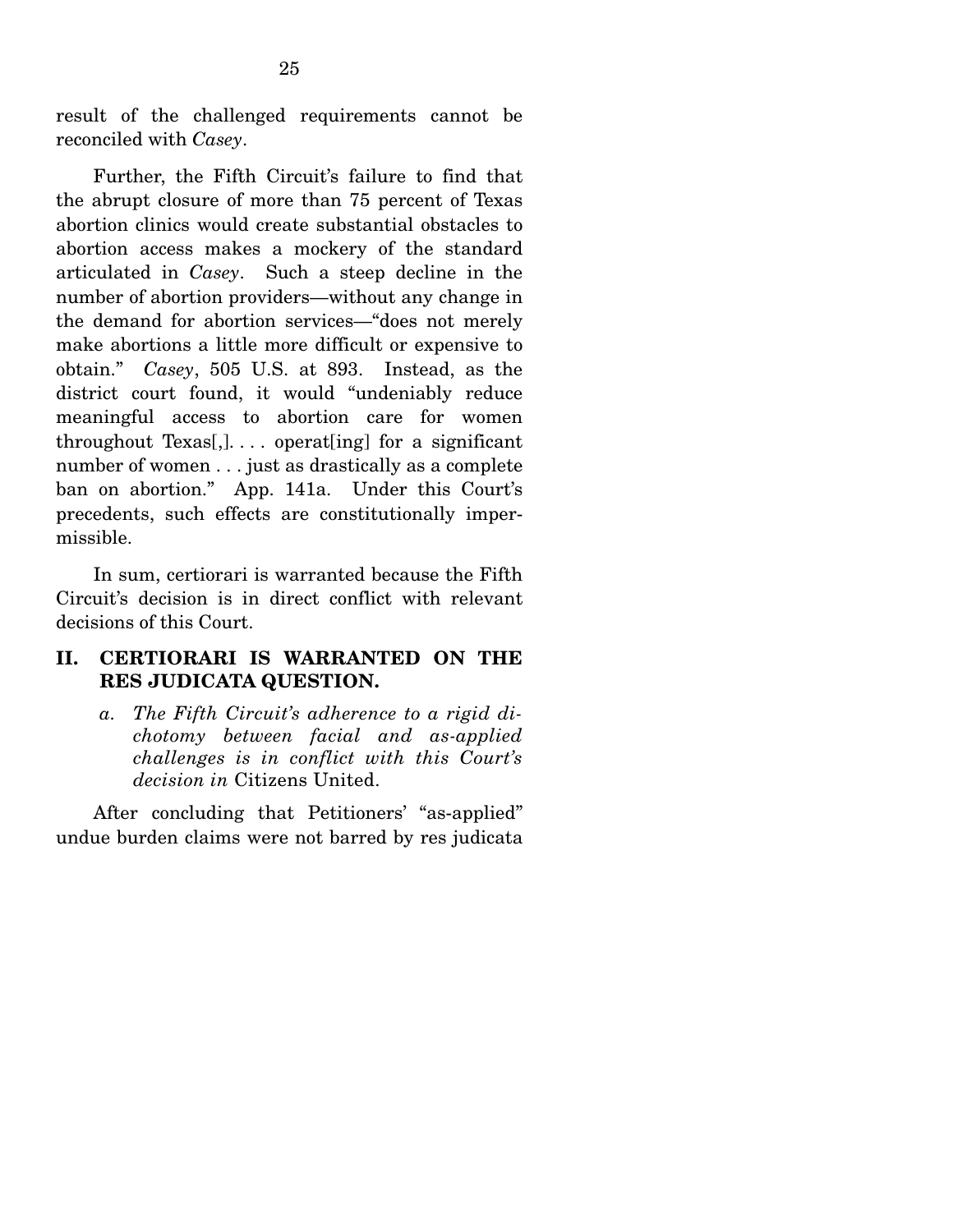because they are based on facts that occurred after judgment was entered in *Abbott*,<sup>8</sup> App. 60a, the Fifth Circuit erred in holding that the very same undue burden claims were barred to the extent they sought facial invalidation of the challenged requirements.<sup>9</sup> Res judicata precludes claims, not remedies. The doctrine—intended to promote judicial economy and

<sup>8</sup> It is well-settled that res judicata does not preclude claims based on material facts that occurred after judgment was entered in a prior case. *See Lawlor v. Nat'l Screen Serv. Corp.*, 349 U.S. 322, 328 (1955); Restatement (Second) of Judgments § 24 cmt. f (Am. Law Inst. 1982) ("Material operative facts occurring after the decision of an action with respect to the same subject matter may in themselves, or taken in conjunction with the antecedent facts, comprise a transaction which may be made the basis of a second action not precluded by the first. . . . Where important human values . . . are at stake, even a slight change of circumstances may afford a sufficient basis for concluding that a second action may be brought.").

<sup>9</sup> The Court can reach the constitutional questions without reversing the Fifth Circuit's application of res judicata. Petitioners' "as-applied" claims provide a vehicle for the Court to resolve the split in authority concerning the extent to which a law that restricts abortion must further a valid state interest. And if the Court were to conclude that the challenged requirements constitute an undue burden in all or a large fraction of their applications, it would be free to invalidate them broadly. *See Citizens United v. Fed. Election Comm'n*, 558 U.S. 320, 331 (2010) (quoting Richard H. Fallon, Jr., *As-Applied and Facial Challenges and Third-Party Standing*, 113 Harv. L. Rev. 1321, 1339 (2000)) ("[O]nce a case is brought, no general categorical line bars a court from making broader pronouncements of invalidity in properly 'as-applied' cases."). Nevertheless, in an excess of caution, Petitioners ask the Court to grant certiorari on the res judicata question to ensure that they are able to obtain complete relief from the challenged requirements.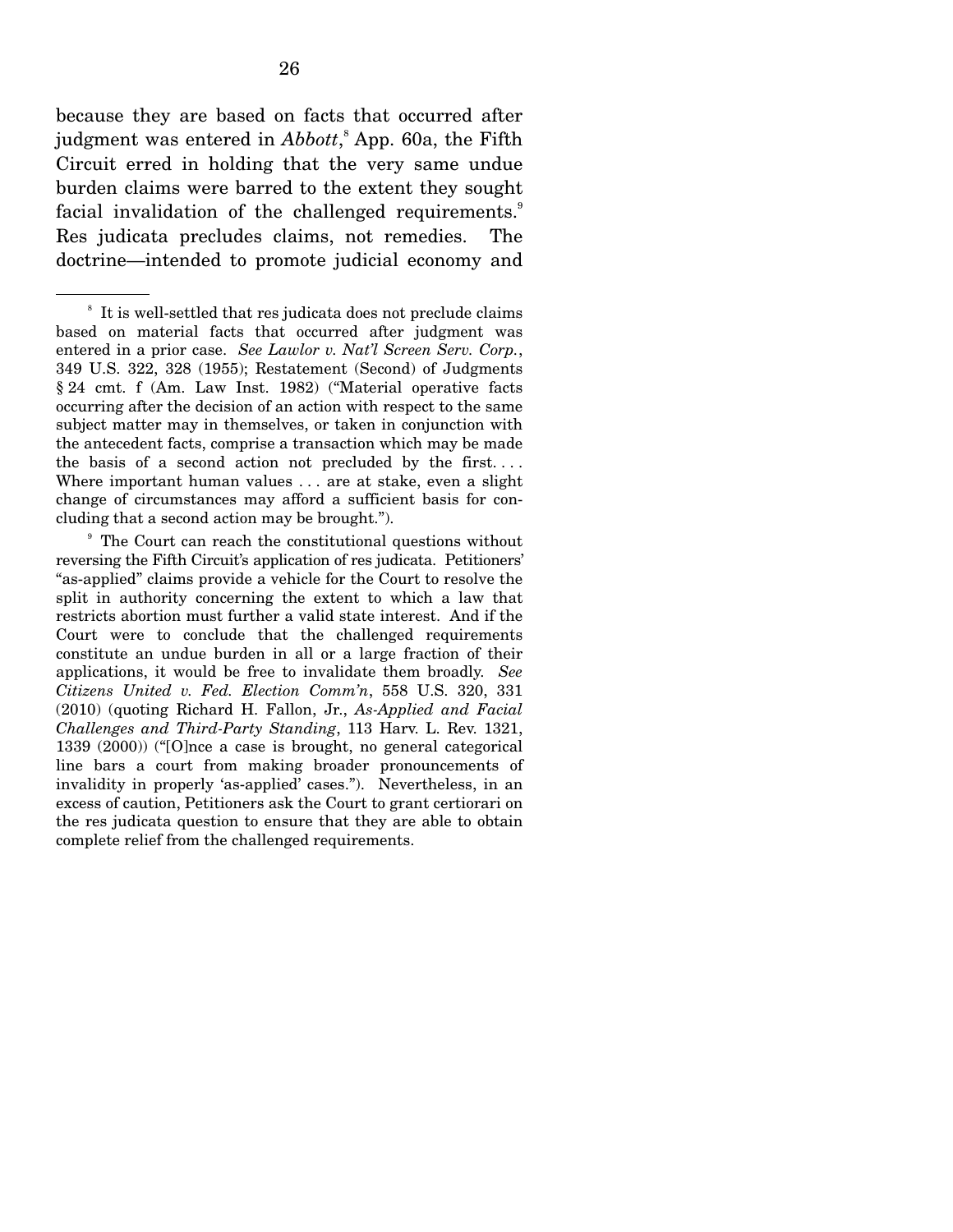avoid the costs of redundant litigation—is not intended to limit the scope of relief that a court may grant following the adjudication of an otherwise valid claim. If, as here, a claim rests on facts that developed after the entry of judgment in a prior case, the claim is not barred by the prior judgment and a court may award any remedy that is otherwise appropriate. The Fifth Circuit's adherence to a rigid dichotomy between facial and as-applied challenges is in direct conflict with this Court's precedents, most notably *Citizens United. See* 558 U.S. at 331 (holding a statutory provision unconstitutional on its face, even though the plaintiff had challenged it only on an as-applied basis) ("[T]he distinction between facial and asapplied challenges is not so well defined that it has some automatic effect or that it must always control the pleadings and disposition in every case involving a constitutional challenge....  $[I]$ t goes to the breadth of the remedy employed by the Court, not what must be pleaded in a complaint.").<sup>10</sup>

<sup>10</sup> *Accord Citizens United*, 558 U.S. at 375 (Roberts, C.J., joined by Alito, J., concurring) ("Because it is necessary to reach Citizens United's broader argument that *Austin* should be overruled, the debate over whether to consider this claim on an asapplied or facial basis strikes me as largely beside the point."); *City of Los Angeles v. Patel*, 135 S. Ct. 2443, 2458 (2015) (Scalia, J., joined by Roberts, C.J., & Thomas, J., dissenting) ("[T]he effect of a given case is a function not of the plaintiff 's characterization of his challenge, but the narrowness or breadth of the ground that the Court relies upon in disposing of it. . . . I see no reason why a plaintiff 's self-description of his challenge as facial would provide an independent reason to reject it unless we were to delegate to litigants our duty to say what the law is.").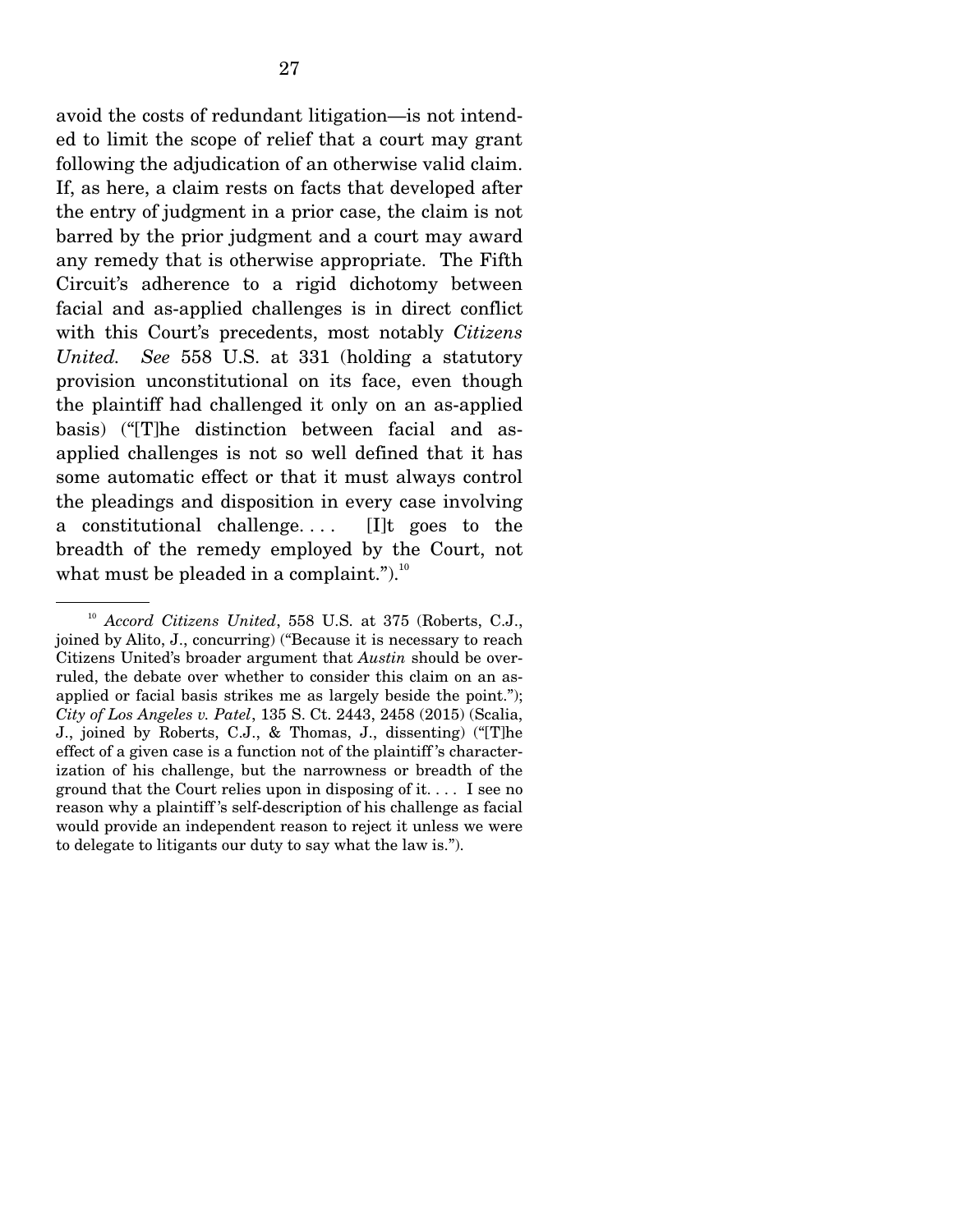The Fifth Circuit's error is particularly egregious given that the newly-developed facts on which it relies to conclude that Petitioners' as-applied claims are not precluded concern the *statewide* effects of the challenged requirements—namely, widespread clinic closures; the inability of physicians to obtain admitting privileges despite diligent effort; and the impact of the diminished pool of doctors and facilities providing abortions on women's access to those services. *See* App. 60a ("We now know with certainty that the non-ASC abortion facilities have actually closed and physicians have been unable to obtain admitting privileges after diligent effort. Thus, the actual impact of the combined effect of the admittingprivileges and ASC requirements on abortion facilities, abortion physicians, and women in Texas can be more concretely understood and measured."). These facts plainly support the district court's award of facial relief.<sup>11</sup> Accordingly, the Fifth Circuit had no tenable grounds for concluding that the newly-developed facts were material to Petitioners' undue burden claims only insofar as those claims sought as-applied relief.

 The Fifth Circuit's application of res judicata thus evinces a fundamentally flawed understanding of the distinction between facial and as-applied challenges. The consequences of this error are serious and far-reaching, threatening to further muddle

 $11$  Indeed, it was the absence of these facts from the preenforcement record in *Abbott* that led the Fifth Circuit to reverse the district court's judgment granting facial relief. *See Abbott*, 748 F.3d at 597-99.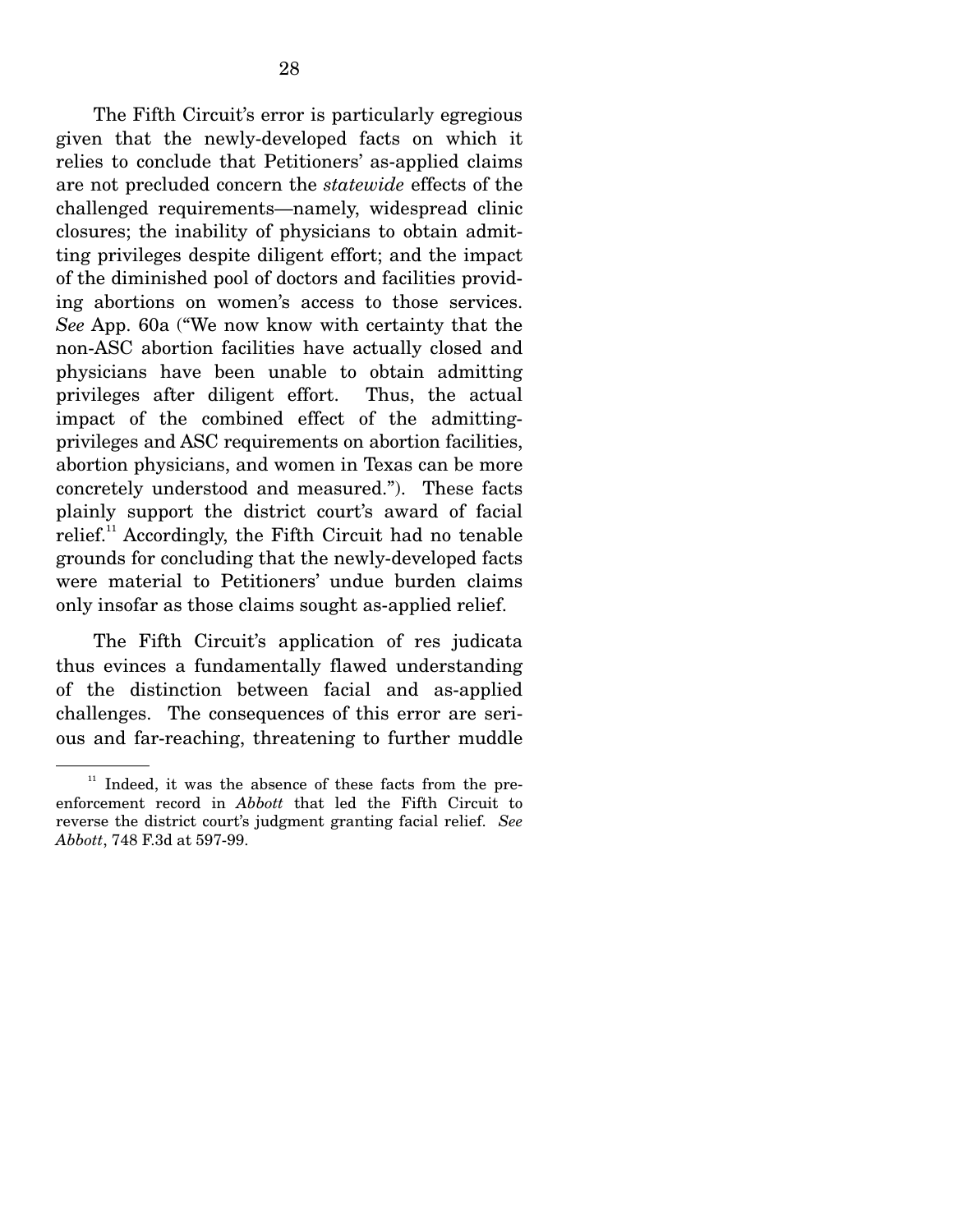an area of jurisprudence that is already racked with confusion and distort the adjudication of challenges to a broad array of statutory provisions. Accordingly, this Court should grant review.

*b. The Fifth Circuit's improper application of res judicata to bar multiple challenges to an omnibus statute creates perverse incentives for future litigants.* 

 "The preclusive effect of a federal-court judgment is determined by federal common law," *Taylor v. Sturgell*, 553 U.S. 880, 891 (2008), which prescribes a transactional test to determine whether two cases involve the same claim for res judicata purposes, *see generally United States v. Tohono O'Odham Nation*, 131 S. Ct. 1723, 1730 (2011); Restatement (Second) of Judgments  $\S 24$ . This test is "pragmatic[]," not formal, and turns on whether the claims under consideration are based on a "common nucleus of operative facts." Restatement (Second) of Judgments §§ 24(2); 24 cmt. b. "Among the factors relevant to a determination whether the facts are so woven together as to constitute a single claim are their relatedness in time, space, origin, or motivation, and whether, taken together, they form a convenient unit for trial purposes." *Id.* § 24 cmt. b.

 Although the Fifth Circuit paid lip service to this test, it failed to apply it faithfully. The test is not satisfied merely because the ASC requirement was enacted as part of an omnibus statute that also included the provisions challenged in *Abbott*. The ASC requirement operates independently from those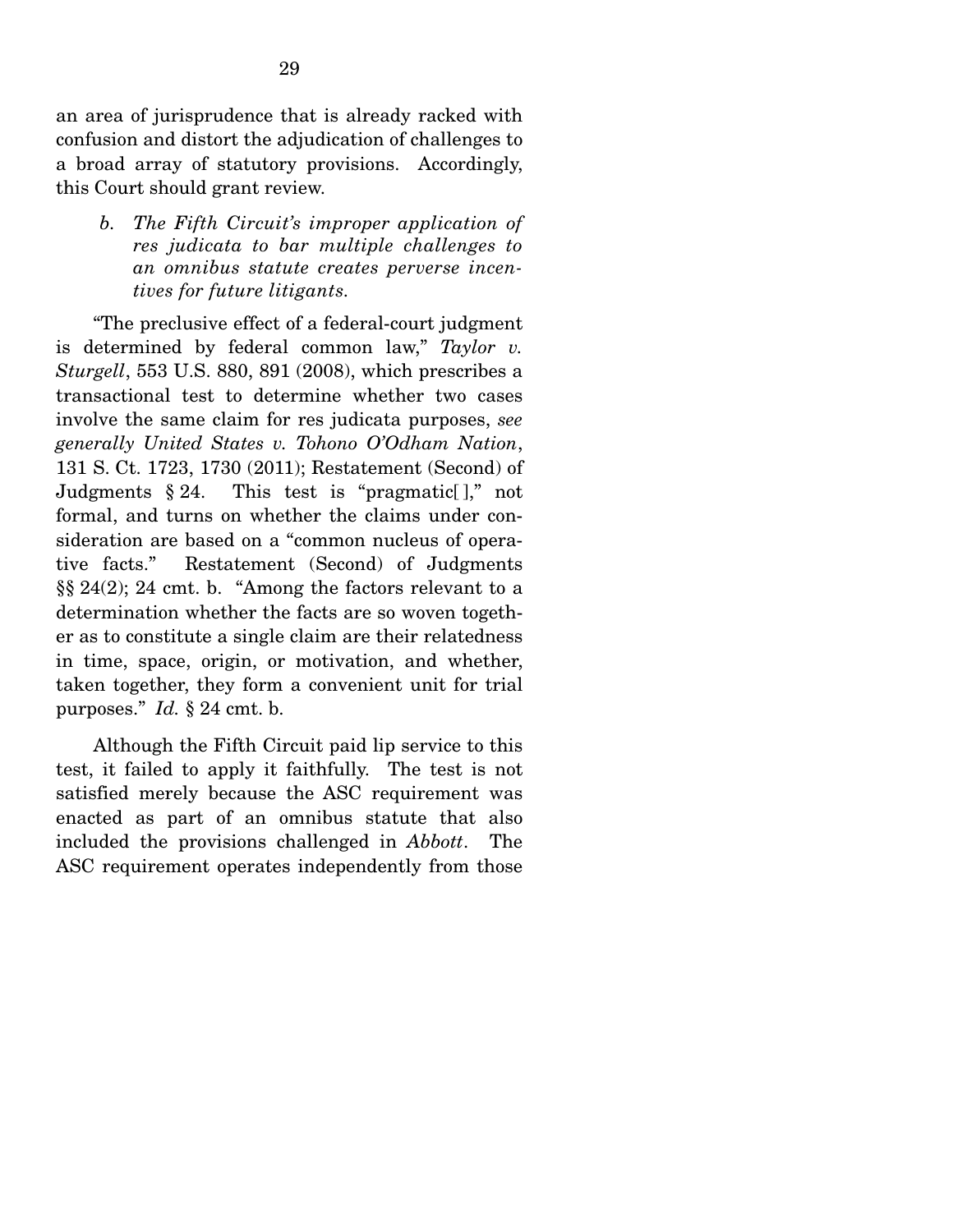provisions, as evidenced by its distinct effective date and the need for implementing regulations to give it effect. Further, Petitioners' claims against the ASC requirement called for different proof than the claims in *Abbott*. Indeed, during a pre-trial hearing, Respondents' counsel advocated bifurcating the trial because the ASC requirement raised different factual issues and would require different proof than the admitting-privileges requirement. ROA.2785-86.

 Critically, before December 27, 2013, when DSHS adopted final regulations to implement the ASC requirement, Petitioners did not know the extent of the burdens that it would impose, because they did not know whether abortion facilities would be eligible for waivers or grandfathering on equivalent terms with ASCs.<sup>12</sup> Had the regulations made abortion

 $12$  Courts generally treat the ability of facilities to seek waivers and grandfathering as a relevant—and sometimes dispositive—consideration in assessing the constitutionality of abortion-facility licensing schemes, particularly when they impose construction requirements. *See, e.g.*, *Simopoulos v. Virginia*, 462 U.S. 506, 515 (1983) (upholding requirement that second-trimester abortions be performed in outpatient surgical facilities) ("The second category of requirements outlines construction standards for outpatient surgical clinics, but also provides that deviations from the requirements prescribed herein may be approved if it is determined that the purposes of the minimum requirements have been fulfilled.") (internal quotation marks omitted); *Planned Parenthood of Ind. & Ky., Inc. v. Comm'r, Ind. Dep't of Health*, 64 F. Supp. 3d 1235, 1260 (S.D. Ind. 2014) (holding that a licensing scheme that denied abortion clinics the opportunity to seek waivers to the same extent as hospitals and ASCs violated equal protection) ("The (Continued on following page)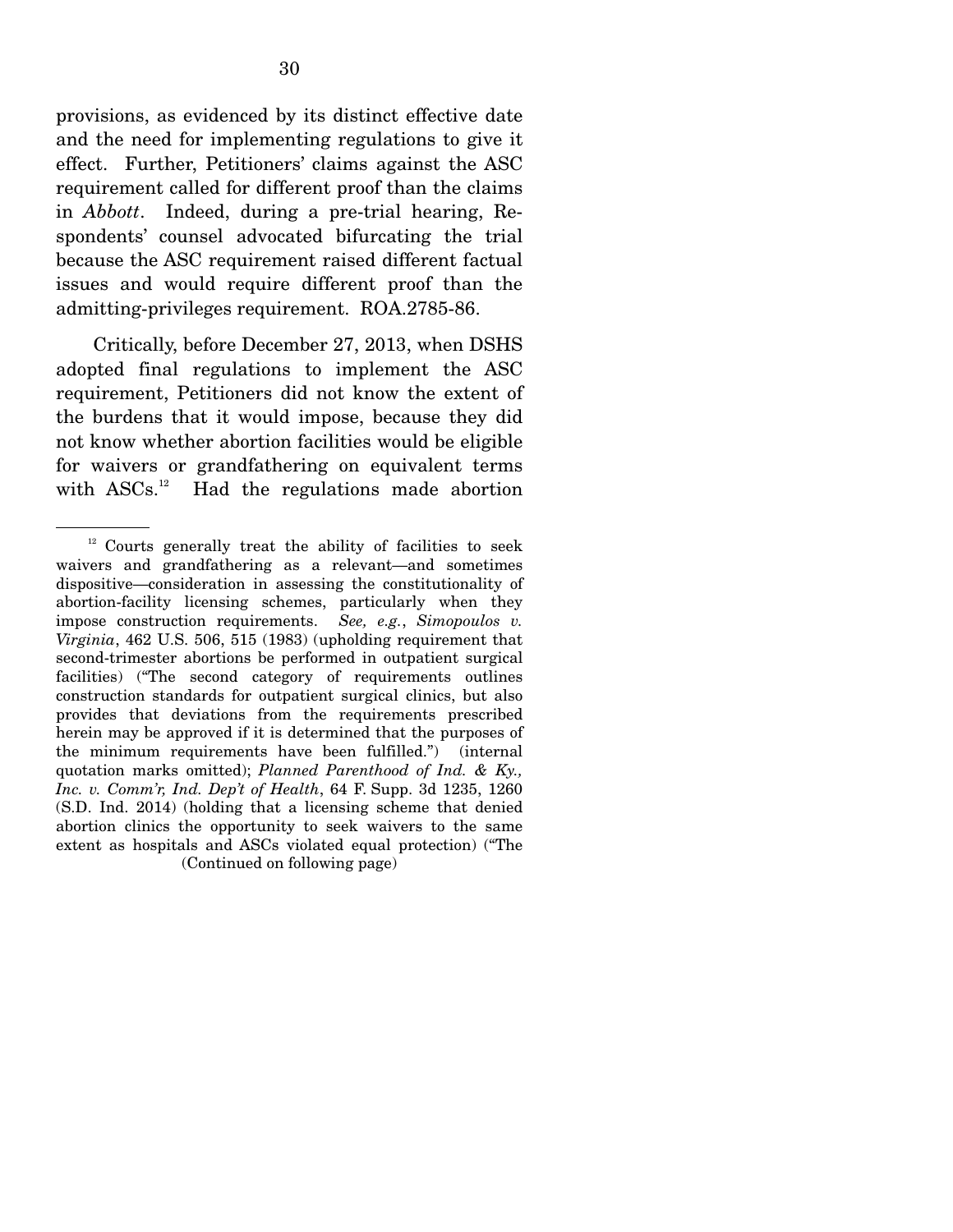facilities eligible for waivers or grandfathering, Petitioners would have applied for such administrative relief and attempted to become licensed. If successful, they would not have challenged the ASC requirement in court.

 By compelling litigants who challenge one provision of a statutory scheme to challenge all provisions simultaneously—even those awaiting the adoption of implementing regulations—or risk preclusion later, the Fifth Circuit's decision encourages the filing of premature claims that speculate about the impact a law will have. Such claims are disfavored by this Court. *See, e.g.*, *Wash. State Grange v. Wash. State Republican Party*, 552 U.S. 442, 450 (2008). Thus, certiorari is warranted to prevent the Fifth Circuit's improper application of res judicata from creating perverse incentives for future litigants in a wide range of cases.

abortion clinic waiver prohibition ... specifically targets ... 'abortion clinics' by prohibiting them from obtaining a rule waiver, even in cases that will not adversely affect the health of the patients."); *Planned Parenthood of Kan. & Mid-Mo., Inc. v. Drummond*, No. 07-4164-CV-C-ODS, 2007 WL 2811407, at \*8 (W.D. Mo. Sept. 24, 2007) (preliminarily enjoining an ASC requirement for abortion providers) ("[W]hether application of the New Construction regulations is a violation of Plaintiffs' constitutional rights depends on what these regulations actually require. This, in turn, depends on whether and to what extent . . . deviations and/or waivers are permitted by DHSS.").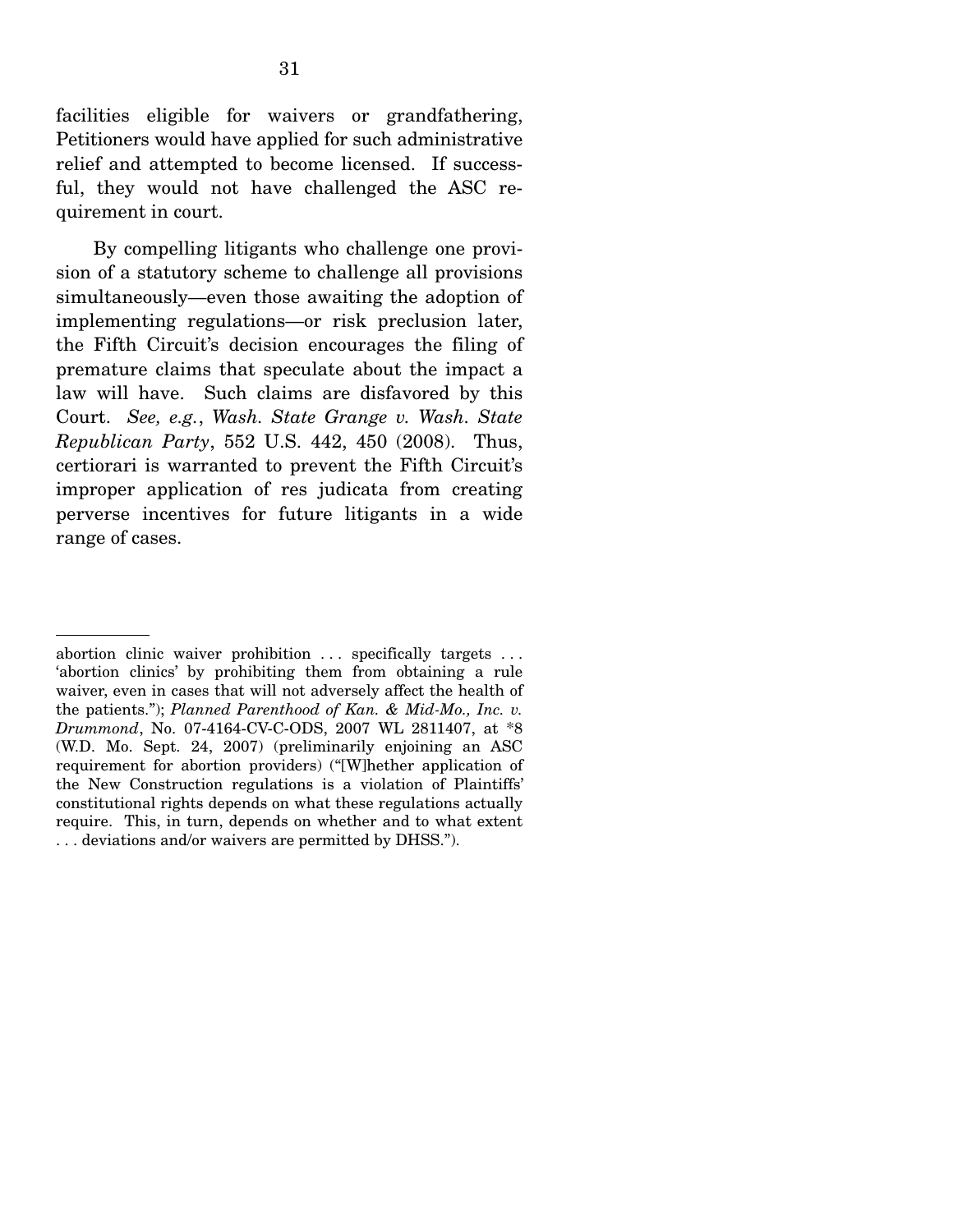## **III. CERTIORARI IS NEEDED TO AVOID A DRASTIC REDUCTION IN ACCESS TO SAFE ABORTION SERVICES IN THE SE-COND MOST POPULOUS STATE IN THE NATION.**

 The outcome of this case is a matter of exceptional importance because the rights, health, and dignity of thousands of women are at stake. Texas is the second most populous state in the nation—home to 5.4 million women of reproductive age. App. 53a. More than 60,000 of those women choose to have an abortion each year. App. 56a. If the Court declines to review this case, its stay of the Fifth Circuit's mandate would immediately terminate. The resulting reduction in the number and geographic distribution of abortion providers means that many of those women would be significantly delayed in accessing abortion services, and some would be unable to access such services at all. *See* App. 141a-144a; *Van Hollen*, 738 F.3d at 796 ("Patients will be subjected to weeks of delay because of the sudden shortage of eligible doctors—and delay in obtaining an abortion can result in the progression of a pregnancy to a stage at which an abortion would be less safe, and eventually illegal."). Further, every woman in Texas would have to live under a legal regime that fails to respect her equal citizenship status and would force her to grapple with unnecessary and substantial obstacles as a condition of exercising her protected liberty.

 This Court has described the decision to have an abortion as one of "the most intimate and personal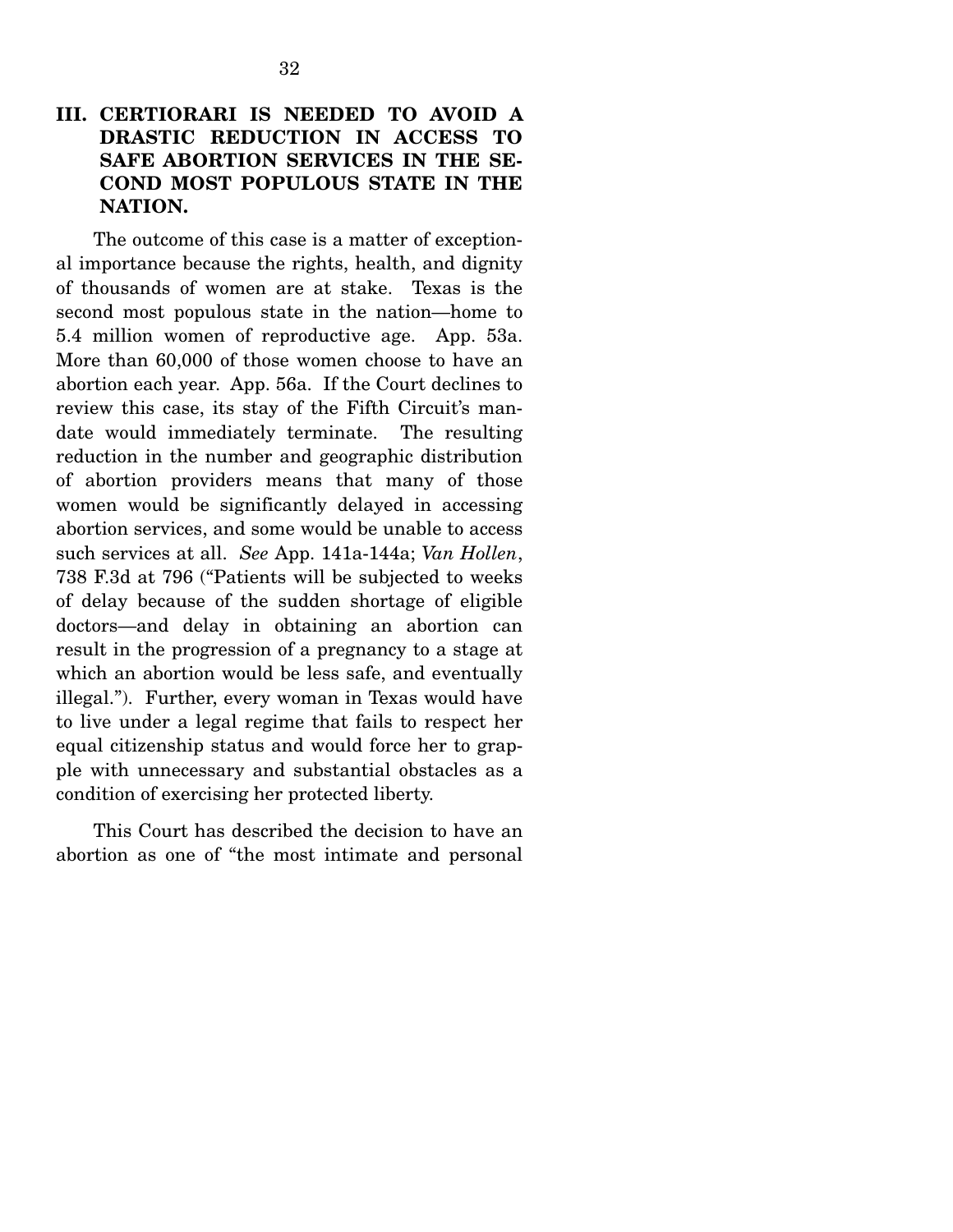choices a person may make in a lifetime, . . . central to personal dignity and autonomy." *Casey*, 505 U.S. at 851. It explained that "personal decisions relating to marriage, procreation, contraception, family relationships, child rearing, and education" are "central to the liberty protected by the Fourteenth Amendment." *Id.*; *accord Obergefell v. Hodges*, 135 S. Ct. 2584, 2597-98 (2015). Thus, the right at issue in this case is of exceptional importance, and the ultimate disposition of this case will have a profound effect on the lives of thousands of women and their families. It will also have a profound effect on the nation's understanding of the meaning of the liberty protected by the Fourteenth Amendment and the nature and extent of the burdens that a state can make an individual endure as a condition of exercising that liberty.

 Prior to the enactment of H.B. 2, there were more than 40 facilities providing abortions in Texas, dispersed throughout the State. App. 138a. To date, that number has dwindled to  $18<sup>13</sup>$ . If the stay entered by this Court is terminated, that number would fall to ten. That would amount to a net reduction in abortion facilities of more than 75 percent in a

<sup>&</sup>lt;sup>13</sup> Since this Court stayed the Fifth Circuit's mandate on June 29, 2015, an additional clinic in Dallas closed as a result of the admitting-privileges requirement. Only one of the two physicians working at the clinic prior to H.B. 2's enactment was able to maintain hospital admitting-privileges. The clinic operated for as long as it could with a single physician but ultimately could not sustain its practice with that limitation on its capacity.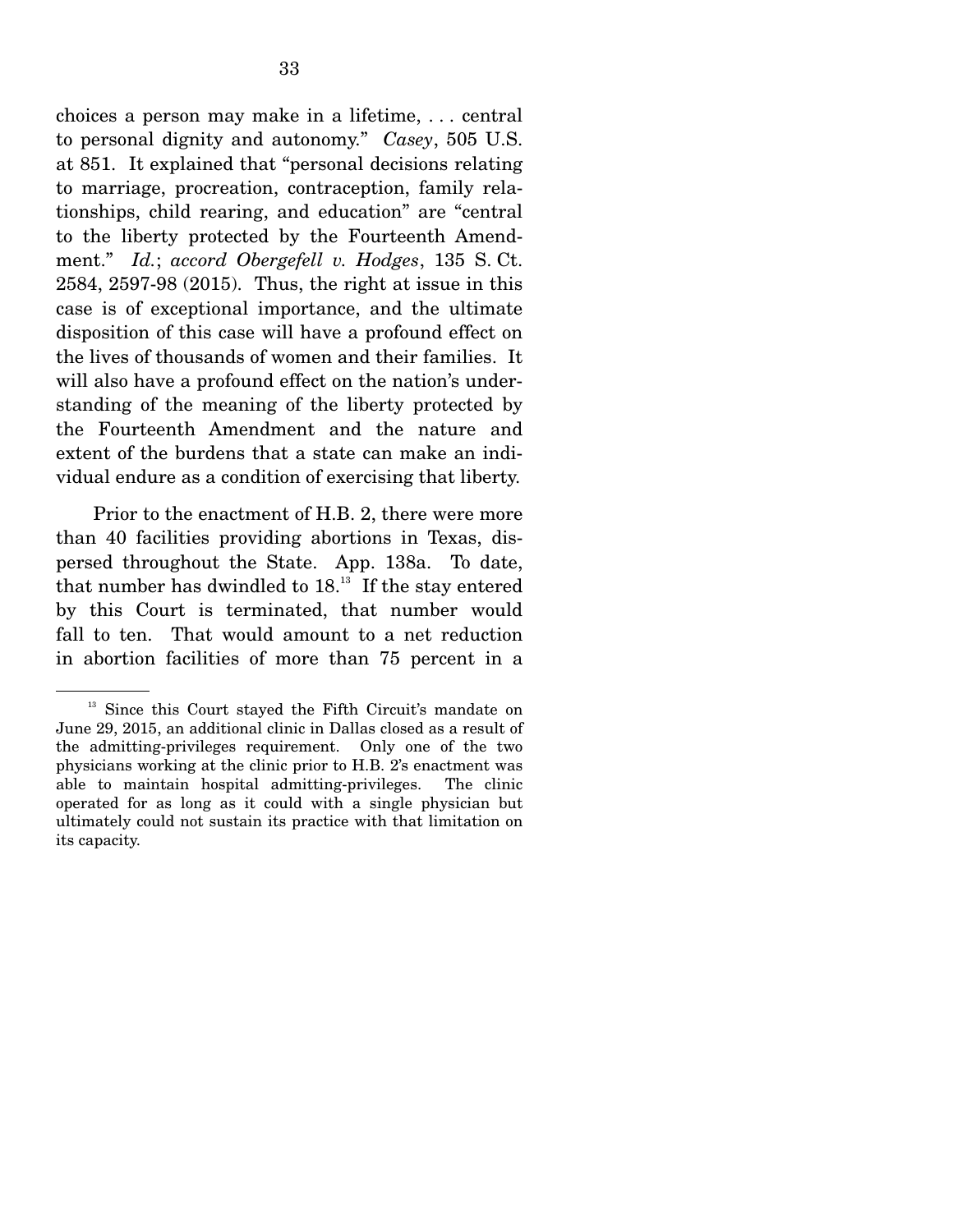two-year period. Further, one of the remaining ten clinics—Whole Woman's Health of McAllen—would be limited to employing a single physician to provide abortions, even though at least four physicians were providing abortions there prior to implementation of H.B. 2. App. 70a-71a. The sole physician permitted by the Fifth Circuit to practice at the McAllen clinic is past retirement age and unable to work there fulltime. ROA.2461. The McAllen clinic would also be limited to treating patients who reside in the four counties of the Lower Rio Grande Valley. Under the terms of the Fifth Circuit's ruling, it would have to turn away women from neighboring counties. App. 71a. Thus, its capacity to meet patient demand in the region would be extremely limited. The next closest abortion provider would be in San Antonio, well over 200 miles away. *See* App. 65a.

 Apart from the McAllen clinic, Texas' remaining abortion providers would be clustered in four metropolitan areas: Dallas-Fort Worth, Austin, San Antonio, and Houston. App. 28a. There would be no licensed abortion facilities west of San Antonio, a region occupying over a hundred-thousand square miles, and the only abortion clinic south of San Antonio would be the McAllen clinic. Even if women throughout Texas could navigate the vast distances necessary to reach the remaining few abortion providers, the district court found that these facilities would not be able to meet the statewide demand for abortion services that sustained more than 40 abortion facilities prior to the enactment of the challenged requirements. *See*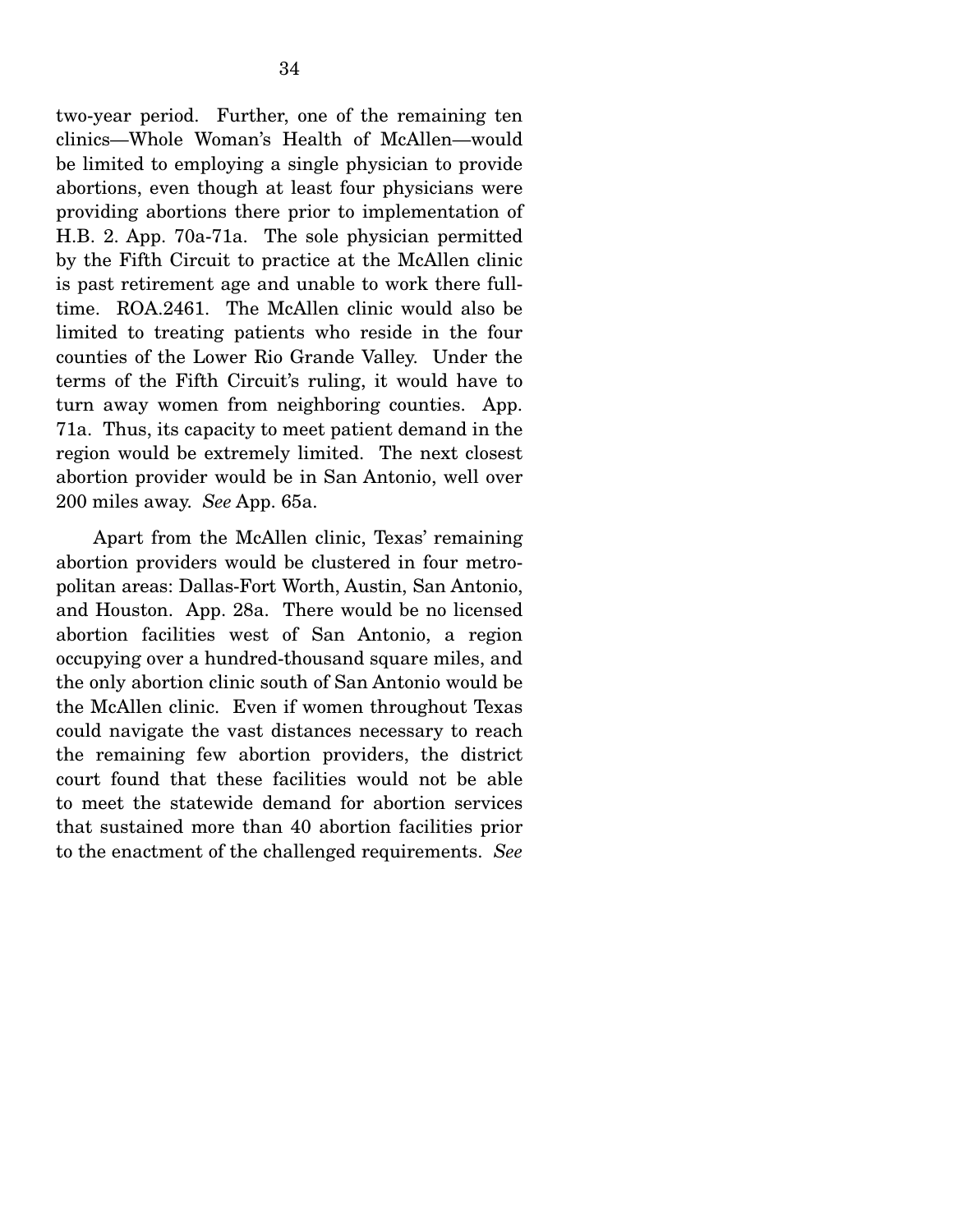App. 141a. Moreover, the ability of these remaining facilities to increase their operational capacities would be constrained by the admitting-privileges requirement. Indeed, at the time of trial, at least one of them was unable to schedule patients for abortion procedures because it did not have a doctor on staff with the required admitting privileges. ROA.2854. And the district court found that, because of the tremendous costs of compliance with the ASC requirement, "few, if any, new compliant abortion facilities will open to meet the demand resulting from existing clinics' closure." App. 140a.

 The initial reduction in abortion providers following implementation of the admitting-privileges requirement had a significant negative impact on women's ability to obtain an abortion in Texas, causing delays in obtaining services that led to an increase in the proportion of abortions performed in the second trimester and preventing some women from accessing abortion services at all. ROA.2349-50, ROA.2354, ROA.2359. Allowing the Fifth Circuit's decision to stand would further reduce the availability of abortion services in Texas, exacerbating these impacts.

 Women who are delayed in obtaining an abortion face greater health risks than those who are able to obtain early abortions because the risks of abortion, although slight throughout pregnancy, increase with gestational age. ROA.2372. Women who are unable to obtain an abortion are also at increased risk; DSHS's own data shows that, in Texas, the risk of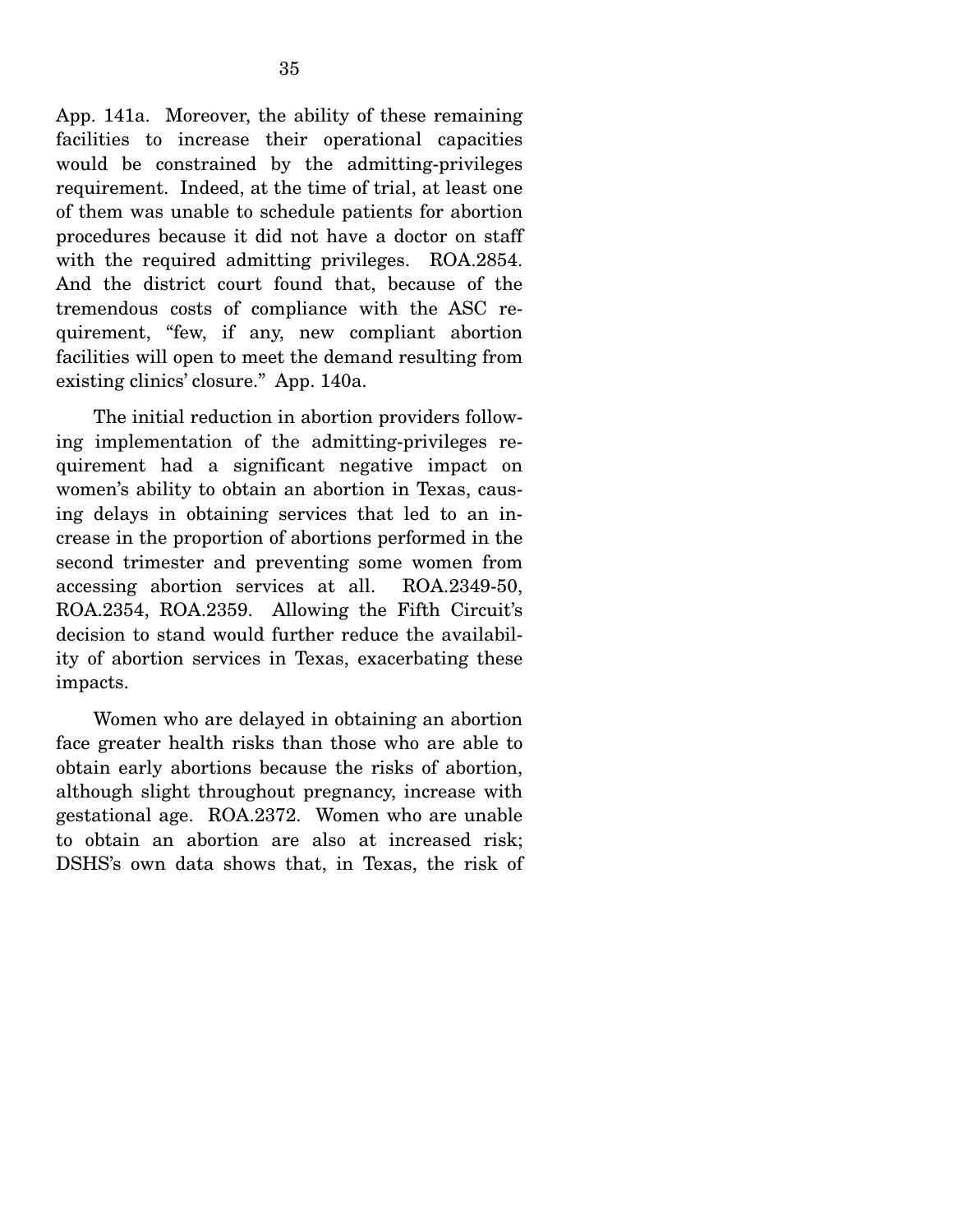death from carrying a pregnancy to term is 100 times greater than the risk of death from having an abortion. ROA.2950-51; *see also* ROA.2377.

 In addition, some women who are unable to access legal abortion turn to illegal and unsafe methods of ending a pregnancy. *See, e.g.*, *McCormack v. Hiedeman*, 694 F.3d 1004, 1008 (9th Cir. 2012) (concerning a pregnant woman who attempted abortion by ingesting drugs purchased from the internet because she could not access clinical abortion services); *In re J.M.S.*, 280 P.3d 410, 411 (Utah 2011) (concerning a pregnant woman who attempted abortion by soliciting a stranger to punch her in the abdomen because she could not access clinical abortion services); *Hillman v. State*, 503 S.E.2d 610, 611 (Ga. Ct. App. 1998) (concerning a pregnant woman who attempted abortion by shooting herself in the abdomen because she could not access clinical abortion services). $14$  This trend has been on the rise in Texas since the first wave of clinic closures, and it is expected to increase if the availability of safe and legal abortion services remains severely restricted by H.B. 2. *See* ROA.2468; ROA.2471-72; Trial Exs. P-020, P-022, P-024.

<sup>14</sup> *See also* Emily Bazelon, *A Mother in Jail for Helping Her Daughter Have an Abortion*, N.Y. Times Mag. (Sept. 22, 2014), http://nyti.ms/1rhxibl (reporting that a Pennsylvania mother of three is currently serving time in prison for helping her teenage daughter purchase abortion-inducing drugs from the internet).